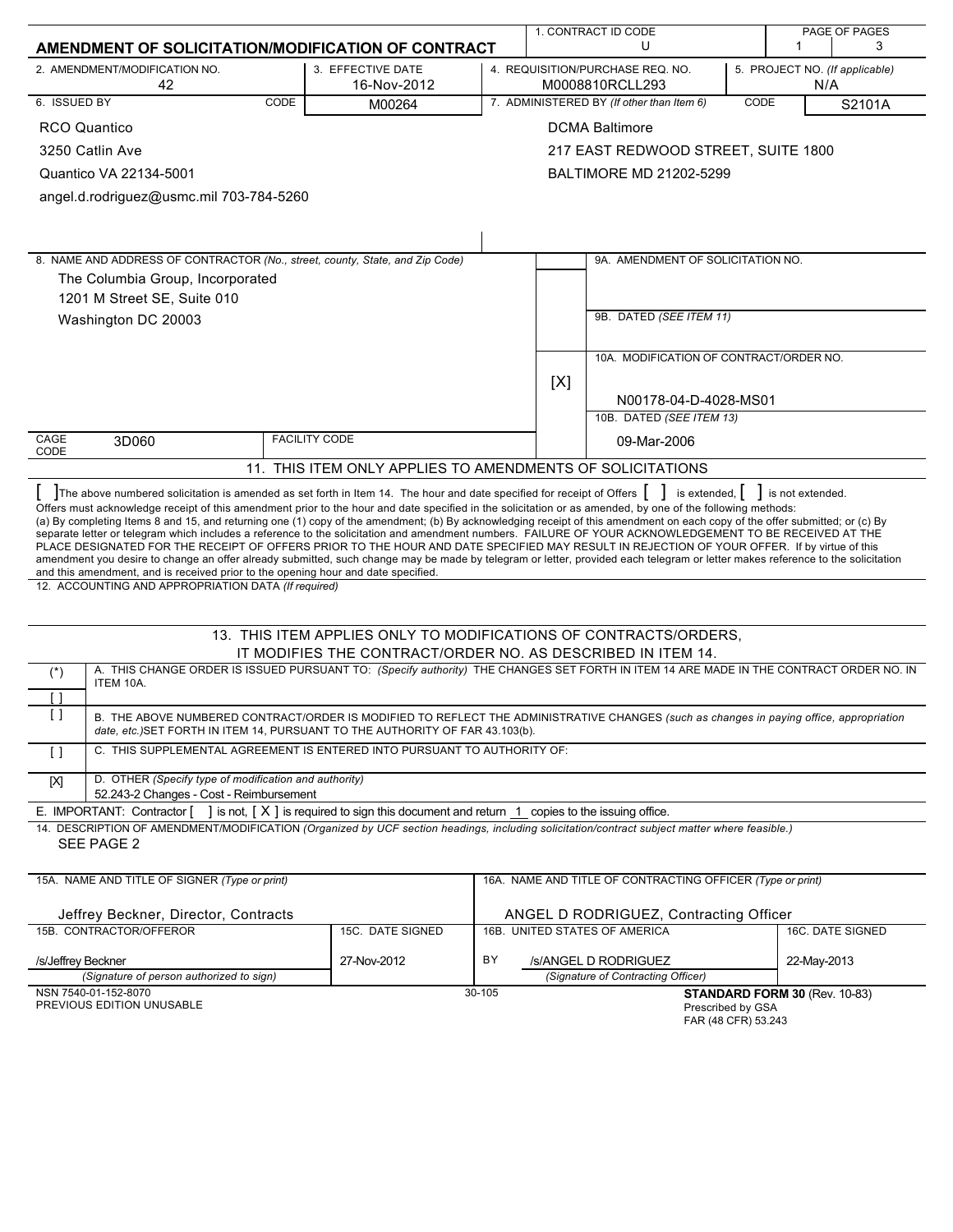| I CONTRACT NO.   | ORDER NO.<br><b>DELIVERY</b> | AMENDMENT/MODIFICATION NO. | <b>IPAGE</b> | <b>FINAL</b> |
|------------------|------------------------------|----------------------------|--------------|--------------|
| N00178-04-D-4028 | MS <sub>01</sub>             | г.                         | of 3         |              |

## **GENERAL INFORMATION**

The purpose of this modification is to do the following:

1. authorize for payment for CLIN 4005, 4006 and 4007 as they were inadvertingly left out regarding the award fee for OY5 MOD 41.

2. Identify ALL the CLINS in which Columbia Groups is to use to invoice for payment (SEE BELOW).

|                        | <b>Award Fee</b>    |
|------------------------|---------------------|
| CLIN 4000AA            |                     |
| CLIN 4001AA            |                     |
| CLIN 4002AA            |                     |
| CLIN 4003AA            |                     |
| CLIN 4004AA            |                     |
| CLIN 4005AA            |                     |
| CLIN 4006AA            |                     |
| CLIN 4007AA            |                     |
| <b>Award Fee</b>       |                     |
|                        |                     |
|                        | <b>Actual Award</b> |
| CLIN 4000AB            |                     |
| CLIN 4001AB            |                     |
| CLIN 4002AB            |                     |
| CLIN 4003AB            |                     |
| CLIN 4004AB            |                     |
| <b>Award Fee</b>       |                     |
|                        |                     |
|                        | <b>Actual Award</b> |
| CLIN 4000AC            |                     |
| CLIN 4001AC            |                     |
| CLIN 4002AC            |                     |
| CLIN 4003AC            |                     |
| CLIN 4004AC            |                     |
| <b>Award Fee</b>       |                     |
|                        |                     |
|                        | <b>Actual Award</b> |
| CLIN 4000AD            |                     |
| CLIN 4001AD            |                     |
| CLIN 4002AD            |                     |
| CLIN 4003AD            |                     |
| CLIN 4004AD            |                     |
| <b>Award Fee</b>       |                     |
|                        |                     |
| <b>TOTAL AWARD FEE</b> |                     |

... Accordingly, said Task Order is modified as follows: A conformed copy of this Task Order is attached to this modification for informational purposes only.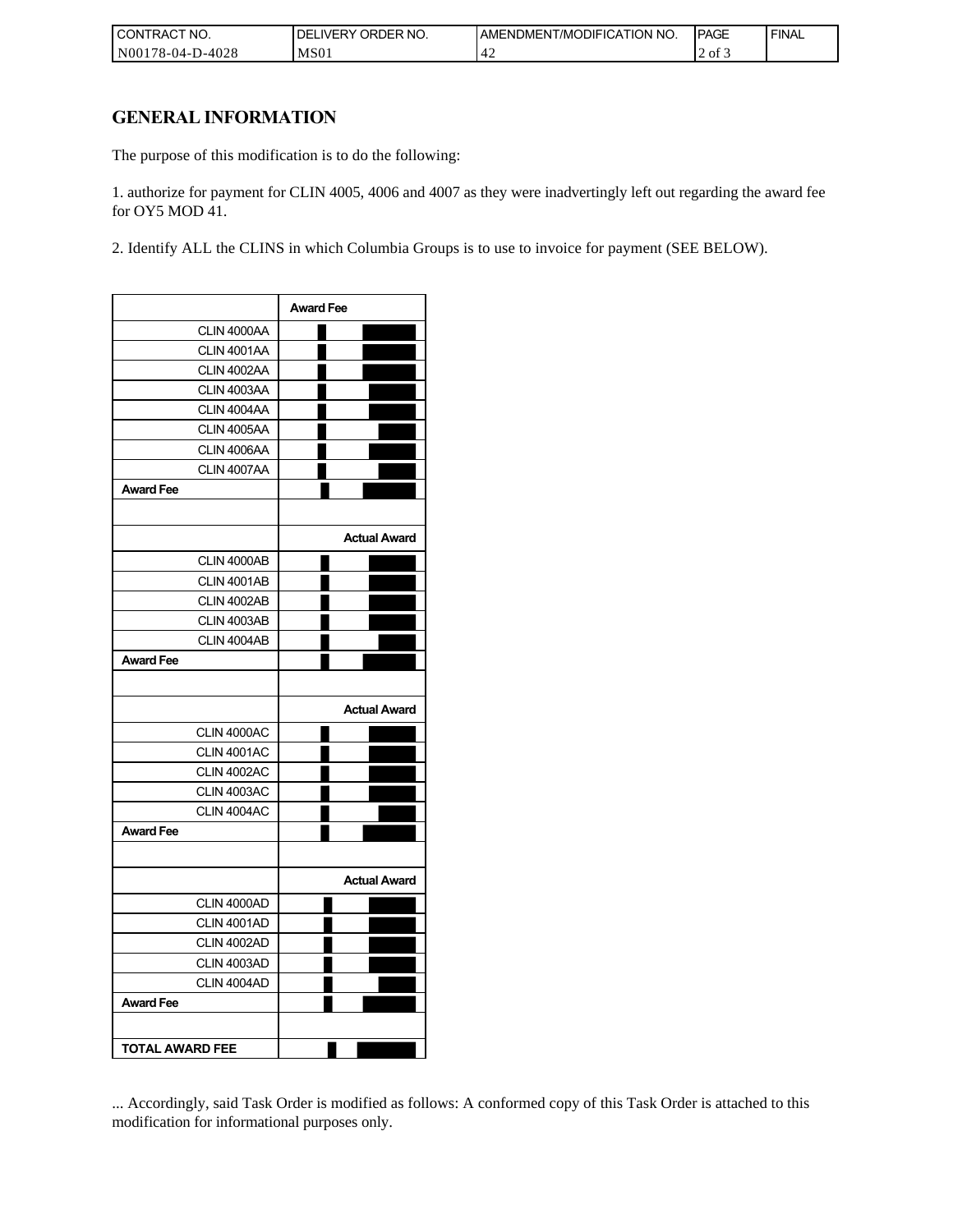| $\sim$<br>'NO.<br><b>CONTRACT</b>            | ORDER NO.<br>DE<br><b>IVERY</b> | \TION NO.<br><b>MODIFICA</b><br>I AMENDMENT | <b>IPAGE</b>          | <b>FINAL</b> |
|----------------------------------------------|---------------------------------|---------------------------------------------|-----------------------|--------------|
| 0-4028<br>N <sub>00</sub> 178<br>'8-04-<br>◡ | MS <sub>01</sub>                | −                                           | $\sim$<br>ot 3<br>. . |              |

The Line of Accounting information is hereby changed as follows:

The total amount of funds obligated to the task is hereby increased from \$18,684,748.98 by \$0.00 to \$18,684,748.98.

The total value of the order is hereby increased from \$18,818,316.87 by \$0.00 to \$18,818,316.87.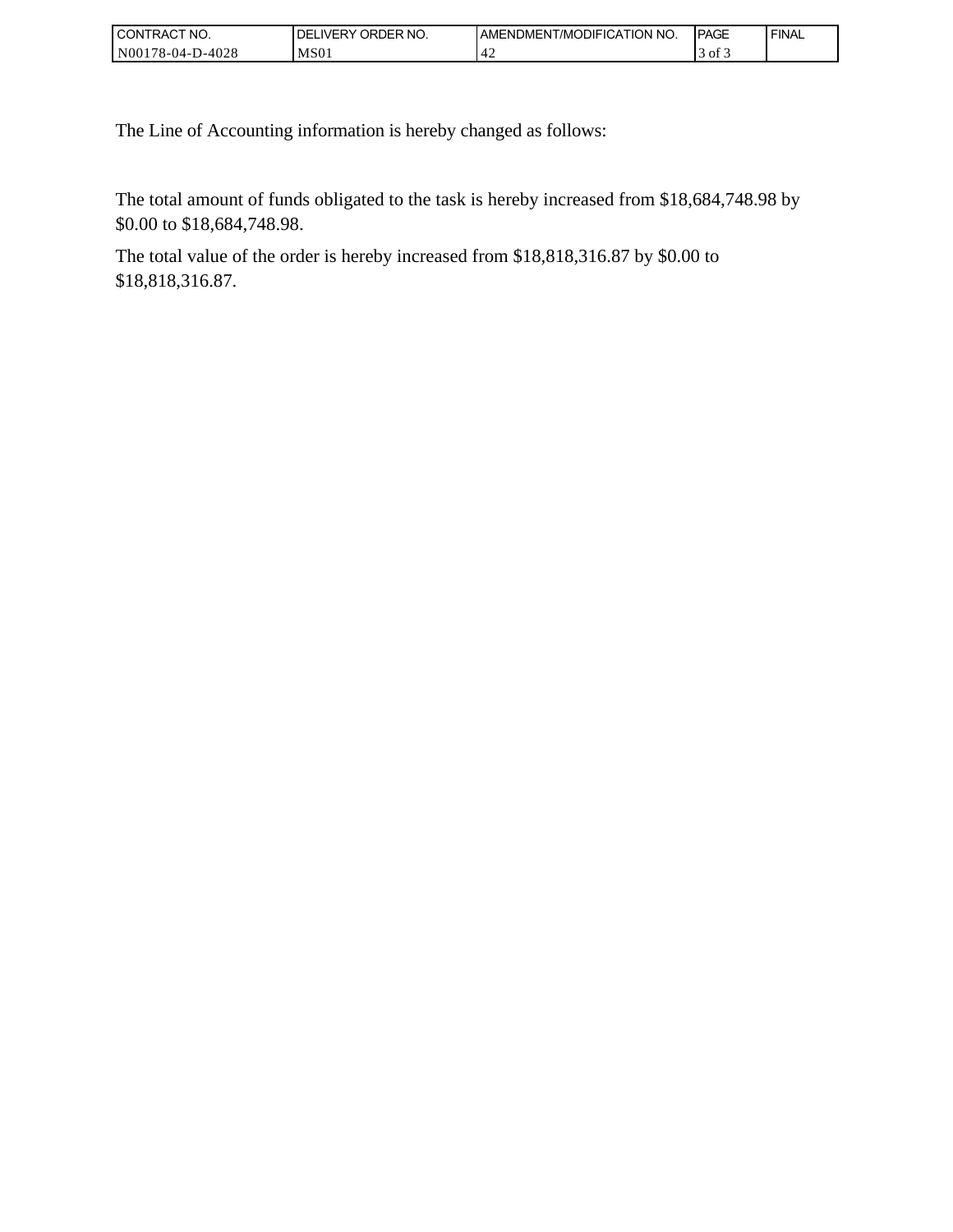| I CON'<br>ITRACT NO. | ' ORDER NO.<br><b>LIVERY</b><br>DEL | <b>IAMENDMENT/MODIFICATION NO.</b> | <b>IPAGE</b>        | <b>FINAL</b> |
|----------------------|-------------------------------------|------------------------------------|---------------------|--------------|
| N00178-04-D-4028     | MS <sub>01</sub>                    | - T 4                              | $\sim$ $\sim$<br>ΟĪ |              |

# **SECTION B SUPPLIES OR SERVICES AND PRICES**

CLIN - SUPPLIES OR SERVICES

For Cost Type Items:

| Item | Supplies/Services Qty Unit Est.Cost Base Fee Award Fee<br><u>____________</u>                                            |          |          |                                                                                      | __________ | CPAF         |
|------|--------------------------------------------------------------------------------------------------------------------------|----------|----------|--------------------------------------------------------------------------------------|------------|--------------|
| 1000 | LPV Project<br>Management and<br>Administration<br>Support Services<br>$(0 \& MN, N)$                                    | $1.0$ LO |          |                                                                                      |            | \$491,203.00 |
| 1001 | Logistics<br>Modernization<br>(LOGMOD) and<br>Operational<br>Architecture (OA)<br>Support Services<br>$(0\&MN, N)$       | $1.0$ LO |          |                                                                                      |            | \$458,957.00 |
| 1002 | Communication<br>Plan (COMM PLAN)<br>Support Services<br>$(0\&MN, N)$                                                    | $1.0$ LO |          |                                                                                      |            | \$478,168.00 |
| 1003 | Logistics<br>Functional Area<br>Manager (LOGFAM)<br>and Portfolio<br>Management (PfM)<br>Support Services<br>$(0\&MN,N)$ | $1.0$ LO |          |                                                                                      |            | \$625,816.00 |
| 1004 | Data in support<br>of CLIN(s)<br>1000-1003 and, if<br>and to the extent<br>exercised, OPTION<br>CLIN(s) 1005-1008        |          |          |                                                                                      |            |              |
| Item | Supplies/Services<br>------------------ ----------                                                                       |          |          | Qty Unit          Est.Cost           Base Fee          Award Fee<br>________________ |            | CPAF         |
| 1005 | OPTION -<br>Automatic<br>Identification<br>Technology (AIT)<br>Support Services<br>$(0\&MN, N)$<br>Option                | $1.0$ LO |          |                                                                                      |            | \$815,613.00 |
| 1006 | OPTION - On-Site<br>Liaison and<br>Assistance                                                                            |          |          |                                                                                      |            |              |
|      | 1006AA OPTION - On-Site<br>Liaison and<br>Assistance<br>(LeJeune)<br>$(0\&MN, N)$<br>Option                              | $1.0$ LO |          |                                                                                      |            | \$111,446.00 |
|      | 1006AB OPTION - On-Site                                                                                                  |          | $1.0$ LO |                                                                                      |            | \$102,860.00 |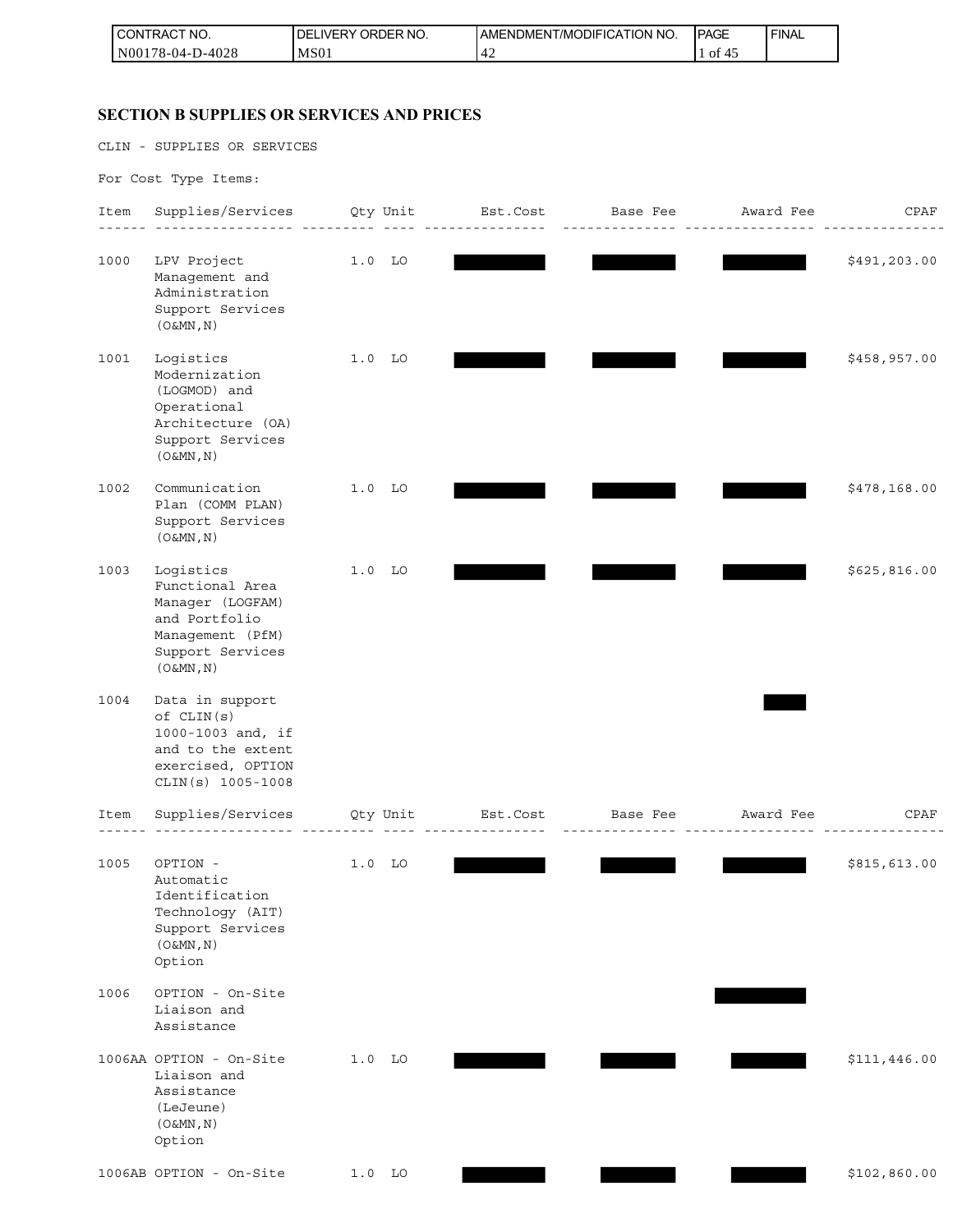|      | CONTRACT NO.                                                                                                      | DELIVERY ORDER NO. |           |    |          | AMENDMENT/MODIFICATION NO. | <b>PAGE</b> | <b>FINAL</b> |              |
|------|-------------------------------------------------------------------------------------------------------------------|--------------------|-----------|----|----------|----------------------------|-------------|--------------|--------------|
|      | N00178-04-D-4028                                                                                                  | <b>MS01</b>        |           | 42 |          |                            | 2 of 45     |              |              |
|      | Liaison and<br>Assistance<br>(Pendleton)<br>$(0\&MN, N)$<br>Option                                                |                    |           |    |          |                            |             |              |              |
|      | 1006AC OPTION - On-Site<br>Liaison and<br>Assistance<br>(Okinawa)<br>$(0\&MN, N)$<br>Option                       |                    | $1.0$ LO  |    |          |                            |             |              | \$111,446.00 |
|      | 1006AD OPTION - On-Site<br>Liaison and<br>Assistance (New<br>Orleans) (O&MN, N)<br>Option                         | 1.0                | <b>LO</b> |    |          |                            |             |              | \$168,871.00 |
|      | 1006AE OPTION - On-Site<br>Liaison and<br>Assistance<br>(Albany) (O&MN, N)<br>Option                              | 1.0                | <b>LO</b> |    |          |                            |             |              | \$211,078.00 |
| 1007 | Marine Corps<br>Logistics<br>Campaign Plan<br>(MCLCP) Support<br>Services (O&MN, N)                               | 1.0                | LO        |    |          |                            |             |              | \$40,742.00  |
| 1008 | Logistics<br>Information<br>Resource (LOG IR)<br>Plan Support<br>Services (O&MN, N)                               | 1.0                | <b>LO</b> |    |          |                            |             |              | \$16,816.00  |
| 1100 | OPTION - LPV<br>Project<br>Management and<br>Administration<br>Support Services<br>$(0 \& MN, N)$                 | 1.0                | LO        |    |          |                            |             |              | 530,991.00   |
| 1101 | OPTION - LOGMOD<br>and OA Support<br>Services (O&MN, N)                                                           |                    | $1.0$ LO  |    |          |                            |             |              | \$792,885.00 |
| 1102 | OPTION - COMM<br>PLAN Support<br>Services (O&MN, N)                                                               |                    | $1.0$ LO  |    |          |                            |             |              | \$494,398.00 |
| 1103 | OPTION - LOGFAM<br>and PfM Support<br>Services (O&MN, N)                                                          | 1.0                | <b>LO</b> |    |          |                            |             |              | \$958,256.00 |
| 1104 | OPTION - Data in<br>support of OPTION<br>CLIN(s) 1100-1103<br>and 1105-1108, if<br>and to the extent<br>exercised |                    |           |    |          |                            |             |              |              |
| Item | Supplies/Services                                                                                                 |                    | Qty Unit  |    | Est.Cost | Base Fee                   |             | Award Fee    | CPAF         |
|      |                                                                                                                   |                    |           |    |          |                            |             |              |              |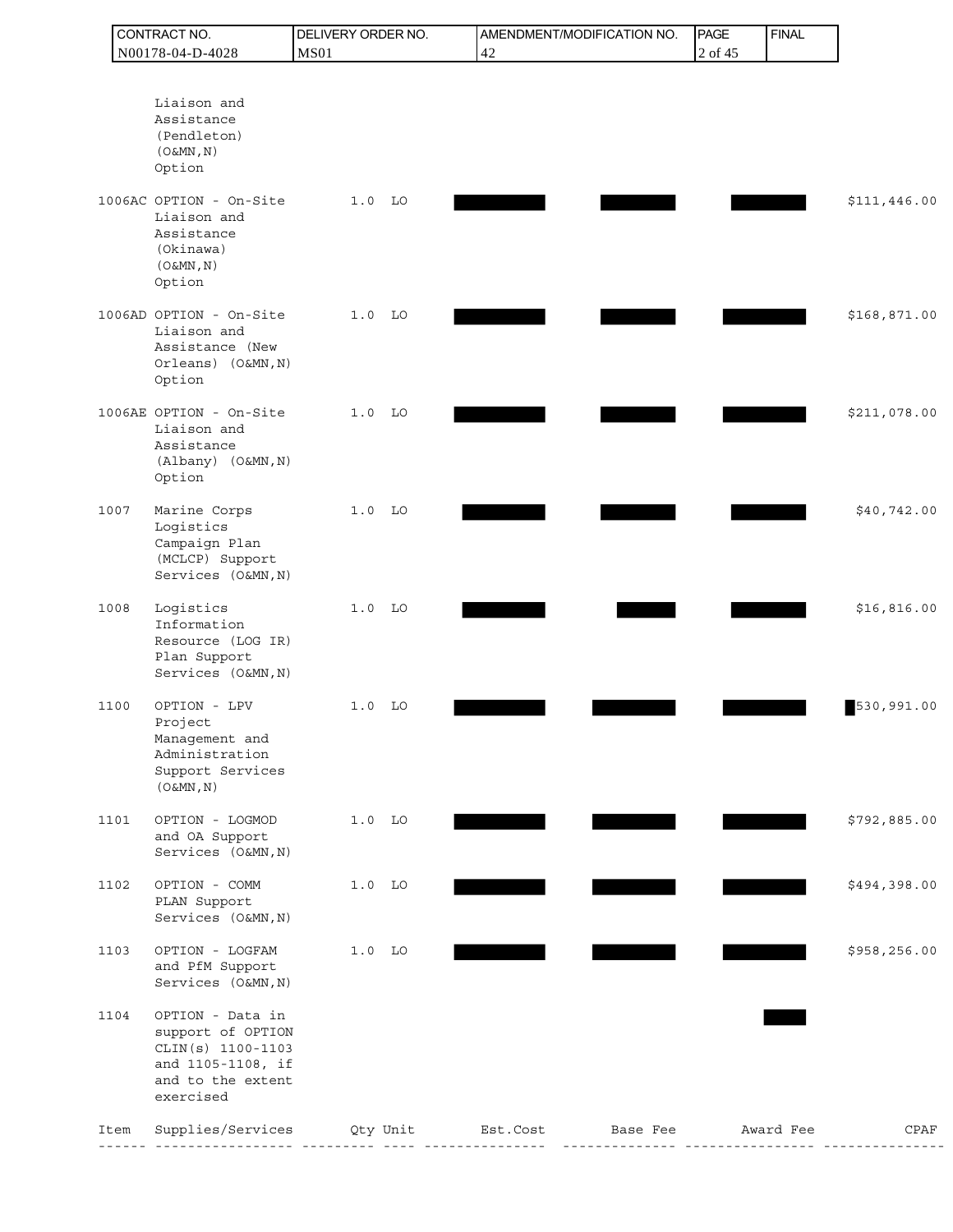|      | CONTRACT NO.                                                                                  | DELIVERY ORDER NO. | AMENDMENT/MODIFICATION NO. | PAGE    | <b>FINAL</b> |              |
|------|-----------------------------------------------------------------------------------------------|--------------------|----------------------------|---------|--------------|--------------|
|      | N00178-04-D-4028                                                                              | <b>MS01</b>        | 42                         | 3 of 45 |              |              |
| 1105 | OPTION - AIT                                                                                  | $1.0$ LO           |                            |         |              | \$22,522.00  |
|      | Support Services<br>$(0\&MN, N)$<br>Option                                                    |                    |                            |         |              |              |
| 1106 | OPTION - On-Site<br>Liaison and<br>Assistance                                                 |                    |                            |         |              |              |
|      | 1106AA OPTION - On-Site<br>Liaison and<br>Assistance<br>(LeJeune)<br>$(0 \& MN, N)$<br>Option | $1.0$ LO           |                            |         |              | \$115,347.00 |
|      | 1106AB OPTION - On-Site<br>Liaison and<br>Assistance<br>(Pendleton)<br>(O&MN, N)<br>Option    | $1.0$ LO           |                            |         |              | \$106,459.00 |
|      | 1106AC OPTION - On-Site<br>Liaison and<br>Assistance<br>(Okinawa)<br>(O&MN, N)<br>Option      | $1.0$ LO           |                            |         |              | \$115,347.00 |
|      | 1106AD OPTION - On-Site<br>Liaison and<br>Assistance (New<br>Orleans) (O&MN, N)<br>Option     | $1.0$ LO           |                            |         |              | \$174,256.00 |
|      | 1106AE OPTION - On-Site<br>Liaison and<br>Assistance<br>(Albany) (O&MN, N)<br>Option          | $1.0$ LO           |                            |         |              | \$217,808.00 |
| 1107 | OPTION - MCLCP<br>Support Services<br>$(0 \& MN, N)$                                          | $1.0$ LO           |                            |         |              | \$128,440.00 |
| 1108 | OPTION - LOG IR<br>Plan Support<br>Services (O&MN, N)<br>Option                               | $1.0$ LO           |                            |         |              | \$17,349.00  |
| 1200 | OPTION - LPV<br>Project<br>Management and<br>Administration<br>Support Services<br>(O&MN, N)  | $1.0$ LO           |                            |         |              | \$874,936.00 |
| 1201 | OPTION - LOGMOD<br>and OA Support<br>Services (O&MN, N)                                       | $1.0$ LO           |                            |         |              | \$749,196.00 |
| 1202 | OPTION - COMM<br>PLAN Support<br>Services (O&MN, N)                                           | $1.0$ LO           |                            |         |              | \$741,466.00 |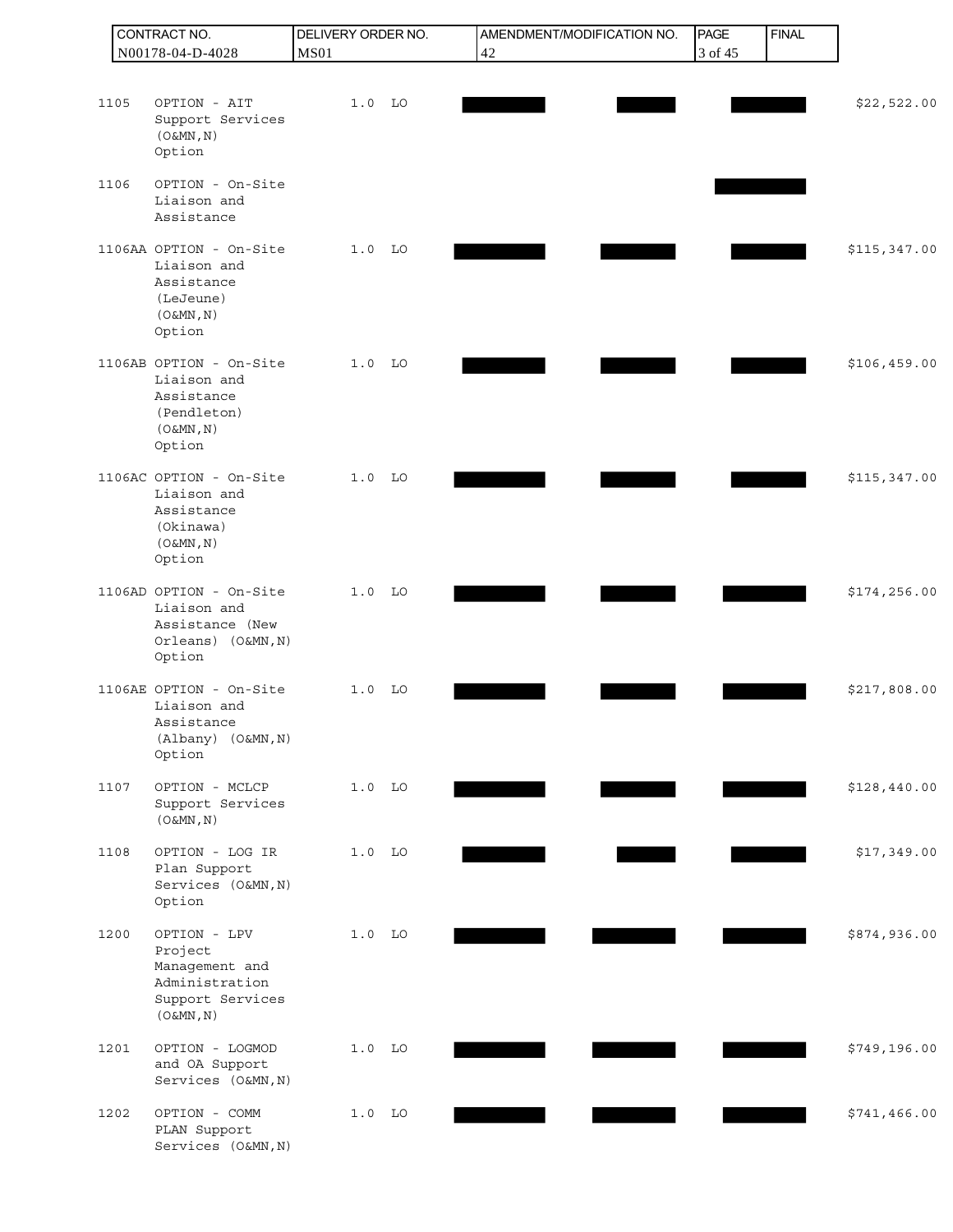| CONTRACT NO.                                                                                                              | DELIVERY ORDER NO. | AMENDMENT/MODIFICATION NO.                                                                    | PAGE    | <b>FINAL</b> |                  |
|---------------------------------------------------------------------------------------------------------------------------|--------------------|-----------------------------------------------------------------------------------------------|---------|--------------|------------------|
| N00178-04-D-4028                                                                                                          | <b>MS01</b>        | 42                                                                                            | 4 of 45 |              |                  |
|                                                                                                                           |                    |                                                                                               |         |              |                  |
| 120201 Funding (O&MN, N)                                                                                                  |                    |                                                                                               |         |              |                  |
| 120202 Funding I&L<br>Campaign Plan<br>$(0\&MN, N)$                                                                       |                    |                                                                                               |         |              |                  |
| 120203 Funding (O&MN, N)                                                                                                  |                    |                                                                                               |         |              |                  |
| 1203<br>OPTION - LOGFAM<br>and PfM Support<br>Services (O&MN, N)                                                          | $1.0$ LO           |                                                                                               |         |              | \$1, 116, 511.00 |
| 120301 Funding (O&MN, N)                                                                                                  |                    |                                                                                               |         |              |                  |
| 120302 Funding Expert IV<br>& V Support<br>$(0\&MN, N)$                                                                   |                    |                                                                                               |         |              |                  |
| 120303 Funding (O&MN, N)                                                                                                  |                    |                                                                                               |         |              |                  |
| 1204<br>OPTION - Data in<br>support of OPTION<br>CLIN(s) 1200-1203<br>and 1205-1208, if<br>and to the extent<br>exercised |                    |                                                                                               |         |              |                  |
| Item<br>. _ _ _ _ _ _ _ _ _ _ _ _ _                                                                                       |                    | Supplies/Services Oty Unit Est.Cost Base Fee Award Fee<br><u> - - - - - - - - - - - - - -</u> |         |              | CPAF             |
| OPTION - AIT<br>1205<br>Support Services<br>$(0 \& MN, N)$<br>Option                                                      | $1.0$ LO           |                                                                                               |         |              | \$99,630.95      |
| OPTION - On-Site<br>1206<br>Liaison and<br>Assistance                                                                     |                    |                                                                                               |         |              |                  |
| 1206AA OPTION - On-Site<br>Liaison and<br>Assistance<br>(LeJeune)<br>$(0 \& MN, N)$<br>Option                             | $1.0$ LO           |                                                                                               |         |              | \$89,393.00      |
| 1206AB OPTION - On-Site<br>Liaison and<br>Assistance<br>(Pendleton)<br>$(0\&MN, N)$<br>Option                             | $1.0$ LO           |                                                                                               |         |              | \$0.00           |
| 1206AC OPTION - On-Site<br>Liaison and<br>Assistance<br>(Okinawa)<br>$(0\&MN, N)$<br>Option                               | $1.0$ LO           |                                                                                               |         |              | \$0.00           |
| 1206AD OPTION - On-Site<br>Liaison and<br>Assistance (New<br>Orleans) (O&MN, N)<br>Option                                 | $1.0$ LO           |                                                                                               |         |              | \$0.00           |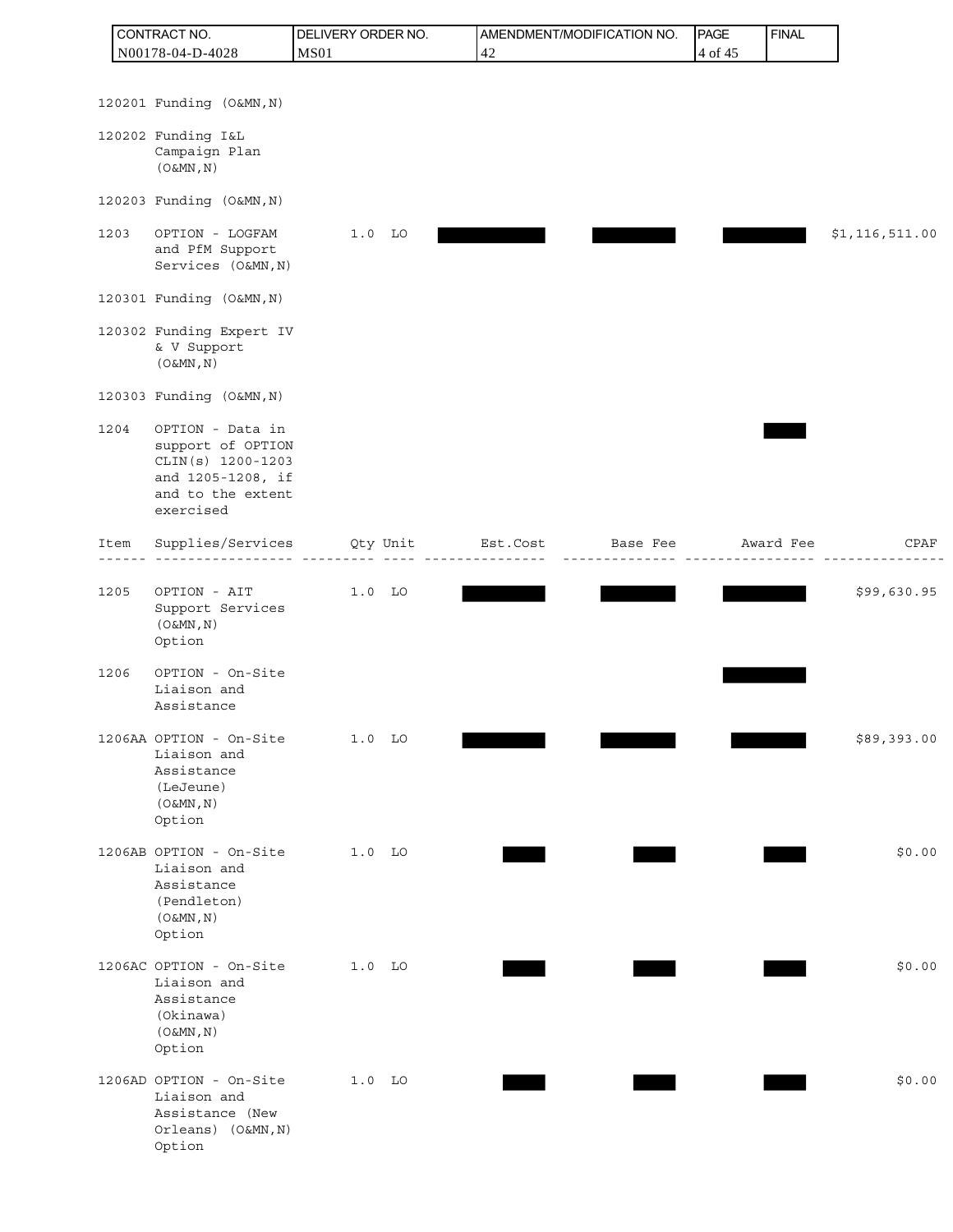|      | CONTRACT NO.                                                                                                      | DELIVERY ORDER NO. |                        | AMENDMENT/MODIFICATION NO. | PAGE     | <b>FINAL</b> |                |
|------|-------------------------------------------------------------------------------------------------------------------|--------------------|------------------------|----------------------------|----------|--------------|----------------|
|      | N00178-04-D-4028                                                                                                  | <b>MS01</b>        | 42                     |                            | 5 of 45  |              |                |
|      | 1206AE OPTION - On-Site<br>Liaison and<br>Assistance<br>(Albany) (O&MN, N)<br>Option                              | $1.0$ LO           |                        |                            |          |              | \$0.00         |
| 1207 | OPTION - MCLCP<br>Support Services<br>$(0\&MN, N)$                                                                | $1.0$ LO           |                        |                            |          |              | \$128,440.00   |
| 1208 | OPTION - LOG IR<br>Plan Support<br>Services (O&MN, N)<br>Option                                                   | $1.0$ LO           |                        |                            |          |              | \$17,928.00    |
| 1300 | OPTION - LPV<br>Project<br>Management and<br>Administration<br>Support Services<br>(O&MN, N)                      | $1.0$ LO           |                        |                            |          |              | \$991,202.00   |
|      | 130001 Funding (O&MN, N)                                                                                          |                    |                        |                            |          |              |                |
|      | 130002 Funding (O&MN, N)                                                                                          |                    |                        |                            |          |              |                |
| 1301 | OPTION - LOGMOD<br>and OA Support<br>Services (O&MN, N)                                                           | $1.0$ LO           |                        |                            |          |              | \$0.00         |
| 1302 | OPTION - COMM<br>PLAN Support<br>Services (O&MN, N)                                                               | $1.0$ LO           |                        |                            |          |              | \$753,496.00   |
|      | 130201 FY09 Funding<br>$(0 \& MN, N)$                                                                             |                    |                        |                            |          |              |                |
|      | 130202 FY09 Funding<br>$($ O&MN , N $)$                                                                           |                    |                        |                            |          |              |                |
| 1303 | OPTION - LOGFAM<br>and PfM Support<br>Services (O&MN, N)                                                          | $1.0$ LO           |                        |                            |          |              | \$1,054,981.00 |
|      | 130301 FY09 Funding<br>$(0 \& MN, N)$                                                                             |                    |                        |                            |          |              |                |
|      | 130302 FY09 Funding<br>(O&MN, N)                                                                                  |                    |                        |                            |          |              |                |
| 1304 | OPTION - Data in<br>support of OPTION<br>CLIN(s) 1300-1303<br>and 1305-1308, if<br>and to the extent<br>exercised |                    |                        |                            |          |              |                |
| Item | Supplies/Services                                                                                                 |                    | Qty Unit Est.Cost<br>. | Base Fee<br>--------       | <u>.</u> | Award Fee    | CPAF           |
| 1305 | OPTION - AIT<br>Support Services<br>$(0\&MN, N)$<br>Option                                                        | $1.0$ LO           |                        |                            |          |              | \$0.00         |
| 1306 | OPTION - On-Site                                                                                                  |                    |                        |                            |          |              |                |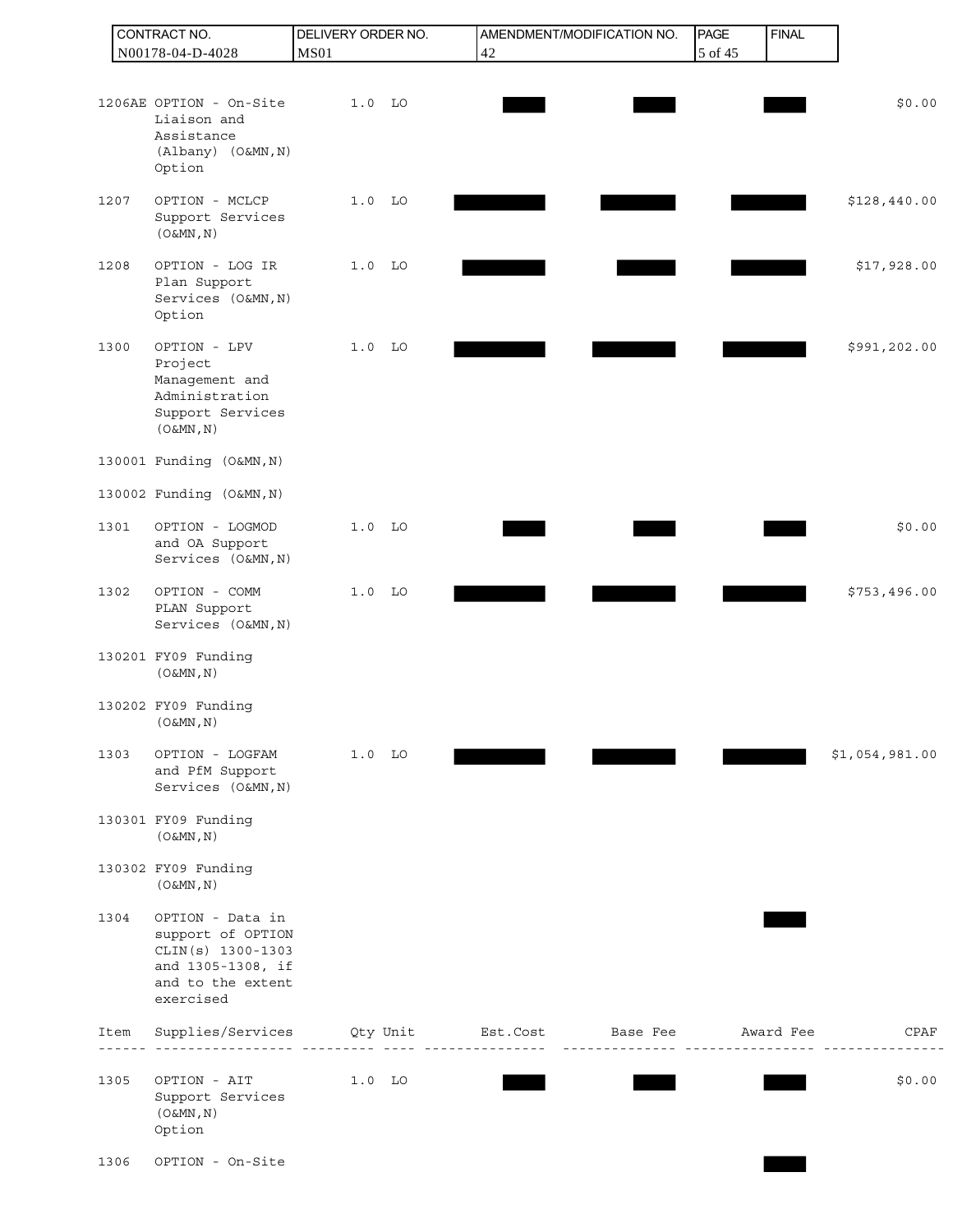|        | CONTRACT NO.                                                                                                 | DELIVERY ORDER NO. |    | AMENDMENT/MODIFICATION NO. | PAGE    | <b>FINAL</b> |              |
|--------|--------------------------------------------------------------------------------------------------------------|--------------------|----|----------------------------|---------|--------------|--------------|
|        | N00178-04-D-4028                                                                                             | <b>MS01</b>        |    | 42                         | 6 of 45 |              |              |
|        | Liaison and<br>Assistance                                                                                    |                    |    |                            |         |              |              |
|        | 1306AA OPTION - On-Site<br>Liaison and<br>Assistance<br>(LeJeune)<br>$(0\&MN, N)$<br>Option                  | $1.0$ LO           |    |                            |         |              | \$0.00       |
|        | 1306AB OPTION - On-Site<br>Liaison and<br>Assistance<br>(Pendleton)<br>(O&MN, N)<br>Option                   | $1.0$ LO           |    |                            |         |              | \$0.00       |
|        | 1306AC OPTION - On-Site<br>Liaison and<br>Assistance<br>(Okinawa)<br>(O&MN, N)<br>Option                     | $1.0$ LO           |    |                            |         |              | \$0.00       |
|        | 1306AD OPTION - On-Site<br>Liaison and<br>Assistance (New<br>Orleans) (O&MN, N)                              | 1.0                | LO |                            |         |              | \$0.00       |
|        | 1306AE OPTION - On-Site<br>Liaison and<br>Assistance<br>(Albany) (O&MN, N)<br>Option                         | $1.0$ LO           |    |                            |         |              | \$0.00       |
| 1307   | OPTION - MCLCP<br>Support Services<br>(O&MN, N)                                                              | $1.0$ LO           |    |                            |         |              | \$299,646.00 |
|        | 130701 FY09 Funding<br>(O&MN, N)                                                                             |                    |    |                            |         |              |              |
|        | 130702 FY09 Funding<br>(O&MN, N)                                                                             |                    |    |                            |         |              |              |
| 1308   | OPTION - LOG IR<br>Plan Support<br>Services (O&MN, N)<br>Option                                              | $1.0$ LO           |    |                            |         |              | \$9,660.00   |
| 1309   | OPTION - LOGMOD<br>and OA Support<br>Services<br>(transferred<br>ceiling for admin<br>purposes)<br>(O&MN, N) | $1.0$ LO           |    |                            |         |              | \$852,411.00 |
| 130901 | $(0 \& MN, N)$                                                                                               |                    |    |                            |         |              |              |
| 130902 | $(0\&MN, N)$                                                                                                 |                    |    |                            |         |              |              |
| 1400   | OPTION - LPV<br>Project<br>Management and<br>Administration                                                  | $1.0$ LO           |    |                            |         |              | \$878,483.00 |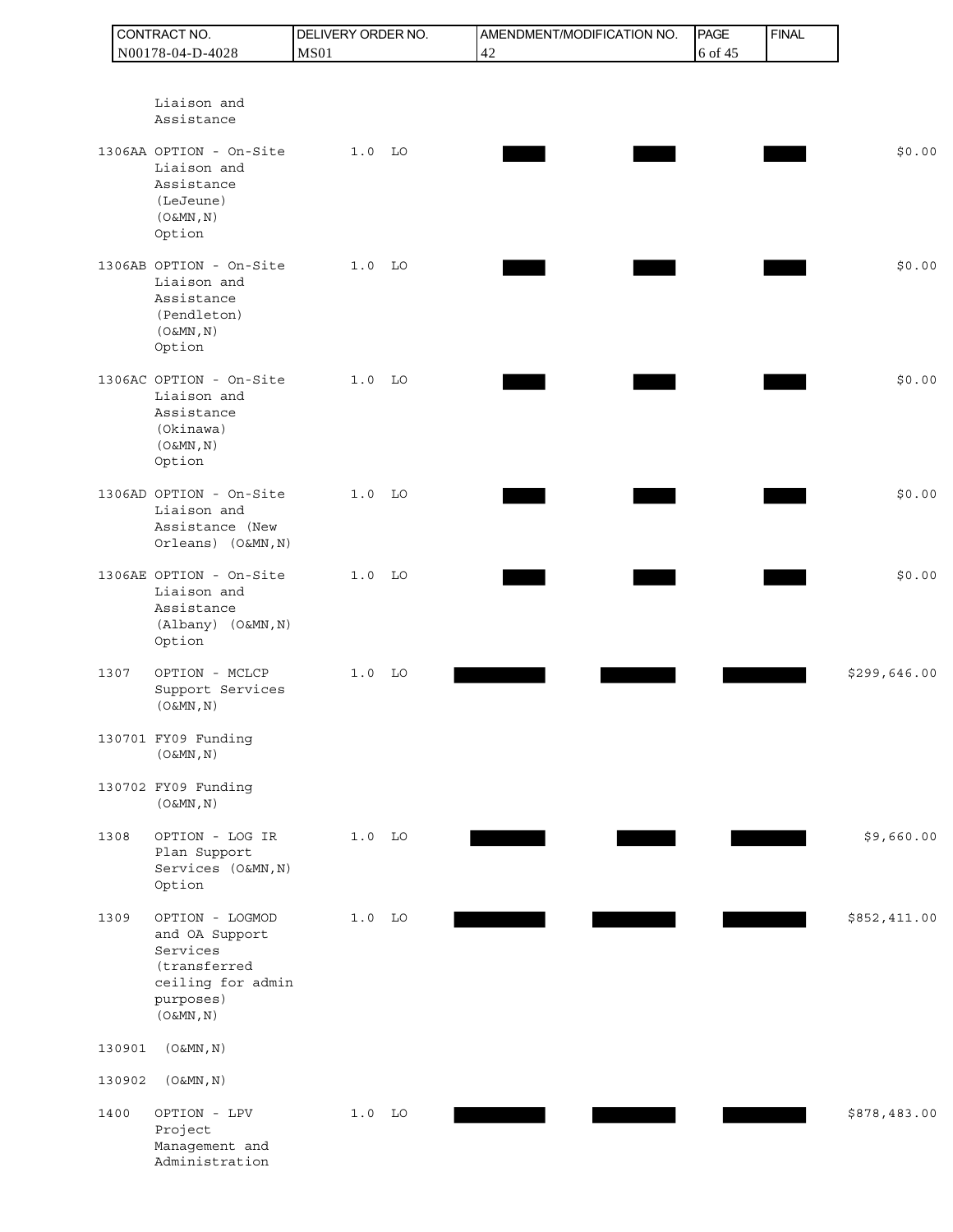|      | CONTRACT NO.                                                                                                                    | DELIVERY ORDER NO. |          |                      | AMENDMENT/MODIFICATION NO.            | PAGE    | <b>FINAL</b> |                |
|------|---------------------------------------------------------------------------------------------------------------------------------|--------------------|----------|----------------------|---------------------------------------|---------|--------------|----------------|
|      | N00178-04-D-4028                                                                                                                | <b>MS01</b>        |          | 42                   |                                       | 7 of 45 |              |                |
|      | Support Services<br>$(0\&MN, N)$                                                                                                |                    |          |                      |                                       |         |              |                |
| 1401 | OPTION - LOGMOD<br>and OA Support<br>Services (O&MN, N)                                                                         | $1.0$ LO           |          |                      |                                       |         |              | \$1,039,766.00 |
| 1402 | OPTION - COMM<br>PLAN Support<br>Services (O&MN, N)                                                                             | $1.0$ LO           |          |                      |                                       |         |              | \$750,380.00   |
|      | 140201 Incrementally<br>Funded in the<br>Amount of<br>\$131,751.00<br>$(0 \& MN, N)$                                            |                    |          |                      |                                       |         |              |                |
|      | 140202 Incrementally<br>Funded in the<br>Amount of<br>\$554,959.00.<br>(O&MN, N)                                                |                    |          |                      |                                       |         |              |                |
|      | 140203 Incrementally<br>Funded in the<br>Amount of<br>\$17,000.00 to<br>fund a PM AMMO<br>task at<br>MARCORSYSCOM.<br>(O&MN, N) |                    |          |                      |                                       |         |              |                |
| 1403 | OPTION - LOGFAM<br>and PfM Support<br>Services (O&MN, N)                                                                        | $1.0$ LO           |          |                      |                                       |         |              | \$851,000.00   |
| 1404 | OPTION - Data in<br>support of OPTION<br>$CLIN(S) 1400-1403$<br>and 1405-1408, if<br>and to the extent<br>exercised             |                    |          |                      |                                       |         |              |                |
| Item | Supplies/Services                                                                                                               |                    | Qty Unit | Est.Cost<br>-------- | Base Fee Mward Fee<br>$- - - - - - -$ |         |              | CPAF           |
| 1405 | OPTION - AIT<br>Support Services<br>$(0\&MN, N)$<br>Option                                                                      | $1.0$ LO           |          |                      |                                       |         |              | \$60,752.29    |
| 1406 | OPTION - On-Site<br>Liaison and<br>Assistance                                                                                   |                    |          |                      |                                       |         |              |                |
|      | 1406AA OPTION - On-Site<br>Liaison and<br>Assistance<br>(LeJeune)<br>$(0\&MN, N)$<br>Option                                     | $1.0$ LO           |          |                      |                                       |         |              | \$0.00         |
|      | 1406AB OPTION - On-Site<br>Liaison and<br>Assistance<br>(Pendleton)                                                             | $1.0$ LO           |          |                      |                                       |         |              | \$0.00         |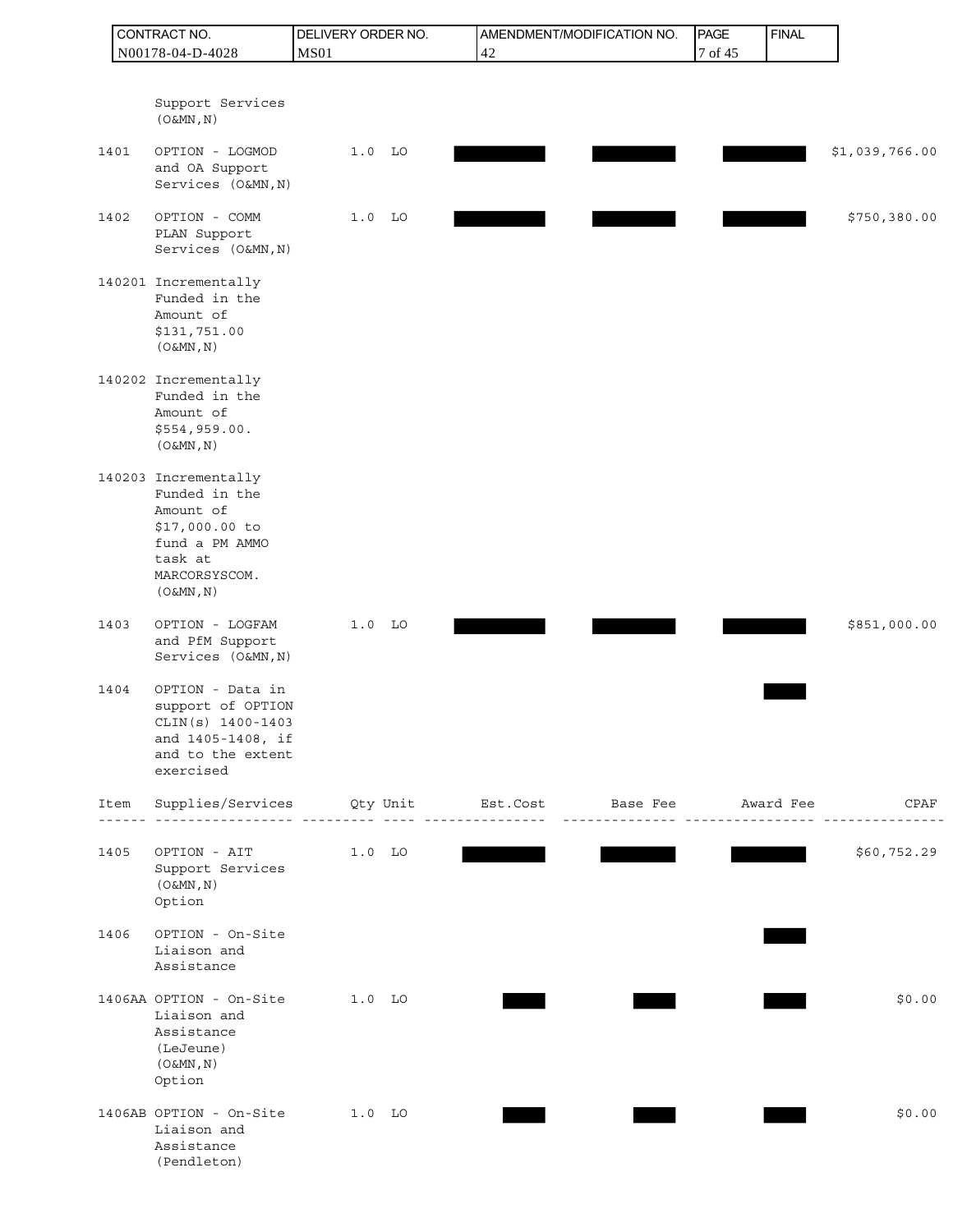|      | CONTRACT NO.                                                                                       | DELIVERY ORDER NO. | AMENDMENT/MODIFICATION NO.                                                                     | PAGE    | <b>FINAL</b> |              |
|------|----------------------------------------------------------------------------------------------------|--------------------|------------------------------------------------------------------------------------------------|---------|--------------|--------------|
|      | N00178-04-D-4028                                                                                   | <b>MS01</b>        | 42                                                                                             | 8 of 45 |              |              |
|      |                                                                                                    |                    |                                                                                                |         |              |              |
|      | $(0 \& MN, N)$<br>Option                                                                           |                    |                                                                                                |         |              |              |
|      | 1406AC OPTION - On-Site<br>Liaison and<br>Assistance<br>(Okinawa)<br>$(0\&MN, N)$<br>Option        | $1.0$ LO           |                                                                                                |         |              | \$0.00       |
|      | 1406AD OPTION - On-Site<br>Liaison and<br>Assistance (New<br>Orleans) (O&MN, N)<br>Option          | $1.0$ LO           |                                                                                                |         |              | \$0.00       |
|      | 1406AE OPTION - On-Site<br>Liaison and<br>Assistance<br>(Albany) (O&MN, N)<br>Option               | $1.0$ LO           |                                                                                                |         |              | \$0.00       |
| 1407 | OPTION - MCLCP<br>Support Services<br>$(0\&MN, N)$                                                 | $1.0$ LO           |                                                                                                |         |              | \$166,670.00 |
| 1408 | OPTION - LOG IR<br>Plan Support<br>Services (O&MN, N)<br>Option                                    | 1.0 LO             |                                                                                                |         |              | \$0.00       |
| Item |                                                                                                    |                    | Supplies/Services Qty Unit Est. Cost Fixed Fee                                                 |         | CPFF         |              |
| 1409 | Labor CLIn in<br>Support of CLIN<br>1400                                                           |                    |                                                                                                |         | \$89,301.96  |              |
|      | 1409AA Labor CLIN in 1.0 LH<br>support of LOGMOD<br>TRANSITION TASK<br>FORCE (TTF)<br>$(0\&MN, N)$ |                    |                                                                                                |         | \$49,500.00  |              |
| Item |                                                                                                    |                    | Supplies/Services Qty Unit Est.Cost Base Fee Award Fee                                         |         |              | CPAF         |
|      | 1409AB Labor in Support<br>of CLIN 1400 per<br>Mod 28 (O&MN, N)                                    | 1.0 LO             |                                                                                                |         |              | \$39,801.96  |
| 1410 | Labor CLIN for<br>Pentagon Move in<br>Support of CLIN<br>1401                                      |                    |                                                                                                |         |              |              |
|      | 1410AA Labor for<br>Pentagon Move in<br>Support of CLIN<br>1401 (O&MN, N)                          | $1.0$ LH           |                                                                                                |         |              | \$93,000.00  |
|      | For FFP Items:                                                                                     |                    |                                                                                                |         |              |              |
| Item |                                                                                                    | . 2012 222222 23   | Supplies/Services Qty Unit Unit Price Total Price<br><u> - - - - - -   - - - - - - - - - -</u> |         |              |              |
|      |                                                                                                    |                    |                                                                                                |         |              |              |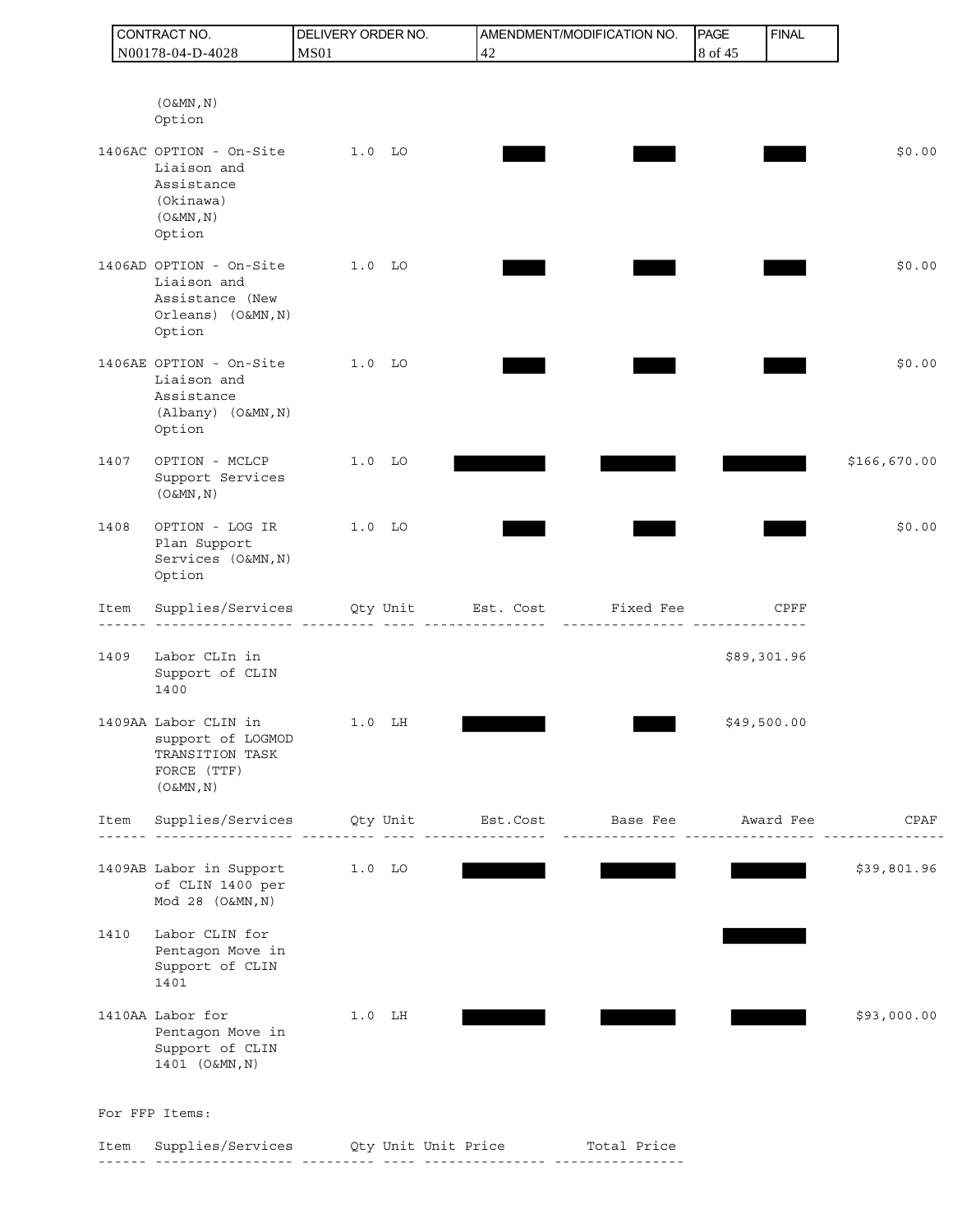| CT NO.<br>CONTRAC, | `ORDER NO.<br>ı DEI<br>_IVERY ( | <b>IAMENDMENT/MODIFICATION NO.</b> | <b>PAGE</b> | <b>FINAL</b> |
|--------------------|---------------------------------|------------------------------------|-------------|--------------|
| IN00178-04-D-4028  | MS <sub>01</sub>                | 4                                  | 9 of<br>41  |              |

| 2000 | OPTION -          | 1.0 | LH | \$103.00 | \$103.00 |
|------|-------------------|-----|----|----------|----------|
|      | Engineering and   |     |    |          |          |
|      | Technical Support |     |    |          |          |
|      | - (Offerors shall |     |    |          |          |
|      | propose fixed     |     |    |          |          |
|      | fully burdended   |     |    |          |          |
|      | labor rates by    |     |    |          |          |
|      | labor category    |     |    |          |          |
|      | for each year.    |     |    |          |          |
|      | The total         |     |    |          |          |
|      | Not-To-Exceed     |     |    |          |          |
|      | amount is TBD.    |     |    |          |          |
|      | This CLIN will    |     |    |          |          |
|      | not be            |     |    |          |          |
|      | evaluated.)       |     |    |          |          |
|      | $(0\&MN, N)$      |     |    |          |          |
|      | Option            |     |    |          |          |

## For ODC Items:

|      | Item Supplies/Services Qty Unit Est. Cost                                                                                                                                                                                                               | <u>.</u> |                   |                     |
|------|---------------------------------------------------------------------------------------------------------------------------------------------------------------------------------------------------------------------------------------------------------|----------|-------------------|---------------------|
| 3000 | Other Direct<br>$Costs$ (ODC) -<br>Travel Expenses<br>in direct support<br>of CLIN(s)<br>1000-1004 and, if<br>and to the extent<br>exercised, OPTION<br>CLIN(S)<br>1005-1008, NTE<br>\$10,000 (this<br>CLIN will not be<br>evaluated)<br>$(0 \& MN, N)$ |          |                   | 1.0 LO $$12,000.00$ |
| 3100 | OPTION - ODC -<br>Travel Expenses<br>in direct support<br>of OPTION CLIN(s)<br>1100-1108 if and<br>to the extent<br>exercised, NTE<br>\$10,000 (this<br>CLIN will not be<br>evaluated)<br>$(0 \& MN, N)$                                                |          | $1.0$ LO          | \$66,000.00         |
| 3200 | OPTION - ODC -<br>Travel Expenses<br>in direct support<br>of OPTION CLIN(s)<br>1200-1208 if and<br>to the extent<br>exercised, NTE<br>\$10,000 (this<br>CLIN will not be<br>evaluated)<br>$(0 \& MN, N)$                                                |          | 1.0 <sub>LO</sub> | \$66,000.00         |
| 3300 | OPTION - ODC -<br>Travel Expenses                                                                                                                                                                                                                       |          | $1.0$ LO          | \$66,000.00         |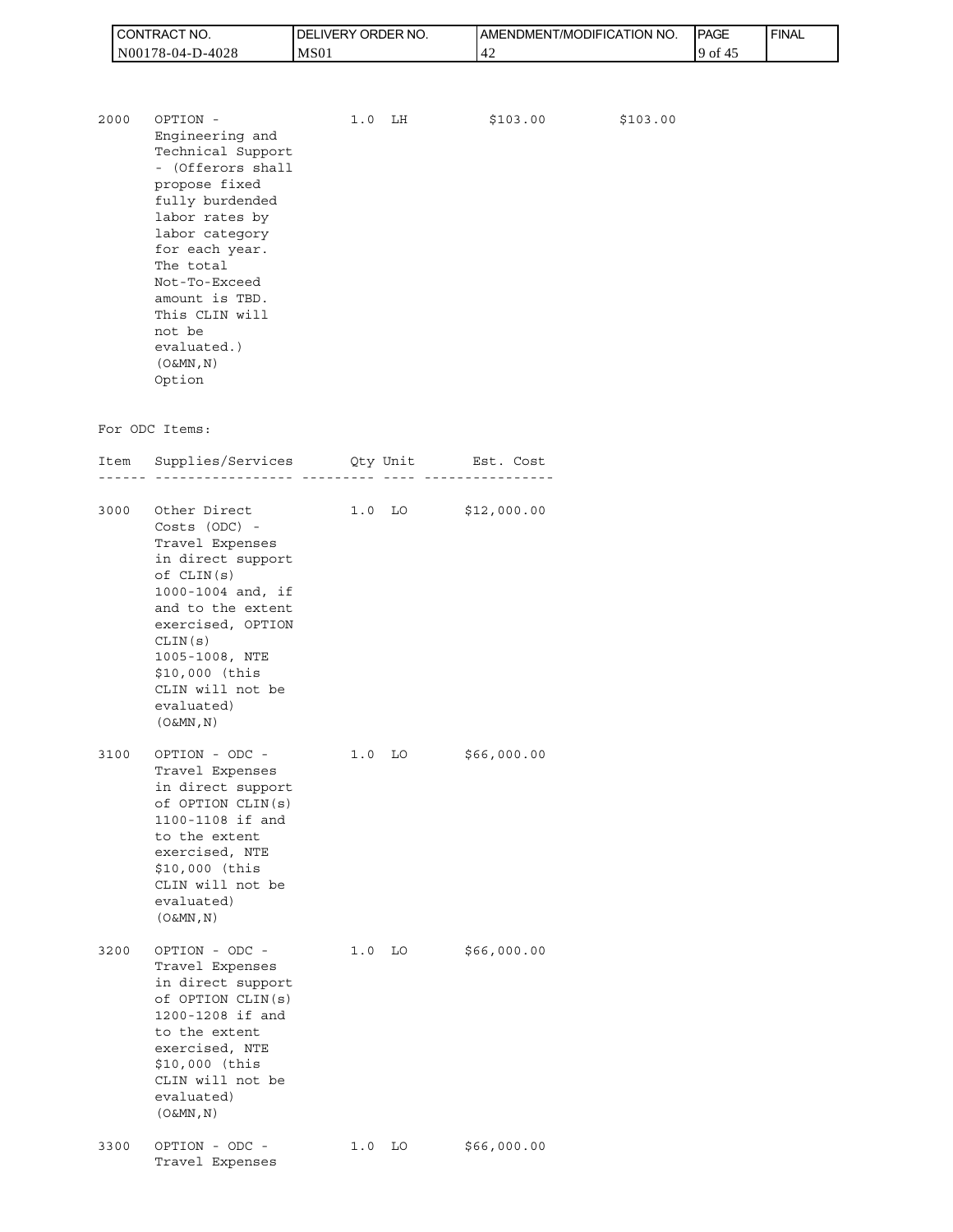|      | CONTRACT NO.                                                                                                                                                                                           | DELIVERY ORDER NO. |          |             | AMENDMENT/MODIFICATION NO. | PAGE     | <b>FINAL</b> |              |
|------|--------------------------------------------------------------------------------------------------------------------------------------------------------------------------------------------------------|--------------------|----------|-------------|----------------------------|----------|--------------|--------------|
|      | N00178-04-D-4028                                                                                                                                                                                       | <b>MS01</b>        |          | 42          |                            | 10 of 45 |              |              |
|      | in direct support<br>of OPTION CLIN(s)<br>1300-1308 if and<br>to the extent<br>exercised, NTE<br>\$10,000 (this<br>CLIN will not be<br>evaluated)<br>(O&MN, N)                                         |                    |          |             |                            |          |              |              |
| 3400 | OPTION - ODC -<br>Travel Expenses<br>in direct support<br>of OPTION CLIN(s)<br>1400-1408 if and<br>to the extent<br>exercised, NTE<br>\$10,000 (this<br>CLIN will not be<br>evaluated)<br>$(0\&MN, N)$ |                    | $1.0$ LO | \$50,000.00 |                            |          |              |              |
| 3500 | ODC CLIN in<br>Support of CLIN<br>3400                                                                                                                                                                 |                    |          | \$81,738.00 |                            |          |              |              |
|      | 3500AA ODC CLIN in<br>Support of CLIN<br>3400 (O&MN, N)                                                                                                                                                |                    | $1.0$ LO | \$33,738.00 |                            |          |              |              |
|      | 3500AB GAMS Optimization<br>in support of<br>CLIN 3400<br>$(0 \& MN, N)$                                                                                                                               |                    | $1.0$ LO | \$23,000.00 |                            |          |              |              |
|      | 3500AC ODC CLIN in<br>Support of CLIN<br>3400 per Mod 28<br>$(0 \& MN, N)$                                                                                                                             |                    | $1.0$ LO | \$25,000.00 |                            |          |              |              |
|      | For Cost Type Items:                                                                                                                                                                                   |                    |          |             |                            |          |              |              |
| Item | Supplies/Services Qty Unit Est.Cost Base Fee Award Fee                                                                                                                                                 |                    |          |             |                            |          |              | CPAF         |
| 4000 | PoP extension for<br>LPV Project<br>Management and<br>Adminstration<br>Support                                                                                                                         |                    |          |             |                            |          |              |              |
|      | 4000AA To support CLIN<br>1400 Pop<br>Extension 9 March<br>$-8$ June 2011.<br>$(0\&MN, N)$                                                                                                             | 1.0 LO             |          |             |                            |          |              | \$226,902.46 |
|      | 4000AB Optional (01) 1<br>month extension<br>CLIN in support<br>CLIN 1400 (9 June<br>- 8 July 2011)<br>$(0\&MN, N)$                                                                                    |                    | $1.0$ LO |             |                            |          |              | \$47,217.72  |
|      | 4000AC Optional (02) 1                                                                                                                                                                                 |                    | $1.0$ LO |             |                            |          |              | \$84,299.89  |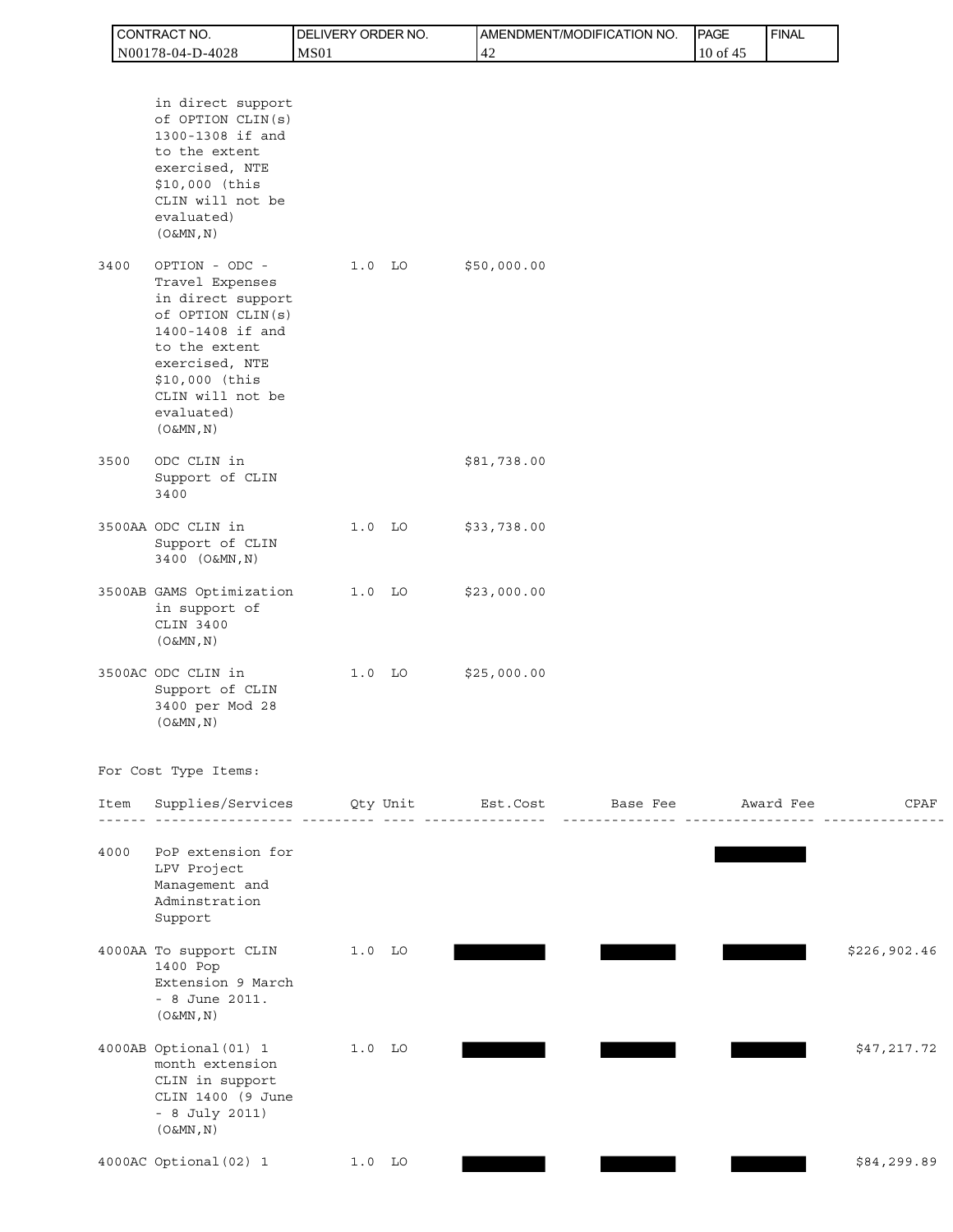|      | CONTRACT NO.                                                                                                                                                                                                                | DELIVERY ORDER NO. | AMENDMENT/MODIFICATION NO. | <b>PAGE</b> | <b>FINAL</b> |              |
|------|-----------------------------------------------------------------------------------------------------------------------------------------------------------------------------------------------------------------------------|--------------------|----------------------------|-------------|--------------|--------------|
|      | N00178-04-D-4028                                                                                                                                                                                                            | <b>MS01</b>        | 42                         | 11 of 45    |              |              |
|      | month extension<br>CLIN in support<br>CLIN 1400. (9<br>July - 8 August<br>2011) (O&MN, N)<br>4000AD Optional (03) 1<br>month extension<br>CLIN in support<br>CLIN 1400. (9<br>August - 8<br>September 2011)<br>$(0\&MN, N)$ | $1.0$ LO           |                            |             |              | \$157,241.96 |
| 4001 | PoP extension for<br>LPV Project<br>Management and<br>Adminstration<br>Support                                                                                                                                              |                    |                            |             |              |              |
|      | 4001AA To support CLIN<br>1401 Pop<br>Extension 9 March<br>$-8$ June 2011.<br>(O&MN, N)                                                                                                                                     | $1.0$ LO           |                            |             |              | \$202,599.54 |
|      | 4001AB Optional (01) 1<br>month extension<br>CLIN in support<br>CLIN 1401. (9<br>June - 8 July<br>2011) (O&MN, N)                                                                                                           | $1.0$ LO           |                            |             |              | \$59,982.92  |
|      | 4001AC Optional (02) 1<br>month extension<br>CLIN in support<br>CLIN 1401. (9<br>July - 8 August<br>2011) (O&MN, N)                                                                                                         | $1.0$ LO           |                            |             |              | \$81,429.80  |
|      | 4001AD Optional (03) 1<br>month extension<br>CLIN in support<br>CLIN 1401. (9<br>August - 8<br>September 2011)<br>$(0\&MN, N)$                                                                                              | $1.0$ LO           |                            |             |              | \$88,848.63  |
| 4002 | PoP extension for<br>LPV Project<br>Management and<br>Adminstration<br>Support                                                                                                                                              |                    |                            |             |              |              |
|      | 4002AA To support CLIN<br>1402 Pop<br>Extension 9 March<br>$-8$ June 2011.<br>$(0\&MN, N)$                                                                                                                                  | $1.0$ LO           |                            |             |              | \$208,912.62 |
|      | 4002AB Optional (01) 1<br>month extension<br>CLIN in support<br>CLIN 1402. (9<br>June - 8 July<br>2011) (O&MN, N)                                                                                                           | $1.0$ LO           |                            |             |              | \$69,637.54  |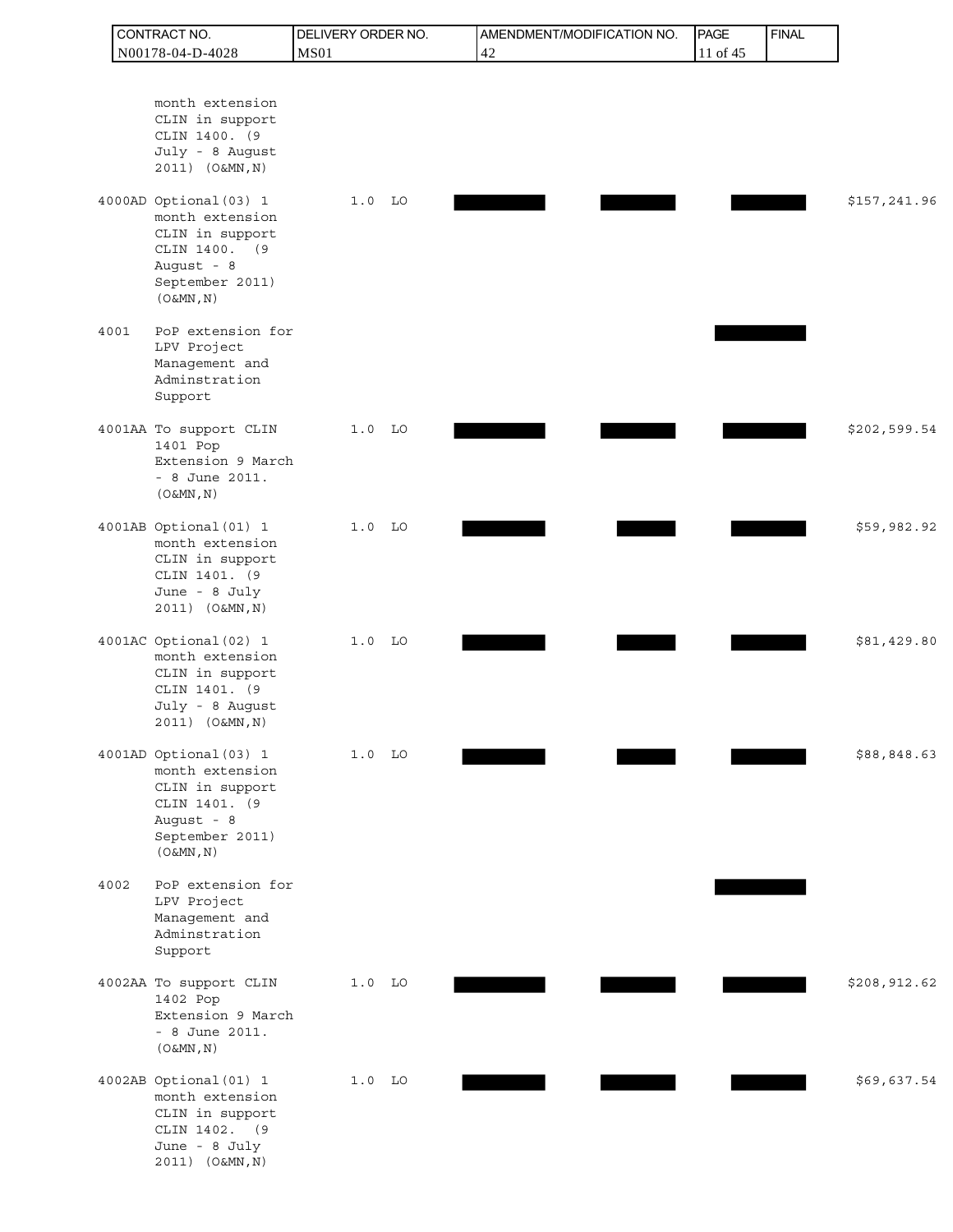|      | CONTRACT NO.                                                                                                                                      | DELIVERY ORDER NO. |    | AMENDMENT/MODIFICATION NO. | PAGE     | <b>FINAL</b> |              |
|------|---------------------------------------------------------------------------------------------------------------------------------------------------|--------------------|----|----------------------------|----------|--------------|--------------|
|      | N00178-04-D-4028                                                                                                                                  | <b>MS01</b>        | 42 |                            | 12 of 45 |              |              |
|      |                                                                                                                                                   |                    |    |                            |          |              |              |
|      | 4002AC Optional (02) 1<br>month extension<br>CLIN in support<br>CLIN 1402. (9<br>July - 8 August                                                  | $1.0$ LO           |    |                            |          |              | \$69,637.54  |
|      | 2011) (O&MN, N)<br>4002AD Optional (03) 1<br>month extension<br>CLIN in support<br>CLIN 1402. (9<br>August - 8<br>September 2011)<br>$(0\&MN, N)$ | $1.0$ LO           |    |                            |          |              | \$69,637.54  |
| 4003 | PoP extension for<br>LPV Project<br>Management and<br>Adminstration<br>Support                                                                    |                    |    |                            |          |              |              |
|      | 4003AA To support CLIN<br>1403 Pop<br>Extension 9 March<br>$-8$ June 2011.<br>(O&MN, N)                                                           | $1.0$ LO           |    |                            |          |              | \$156,892.04 |
|      | 4003AB Optional (01) 1<br>month extension<br>CLIN in support<br>CLIN 1403. (9<br>June - 8 July<br>2011) (O&MN, N)                                 | $1.0$ LO           |    |                            |          |              | \$51,219.69  |
|      | 4003AC Optional (02) 1<br>month extension<br>CLIN in support<br>CLIN 1403. (9<br>July - 8 August<br>2011) (O&MN, N)                               | $1.0$ LO           |    |                            |          |              | \$50,003.57  |
|      | 4003AD Optional (03) 1<br>month extension<br>CLIN in support<br>CLIN 1403. (9<br>August - 8<br>September 2011)<br>(O&MN, N)                       | $1.0$ LO           |    |                            |          |              | \$51,902.94  |
| 4004 | PoP extension for<br>LPV Project<br>Management and<br>Adminstration<br>Support                                                                    |                    |    |                            |          |              |              |
|      | 4004AA To support CLIN<br>1407 Pop<br>Extension 9 March<br>$-8$ June 2011.<br>(O&MN, N)                                                           | $1.0$ LO           |    |                            |          |              | \$46,298.27  |
|      | 4004AB Optional (01) 1<br>month extension<br>CLIN in support<br>CLIN 1407. (9                                                                     | $1.0$ LO           |    |                            |          |              | \$15,432.75  |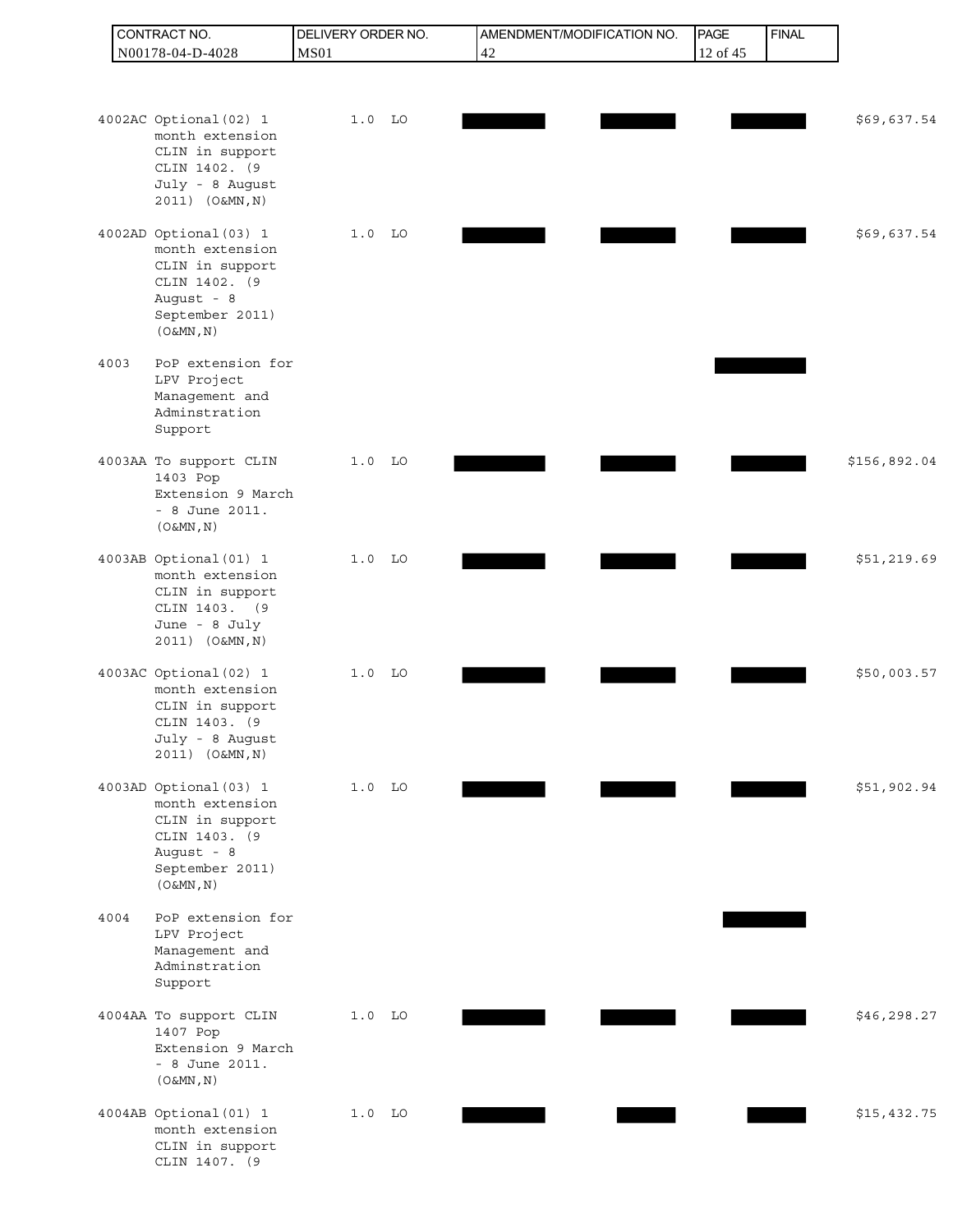|      | CONTRACT NO.                                                                                                                              | DELIVERY ORDER NO. |          |                     | AMENDMENT/MODIFICATION NO. | PAGE     | <b>FINAL</b> |             |
|------|-------------------------------------------------------------------------------------------------------------------------------------------|--------------------|----------|---------------------|----------------------------|----------|--------------|-------------|
|      | N00178-04-D-4028                                                                                                                          | <b>MS01</b>        |          | 42                  |                            | 13 of 45 |              |             |
|      | June - 8 July<br>2011) (O&MN, N)                                                                                                          |                    |          |                     |                            |          |              |             |
|      | 4004AC Optional (02) 1<br>month extension<br>CLIN in support<br>CLIN 1407. (9<br>July - 8 August<br>2011) (O&MN, N)                       |                    | $1.0$ LO |                     |                            |          |              | \$15,432.75 |
|      | 4004AD Optional (03) 1<br>month extension<br>CLIN in support<br>CLIN 1407. (9<br>August - 8<br>September 2011)<br>$(0\&MN, N)$            |                    | $1.0$ LO |                     |                            |          |              | \$15,432.75 |
| 4005 | Funding for CLIN<br>1400 to increase<br>level of effort                                                                                   |                    |          |                     |                            |          |              |             |
|      | 4005AA Funding in<br>support of CLIN<br>1400 OPTION - LPV<br>Project<br>Management and<br>Administration<br>Support Services<br>(O&MN, N) |                    | $1.0$ LO |                     |                            |          |              | \$12,753.00 |
| 4006 | Funding for CLIN<br>1402 to increase<br>level of effort                                                                                   |                    |          |                     |                            |          |              |             |
|      | 4006AA Funding in<br>support of CLIN<br>1402 OPTION -<br>COMM PLAN Support<br>Services (O&MN, N)                                          |                    | $1.0$ LO |                     |                            |          |              | \$19,459.00 |
| 4007 | Funding for CLIN<br>1407 to increase<br>level of effort                                                                                   |                    |          |                     |                            |          |              |             |
|      | 4007AA Funding for CLIN 1.0 LO<br>1407 OPTION -<br>MCLCP Support<br>Services (O&MN, N)                                                    |                    |          |                     |                            |          |              | \$14,936.00 |
|      | For ODC Items:                                                                                                                            |                    |          |                     |                            |          |              |             |
| Item | Supplies/Services Qty Unit Est. Cost                                                                                                      |                    |          |                     |                            |          |              |             |
| 6000 | ODC CLIN in<br>support of CLIN<br>3500 PoP<br>Extension                                                                                   |                    |          | \$126,183.99        |                            |          |              |             |
|      | 6000AA To support PoP<br>extension for ODC<br>CLIN 3500 9 March<br>2011 through 8<br>June 2011                                            |                    |          | 1.0 LO $$20,092.00$ |                            |          |              |             |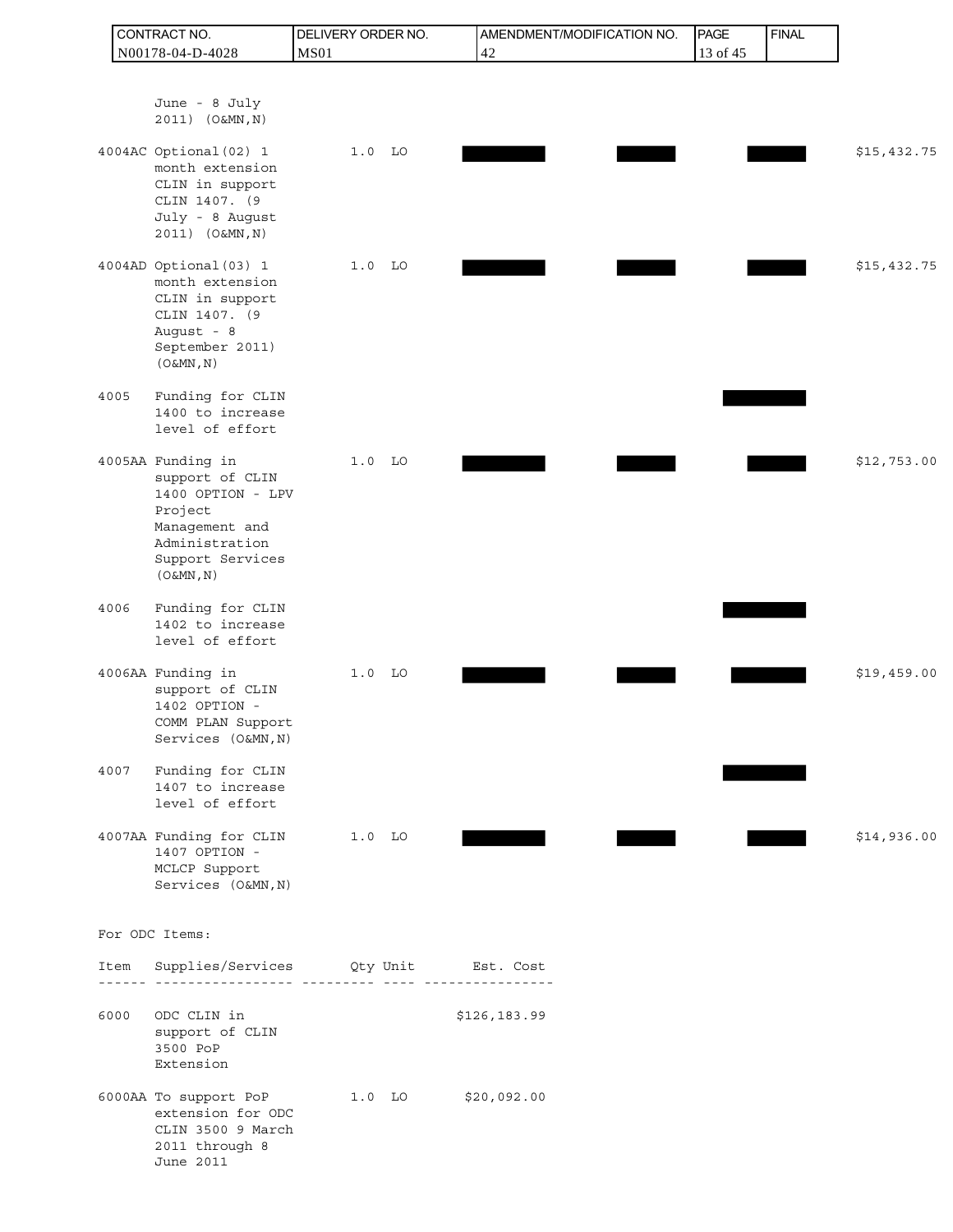|      | CONTRACT NO.                                                                                                                            | DELIVERY ORDER NO. | AMENDMENT/MODIFICATION NO. | PAGE     | <b>FINAL</b> |
|------|-----------------------------------------------------------------------------------------------------------------------------------------|--------------------|----------------------------|----------|--------------|
|      | N00178-04-D-4028                                                                                                                        | MS <sub>01</sub>   | 42                         | 14 of 45 |              |
|      |                                                                                                                                         |                    |                            |          |              |
|      | $(0 \& MN, N)$<br>6000AB Optional (01) 1<br>month extension                                                                             | $1.0$ LO           | \$6,697.33                 |          |              |
|      | CLIN in support<br>CLIN 3400/3500.<br>(9 June - 8 July<br>2011) (O&MN, N)                                                               |                    |                            |          |              |
|      | 6000AC Optional (02) 1<br>month extension<br>CLIN in support<br>CLIN 3400/3500.<br>$(9$ July - $8$<br>August 2011)<br>$(0\&MN, N)$      | 1.0 <sub>LO</sub>  | \$6,697.33                 |          |              |
|      | 6000AD Optional (03) 1<br>month extension<br>CLIN in support<br>CLIN 3400/3500.<br>$(9$ August - 8<br>September 2011)<br>$(0 \& MN, N)$ | $1.0$ LO           | \$6,697.33                 |          |              |
|      | 6000AE Optional (03) 1<br>month extension<br>CLIN in support<br>CLIN 3400/3500.<br>$(9$ August - 8<br>September 2011)<br>$(0\&MN, N)$   | $1.0$ LO           | \$86,000.00                |          |              |
| 6005 | ODC CLIN in<br>support of CLIN<br>3500                                                                                                  |                    | \$86,726.00                |          |              |
|      | 6005AA To add funding in<br>support of CLIN<br>3500 (O&MN, N)                                                                           | $1.0$ LO           | \$52,988.00                |          |              |
|      | 6005AB To Add Funding<br>$(0\&MN, N)$                                                                                                   | $1.0$ LO           | \$33,738.00                |          |              |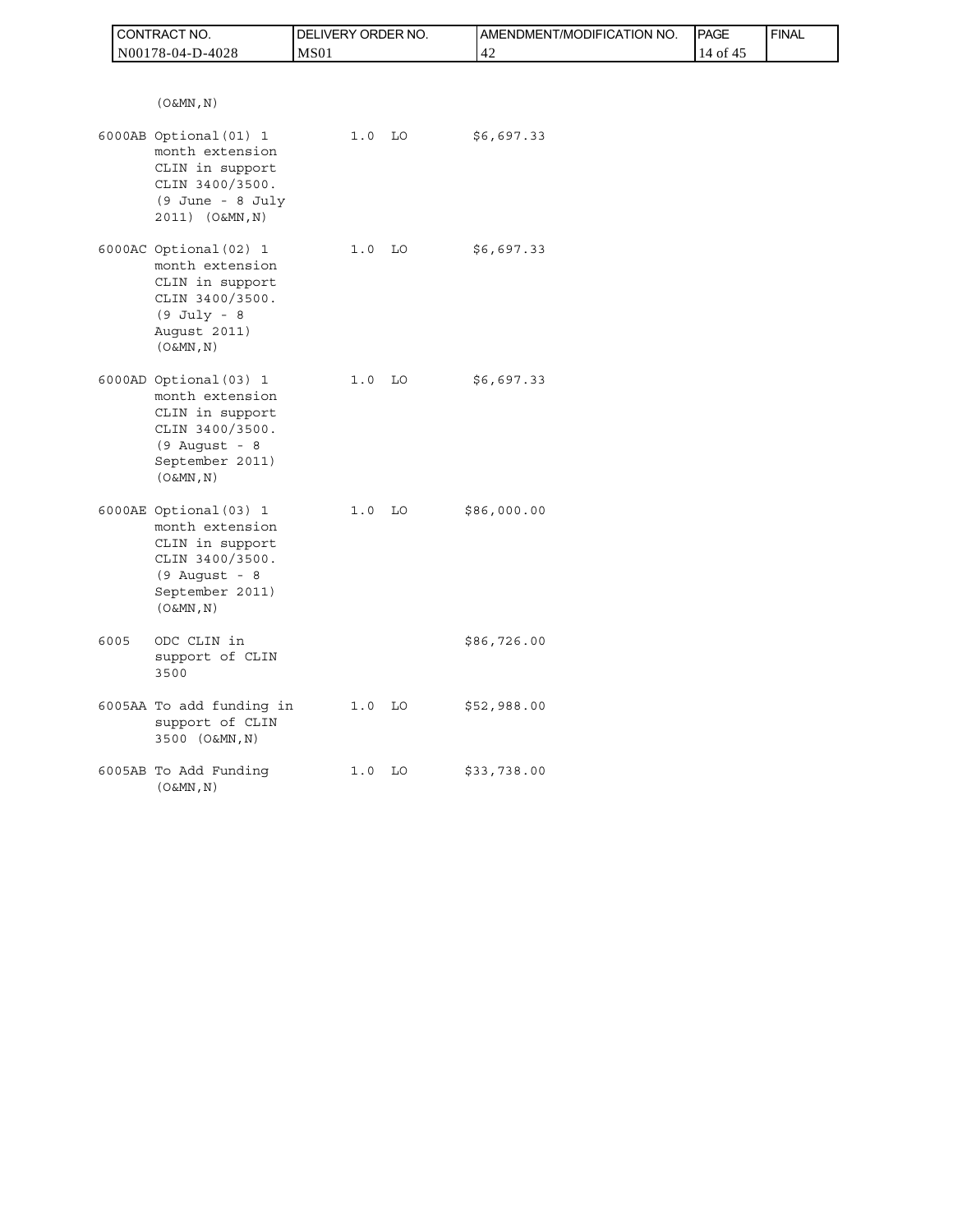| <b>CONTRACT NO.</b> | NO.<br>' ORDER<br><b>DELIVERY</b> | AMENDMENT/MODIFICATION NO. | <b>IPAGE</b> | <b>FINAL</b> |
|---------------------|-----------------------------------|----------------------------|--------------|--------------|
| N00178-04-D-4028    | MS01                              | т 4                        | ΟĪ           |              |

## **SECTION C DESCRIPTIONS AND SPECIFICATIONS**

### 3.0 PERFORMANCE-BASED STATEMENT OF WORK (SOW)

#### 3.1 SCOPE

Headquarters Marine Corps (HQMC), Installations and Logistics (I&L), Logistics Vision and Strategy Center (LPV) requires contractor support to facilitate implementation of a coordinated set of initiatives to improve logistics processes, IT, and personnel known as Logistics Modernization (LOGMOD). Accordingly, the Contractor (The Columbia Research Corporation [CSC] Team) will provide assistance in the areas of project administration, integration, change management, and communications support to assist LPV in implementing the LOGMOD initiatives, including the following:

- Program management and administrative support;
- LOGMOD and operational architecture support;
- Communications plan support
- Logistics function area management, portfolio management, and data management support;
- Automatic Identification Technology (AIT) support;
- Onsite liaison and assistance;
- Marine Corps Logistics Campaign Plan (MCLCP) support;
- Logistics Information Resource Plan support; and
- Engineering and technical support.

As a performance-based contract type, the Contractor will identify performance metrics in their quality assurance surveillance plan (QASP) to define how the performance of the tasks can be monitored by the Government. Exercising of any optional Contract Line Item Numbers (CLIN) is dependent on the summarized results of performance in accordance with the performance measures defined in the QASP.

#### 3.2 GENERAL REQUIREMENTS

The USMC is developing new operational concepts and supporting doctrines, including Operational Maneuver from the Sea (OMFTS), Distributed Operations, Ship to Objective Maneuver (STOM), 2015 Marine Expeditionary Brigade (MEB), Expeditionary Sea Based Logistics (ESBL), Sense and Respond Logistics (S&RL), Autonomic Logistics (AL), Logistics Command and Control (LOG C2), and other emerging logistics process modernization concepts. The logistics functions to support these concepts must be continually developed, refined, and integrated. USMC needs to support the implementation of LOGMOD initiatives and the Global Combat Support System —Marine Corps (GCSS-MC). Accordingly, the Contractor will ensure that capabilities and requirements are assessed in compliance with the Doctrine, Organization, Training, Materiel, Leadership, Personnel and Facilities (DOTMLPF) and other related support as directed by the Deputy Commandant (DC), I&L, HQMC.

To assist USMC with implementation of these initiatives, the Contractor must ensure that productivity and management methods such as quality assurance, configuration management, work breakdown structure and human engineering are included across all tasks and designed into any policy, plans, and system designs that are part of the USMC Operational Architecture and the LOGMOD initiative to be implemented by I&L. This requires the Contractor to provide SMEs sufficiently skilled to, at a minimum, be able to do the following:

- Assist in coordination/integration of the LOGMOD initiatives
- Resolve and refine logistics process and data standardization issues.

• Identify AIT, AL, S&RL, Total Asset Visibility (TAV), Internally Transportable Vehicle (ITV), LOG C2, and data communication implementation issues, and then recommend solutions and risk mitigation strategies.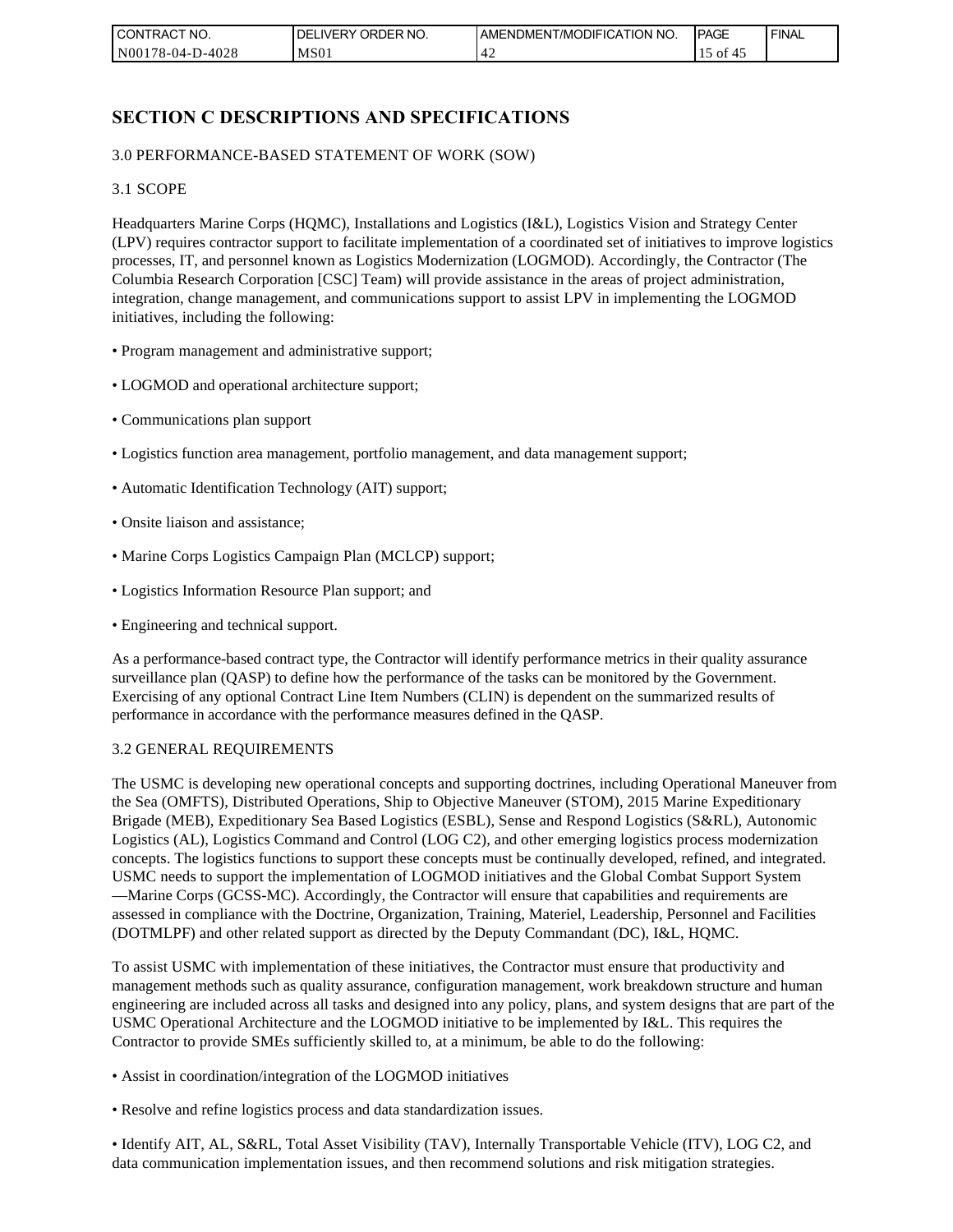| l CON<br>'TRACT NO. | 'NO.<br><b>ORDER</b><br>DELI'<br>IVERY | AMENDMENT/MODIFICATION NO. | <b>IPAGE</b> | <b>FINAL</b> |
|---------------------|----------------------------------------|----------------------------|--------------|--------------|
| N00178-04-D-4028    | MS <sub>01</sub>                       | ГД                         | 16 of        |              |

- Assist in validating, revising, and staffing logistics policies.
- Recommend effective use of AIT media.

• Assist in refining, implementing, and sustaining the Logistics (LOG) Functional Area Manager (FAM), Portfolio Management (PfM), and Department of the Navy Application and Database Management System (DADMS) initiatives.

• Assist in refining, implementing, and sustaining the LOGMOD communications/change management plan to include the MCLCP and the Logistics Information Resource (LOG IR) Plan initiatives.

• Act as liaison to each Marine Expeditionary Force (MEF) or other designated locations in support of LOGMOD.

#### 3.3 SPECIFIC TASKS

3.3.1 Task 1—LPV Project Management/Administration Support (CLIN 1000 and Option CLINs 1100, 1200, 1300, and 1400)

The Contractor shall provide overarching integration and facilitation support for all of the LOGMOD initiatives applicable to the Marine Corps. The Contractor will be responsible for ensuring the initiatives are well synchronized to include executing the coordination activities required to bring all of the tasks/initiatives together and delivering solutions that provide improved logistics effectiveness and increased MAGTF lethality within the operation forces. Accordingly, the Contractor shall assist with the development and monitoring of performance metrics for the LPV IPTs to ensure defined program objectives are met.

In addition, the Contractor shall provide electronic (MS Office 2000 format) e-mail monthly status reports to the Government Project Officer to identify (1) progress/status summary per task for the reporting (calendar) month; (2) any issues or elements of risk for any aspect of LOGMOD implementation; (3) identification, accordingly, of resolution or risk mitigation strategies; (4) brief summaries of any travel, including the purpose and accomplishments of the trip; and (5) identification of known upcoming travel requirements. These reports will not replace formal notification procedures to the Contracting Officer (CO) for identifying any contractual or performance issues. CONTRACT NO.<br>
N00178-04-D-4<br>
Assist in valid<br>
• Recommend et<br>
• Assist in refini<br>
Management (P<br>
initiatives.<br>
• Assist in refini<br>
include the MCI<br>
• Act as liaison<br>
3.3 SPECIFIC<br>
<sup>7</sup><br>
3.3.1 Task 1—I<br>
1300, and 1400<br>
The C

### 3.3.1.1 Subtask 1.1—LOGMOD Workshop Coordination

The Contractor shall provide assistance and coordination of I&L-supported LOGMOD workshops and technical meetings. The assistance and coordination includes integrating synchronizing schedules and making efficient use of SMEs. As part of this subtask, the Contractor shall establish and maintain a database to track workshop attendees, schedules, materials, outputs, and follow-on actions. In addition, the Contractor shall be prepared to plan, facilitate, and host technical meetings and workshops for groups up to 50 people and be prepared to provide reference material for meeting attendees as needed.

3.3.1.2 Subtask 1.2—Marine Corps Logistics Campaign Plan (MCLCP) Analysis of Alternatives (AoA) and Logistics Information Resource (LOG IR) Plan

The Contractor shall analyze the existing MCLCP document and LOG IR Plan and conduct AoA and level of effort (LOE) assessments to determine the actions required to web-base and track progress of the MCLP and LOG IR Plan. These analyses shall provide alternatives and recommendations, including a proposed methodology for collecting data pertaining to successful execution of the LOG IR Plan.

3.3.1.3 Subtask 1.3—Executive Checkpoints

The Contractor shall assist in the development of executive-level briefs using MS Office 2000 tools. In addition, the Contractor's SMEs may be required to present the briefs or support the meetings as contractor representatives of the program office. These briefs may include but are not limited to attendance at conferences, Joint Agency meetings, congressional testimony, and budget planning sessions.

3.3.2 Task 2—LOGMOD and Operational Architecture Support (CLIN 1001 and Option CLINs 1101, 1201, 1301, and 1401)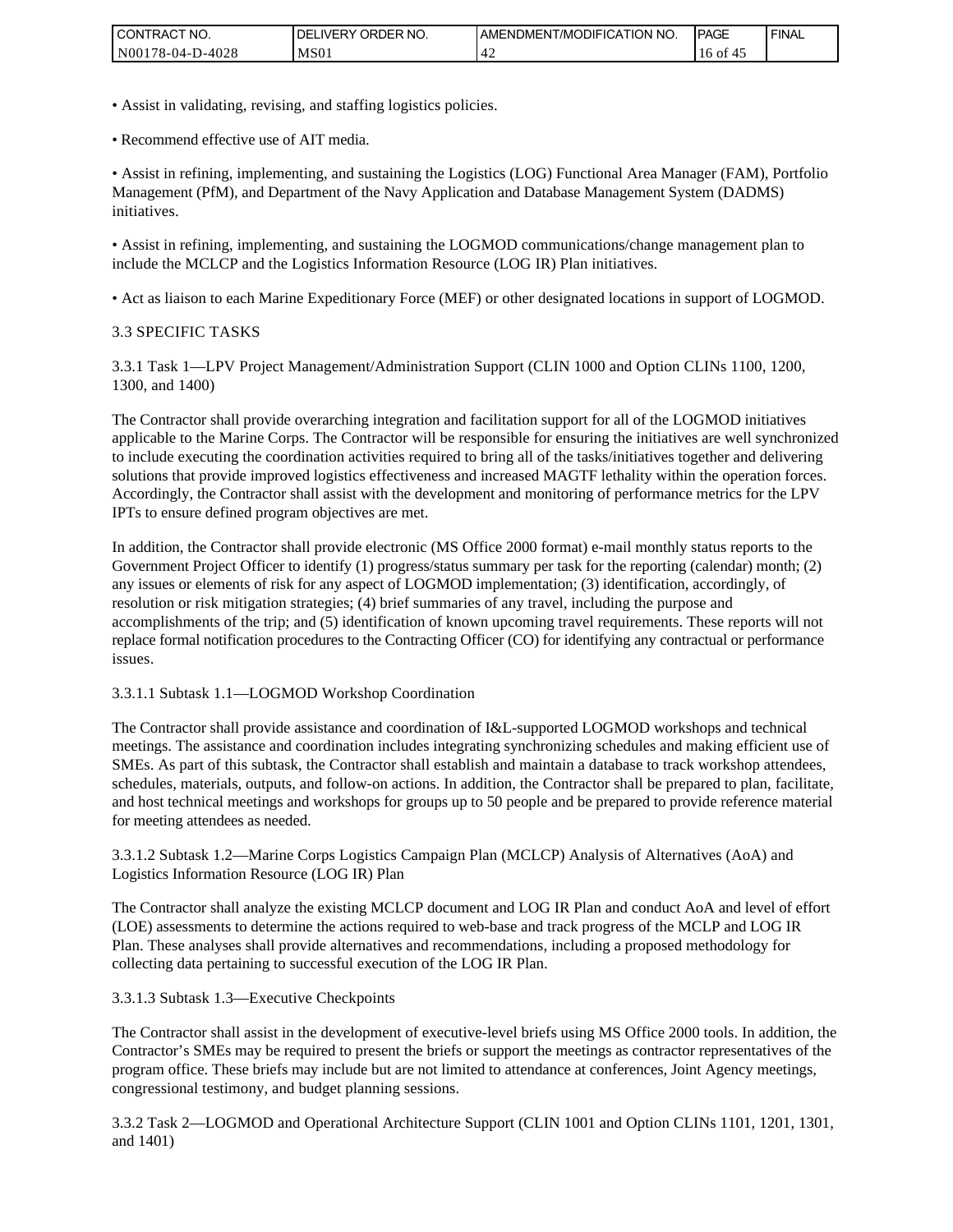| I CONTRACT NO.        | ORDER<br>`NO.<br><b>DELIVERY</b> | I AMENDMENT/MODIFICATION NO. | <b>IPAGE</b> | <b>FINAL</b> |
|-----------------------|----------------------------------|------------------------------|--------------|--------------|
| N001<br>178-04-D-4028 | MS <sub>01</sub>                 | т∠                           | ΟĪ           |              |

The Contractor shall provide specific expertise in maintaining the Logistics Operational Architecture (LOG OA). Objectives of this effort include relating the LOG OA to other future/joint architectures under development, and providing detailed subject matter expertise related to the LOGMOD Materiel Readiness Process Improvement initiatives, specifically targeting supply, maintenance, and distribution activities within the USMC's end-to-end logistics processes.

3.3.2.1 Subtask 2.1—LOG OA Maintenance and Management

The Contractor shall provide subject matter expertise to assist in all activities associated with maintaining and managing the LOG OA, to include but not limited to the following:

• Refine, update, and maintain operational views, systems views, and other architecture products for the Logistics Enterprise Architecture. This includes updating the LOG OA based on the latest version of the Supply Chain Operational Reference (SCOR) Model, and aligning the LOG OA to DoD's business enterprise architecture and other related architectures.

• Under HQMC/LPV direction, serve as liaison to DoD and Navy-level working groups related to architecture development and compliance.

• Provide LOG OA expertise to LOG FAM PfM and the DADMS initiatives.

• Establish and maintain a compliance plan to ensure LOG OA and systems synchronization with DoD architectures and strategic objectives.

• Assist with managing the configuration of operational views, systems views, and other related architecture products.

• Provide technical expertise on architecture development, systems engineering, and systems implementation.

• Assist in the development and validation of functional and technical requirements for logistics information systems.

• Assist in providing technical validations of the GCSS-MC program architectures regarding whether the Advocate's stated requirements and systems interface needs have been met.

• Assist in validating the design and configuration of the GCSS-MC solution regarding whether the Advocate's stated requirements needs have been met.

• Support LOG OA workshops and related technical meetings, and providing facilitation as needed (up to four workshops a year).

• Serve as a liaison to interested parties outside of LPV who are maintaining related architectures that the LOG OA maps to, including OSD' Business Systems Response Office (BSRO) and the Expeditionary Force Development Center (EFDC).

• Serve as technical consultant to LOGMOD for adopting and institutionalizing the LOG OA and best practices, and implementing appropriate technology solutions.

• Be knowledgeable in and use IDS Scheer's ARIS Platform for Process Excellence, particularly the ARIS toolset.

3.3.2.2 Subtask 2.2—General Subject Matter Expertise

The Contractor shall provide SMEs to serve onsite at HQMC LPV to assist with managing, administering, and institutionalizing the implementation of LOGMOD initiatives. Accordingly, the Contractor shall provide personnel with demonstrated expertise in LOGMOD initiatives, logistics chain management, business process reengineering, logistics information systems, large enterprise resource planning software implementations (and related activities), expeditionary MAGTF logistics, and emerging warfighting concepts.

3.3.3 Task 3—Communications Plan Support (CLIN 1003 and Option CLINs 1102, 1202, 1302, and 1402)

The Contractor shall provide a professional change management and communications team and program to ensure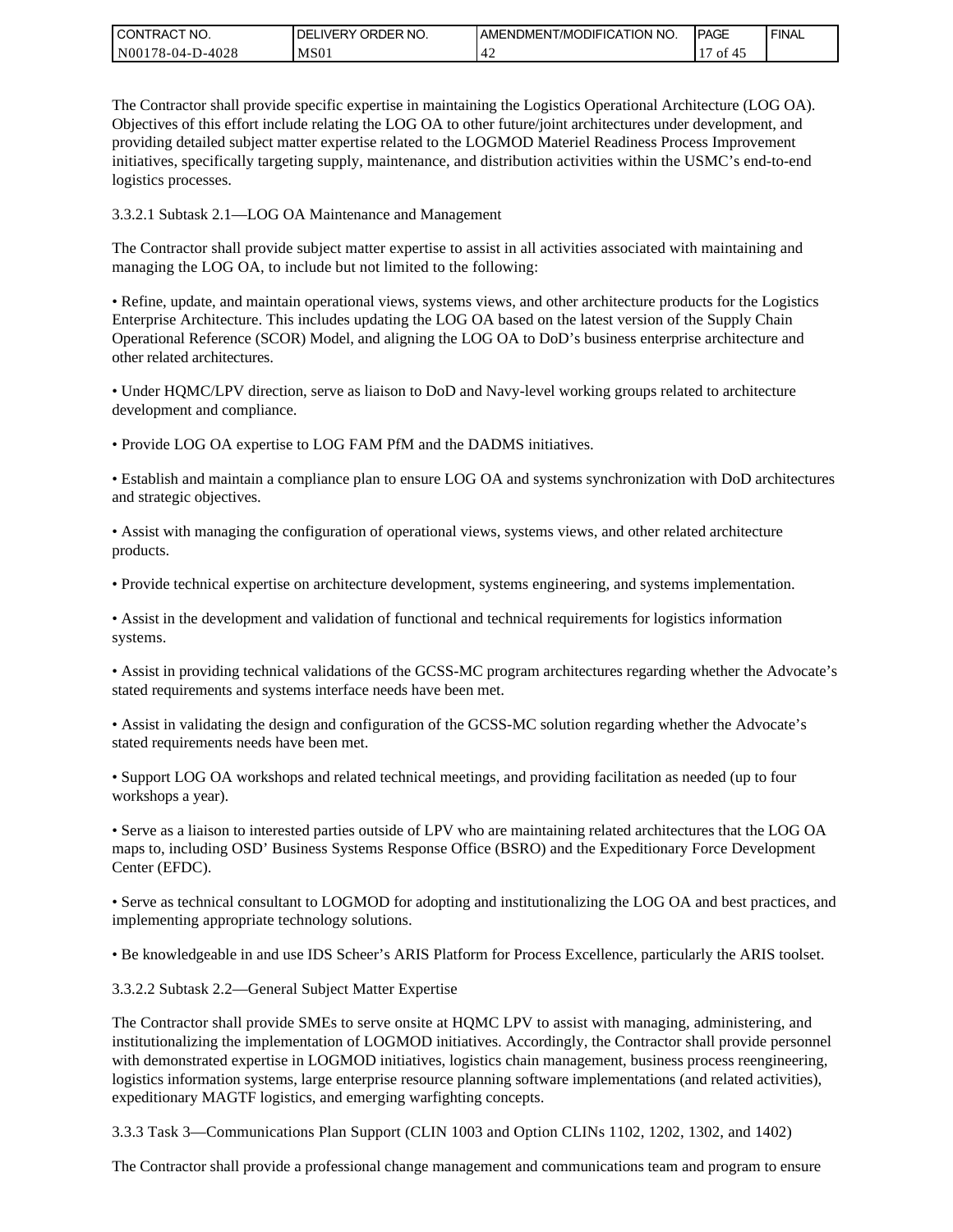| <b>CONTRACT NO.</b> | <b>IDELIVERY ORDER NO.</b> | <b>JAMENDMENT/MODIFICATION NO.</b> | <b>PAGE</b> | <b>FINAL</b> |
|---------------------|----------------------------|------------------------------------|-------------|--------------|
| N00178-04-D-4028    | MS01                       | ∸<br>т 4                           | οt<br>-43   |              |

that an accurate, understandable, and relevant message is communicated to all stakeholders throughout the enterprise.

3.3.3.1 Subtask 3.1—Communications Management

The Contractor shall assist in managing all tasks associated with maintaining and executing the Logistics Modernization communications plan. The Contractor shall develop for the approval of the USMC all plans, schedules, and promotional and educational materials necessary to manage the task. Contractor actions include, but are not limited to the following:

• Liaisoning with USMC representatives regarding communication plan implementation.

• Coordinating communication activities and resources to ensure they are consistent with the scope of the communications plan.

• Ensuring the functional and technical resources are provided to perform communication activities.

• Coordinating functional and technical resources to perform assorted communication plan activities.

• Supporting the website and ensuring it is updated with new LOGMOD and communication initiatives and information, and administering and managing the content accordingly.

• Making (at least quarterly) recommendations about the technical design, layout, and functional characteristics of the website.

• Providing support to enable enterprise-wide availability of communications tools, tactics, messages, and strategies. This support will include quarterly updates of specific sections of the communications plan based on input available from established measures of effectiveness (MOE).

• Developing communications materials to support tools and tactics.

• Integrating, coordinating, and identifying communications events with LOGMOD events.

• Assisting in development and application of the LOGMOD communications plan MOE.

3.3.3.2 Subtask 3.2—Change Management Support

The Contractor shall assist with the overall detailed tasks associated with developing, maintaining, and executing a Logistics Modernization change management plan. Contractor actions include but are not limited to the following:

• Ensuring change management and communications planning efforts are integrated to achieve a single approach supporting multiyear, multiphased activities. Employing the enterprise approach required to reach multiple stakeholders and process owners (for example, the PM, the GCSS-MC DC I&L, USMC operating forces, the Training and Education Command [TEMEC], etc.), and working to achieve integration and synchronization of efforts between major stakeholders. CONTRACT NO.<br>
NO0178-04-D-4028<br>
MS01<br>
Internation accurate, understandable, and interprise.<br>
4.1.3.3.1 Subtask 3.1—Communication<br>
The Contractor shall assist in managiement<br>
Modernization communications plan.<br>
are not limi

• Assisting in the development of strategy and action plans necessary to energize change management activities throughout the USMC, and establishing critical success factors.

• Assisting with developing a change management approach that leverages and harmonizes with the existing USMC culture.

3.3.4 Task 4—Logistics Functional Area Manager (LOG FAM), Portfolio Management (PfM), and Data Management Support (CLIN 1004 and Option CLINs 1103, 1203, 1303, and 1403)

3.3.4.1 Subtask 4.1—LOG FAM PfM Services

The Contractor shall assist the Government with implementing all activities associated with overseeing and managing the LOG FAM portfolio, including all activities for managing the PfM process and organizing Portfolio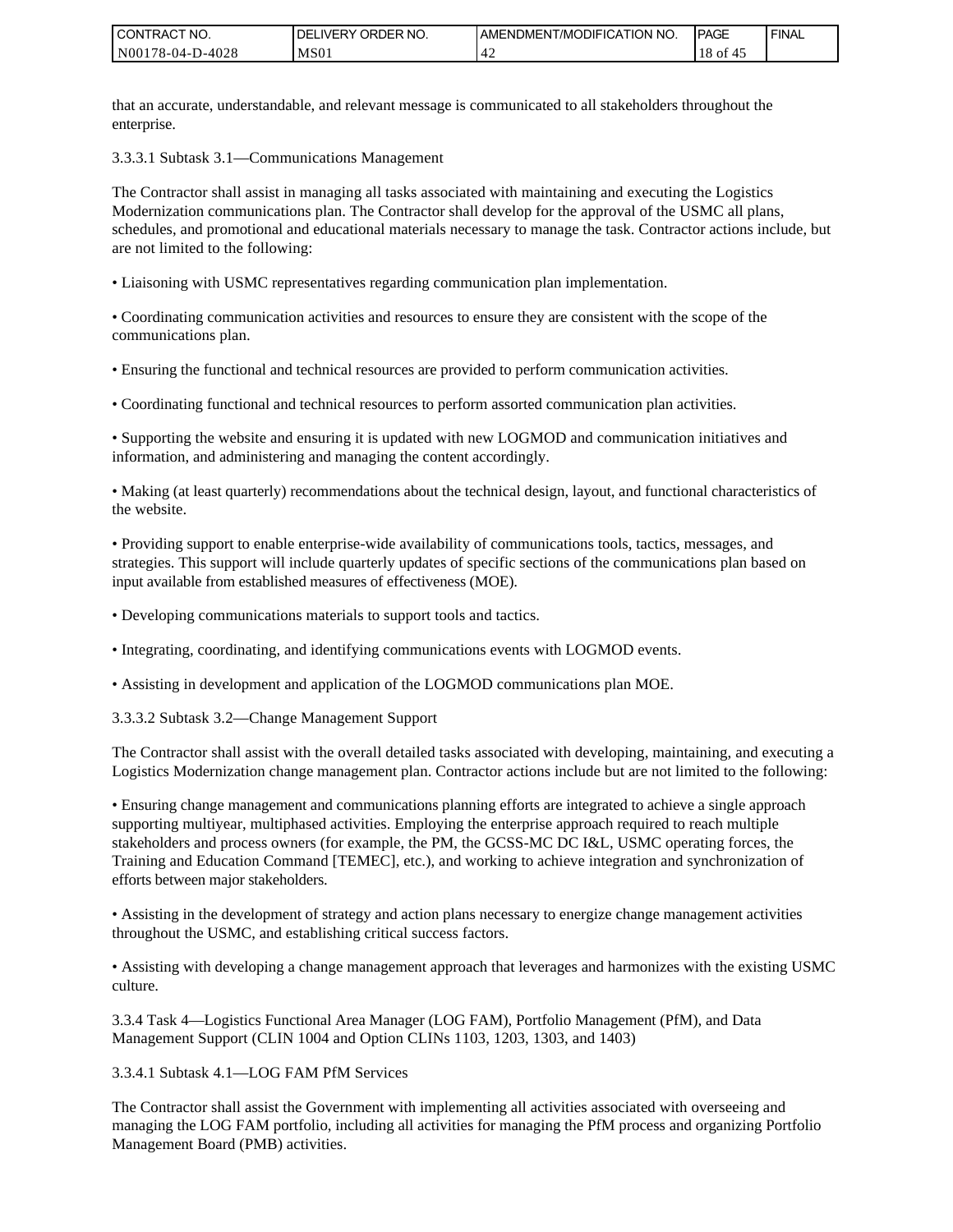| <b>CONTRACT NO.</b> | NO.<br><b>DELIVERY ORDER</b> | AMENDMENT/MODIFICATION NO. | <b>IPAGE</b> | <b>I FINAL</b> |
|---------------------|------------------------------|----------------------------|--------------|----------------|
| N00178-04-D-4028    | MS <sub>01</sub>             |                            | 1 Q<br>0Ī    |                |

3.3.4.2 Sub-subtask 4.1.1—LOG FAM and PfM Subject Matter Expertise

The Contractor shall provide technical and analytical expertise in the area of IT PfM. This includes the following:

- Assisting with preparing papers, briefings, orders, and other documents related to LOG FAM and PfM;
- Providing support to organize, coordinate, and conduct PMB meetings; and
- Supporting and facilitating LOG FAM and PfM workshops and technical meetings (up to four a year).
- 3.3.4.3 Sub-subtask 4.1.2—Evaluation, Planning, and Analysis

The Contractor shall assist with implementing PfM for the logistics domain, including the following:

• Leveraging the methods, resources, and lessons learned from the Systems Realignment and Categorization (SRAC) project, LOG OA, and system architecture (SA) products, to oversee and manage LOG FAM and PfM activities;

• Assisting in developing PfM guidance that incorporates DoD guidance and best practices; and

• Assisting the PfM in addressing required capabilities, prioritizing them, and understanding how to translate those requirements into solutions within the portfolio.

3.3.4.4 Subtask 4.2—Logistics Functional Data Management

The Contractor shall assist in the development of a functional data management plan and initiating a data management strategy. This plan will be a living document likely to require periodic updates.

3.3.5 Task 5—Deliverable Items (CDRLs) and Acceptance (CLINs 1000-1004 and CLIN 1005)

The Contractor shall meet with the Project Officer after contract award to refine the list of anticipated/required Deliverable Items and to mutually agree on the deliverable milestone due dates. The revised list and due dates shall be provided within five (5) business days after that meeting for modification to the contract.

3.3.5.1 Deliverable Item (CDRL) Instructions

Each Deliverable Item, or CDRL, shall first be provided in a draft format for the Government Project Officer's review and comments. Comments shall be incorporated into the final Deliverable Items. For each draft or final CDRL item, the Government shall have ten (10) working days to review the item before acceptance, unless otherwise mutually agreed in writing (i.e., e-mail). If changes are required on a final deliverable, the contractor shall have ten (10) working days to make required changes.

Draft documents shall be provided as one softcopy in electronic form (e-mail, CD-ROM, or 1.44M floppy disk, as preferred by the Project Officer) using MS Office 2000 format (or a later version, as compatible with the program office). Final product Deliverable Items shall be provided in one hardcopy and one softcopy, to include all program and product documentation, training materials, management reports, and system or tool manuals (as applicable) on CD-ROM format. Additional CD-ROMs or hardcopies may be provided, as required, and applied to Other Direct Costs. CONTRACT NO.<br>
NORTRACT NO.<br>
NORTRACT NO.<br>
NORTRACT NO.<br>
NORTRACT NORTRACT AND HISOL 213.3.4.2 Sub-subtask 4.1.1—1.OG FAM and PIM Subject I<br>The Contractor shall provide technical and analytical experiments.<br>
The Contractor

### 3.3.5.2 Deliverable Item Table

(To be proposed and included after contract award).

```
3.3.6 Optional Task 6—Automatic Identification Technology (AIT) Support (Option CLINs 1005, 1105, 1205,
1305, and 1405 )
```
The Contractor shall assist the Government in identifying those existing and emerging technological capabilities that are available to help the USMC address its logistics challenges, particularly in a deployed environment.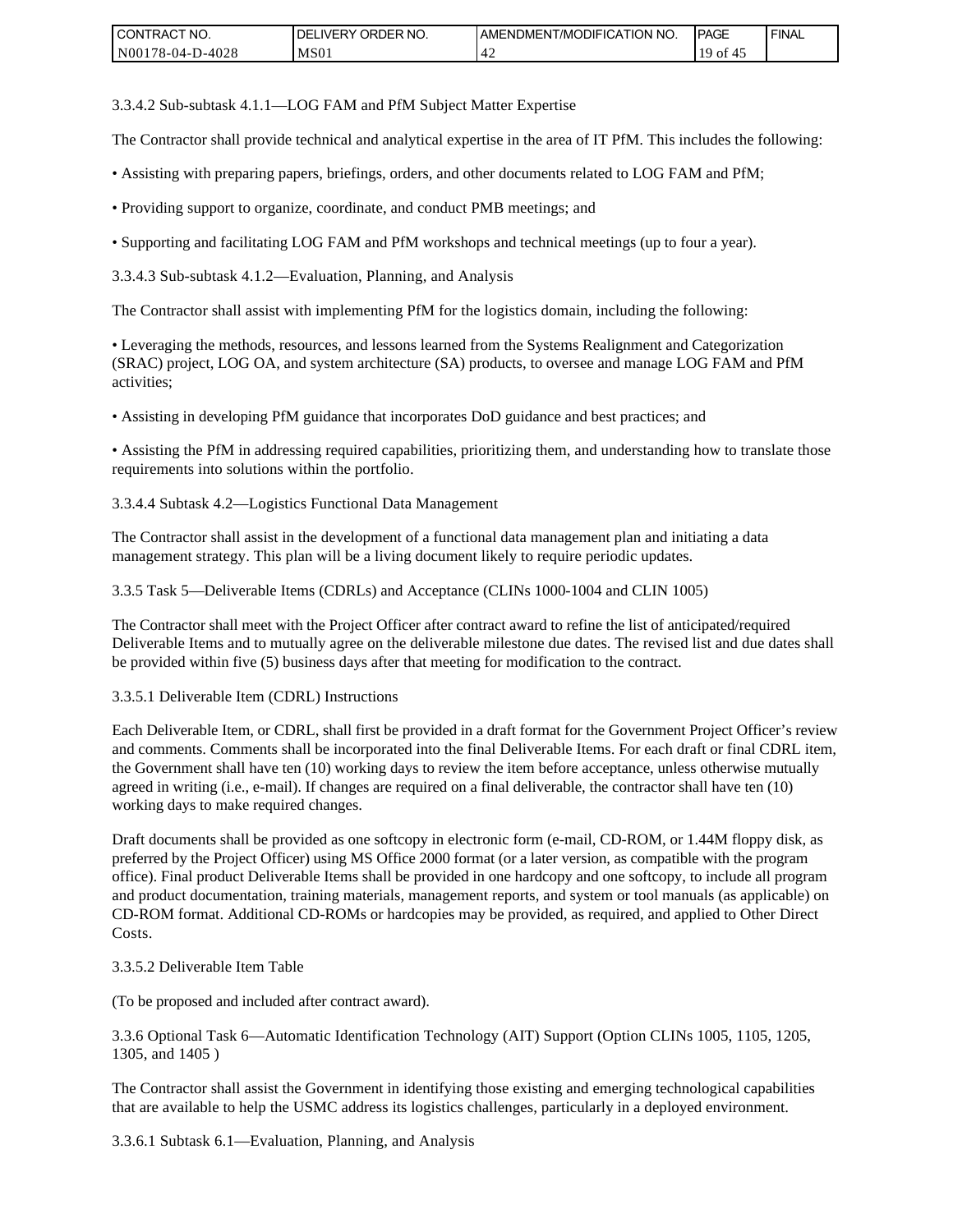| <b>CONTRACT NO.</b> | NO.<br>' ORDER<br><b>DELIVERY</b> | AMENDMENT/MODIFICATION NO. | <b>IPAGE</b> | <b>FINAL</b> |
|---------------------|-----------------------------------|----------------------------|--------------|--------------|
| N00178-04-D-4028    | MS01                              | г.                         | $20$ of      |              |

The Contractor shall provide assistance, planning, and evaluation assistance as required. All analyses performed shall be documented in a corresponding subject titled Analysis Document. These "as required" documents may or may not be considered as official contract Deliverable Items per Section 3.7 above unless there is mutual agreement with the Project Officer as a desired Deliverable Item. However, all analyses or studies performed shall be treated as a Deliverable Item for quality control purposes. Examples of the anticipated support include the following:

• Perform analytical and planning staff support related to the integration of GCSS-MC, TAV, ITV, AIT, and Automated Information Systems (AIS).

• Conduct analyses as necessary to document current and future supply chain, maintenance, GCSS-MC, TAV, ITV, AIT, and AIS procedures.

• Provide assistance to implement LOGMOD as required.

• Conduct analyses to provide in-the-box content-level visibility of containerized and palletized sustainment and pre-positioned supplies, ammunition, and equipment for ITV, including automated generation of transactions and data flow into Global Transportation Network/Joint Total Asset Visibility (GTN/JTAV).

• Provide gap analyses of strategic, operational, and tactical level logistics processes and also of those data feeds required to gain ITV through appropriate joint/Naval/global systems.

• Develop a Plan of Actions and Milestones (POA&M) to support short- and long-term requirements, as necessary.

• Document the results in a nodal architecture document that shows the location of each node, the IT at the node, the associated information flows, the manner of sharing information, and the organization supporting each node.

• Conduct other analyses as required or assigned.

3.3.6.2 Subtask 6.2—Training, Exercise, Contingency, and Operational Installation Support

The contractor shall provide SMEs who have the requisite knowledge, skills, and abilities to provide as-needed support for LOG MOD initiatives and implementation. This support may include development of training plans and "in theater" contingency support. All support provided under this task shall be documented upon subtask completion in a high-level summary format to address the challenges that were faced, how they were overcome, recommendations for mitigating any future challenges, and an overall assessment of the success of the subtask mission. This support includes the following:

- Providing exercise and real-world contingency support as directed;
- Assisting in establishing an operational capability during scheduled exercises;
- Documenting lessons learned and developing a plan to remedy each instance; and

• Assisting USMC's TECOM in the incorporating TAV/ITV/AIT into appropriate individual training standards (ITS).

3.3.7 Optional Task 7—Onsite Liaisons and Assistance (Option SLINs 1006AA-AE, 1106AA-AE, 1206AA-AE, 1306AA-AE, and 1406AA-AE)

To ensure a cohesive interface between functional activities (e.g., HQMC, MCSC, LOGCOM, and OPFOR units) HQMC LPV may require contractor onsite liaison assistance. These liaisons will serve as the intermediaries between LPV and the sites not only to ensure LOGMOD initiatives are being met at the sites but also to provide in-depth site and operational SME analysis to the LPV office to ensure the needs, challenges, supply chain processes, training, and planning for the functional activities are being captured in the LOGMOD plans and implemented accordingly. This support will include integrated and collaborative planning, forecasting, procurement, and replenishment (CPFPR) facilitation and logistics process reengineering efforts. It will also include direct liaison with the regional Logistics Modernization Teams (LMT) office and any MEF-level LMT. Government-furnished equipment (GFE) and suitable workspaces will be provided and maintained throughout the duration of the task effort. Key facets of onsite performance will include, but not be limited to, formal liaison and coordination at the General Officer level to include scheduling of activities, resolution of issues identified by stakeholders, briefings and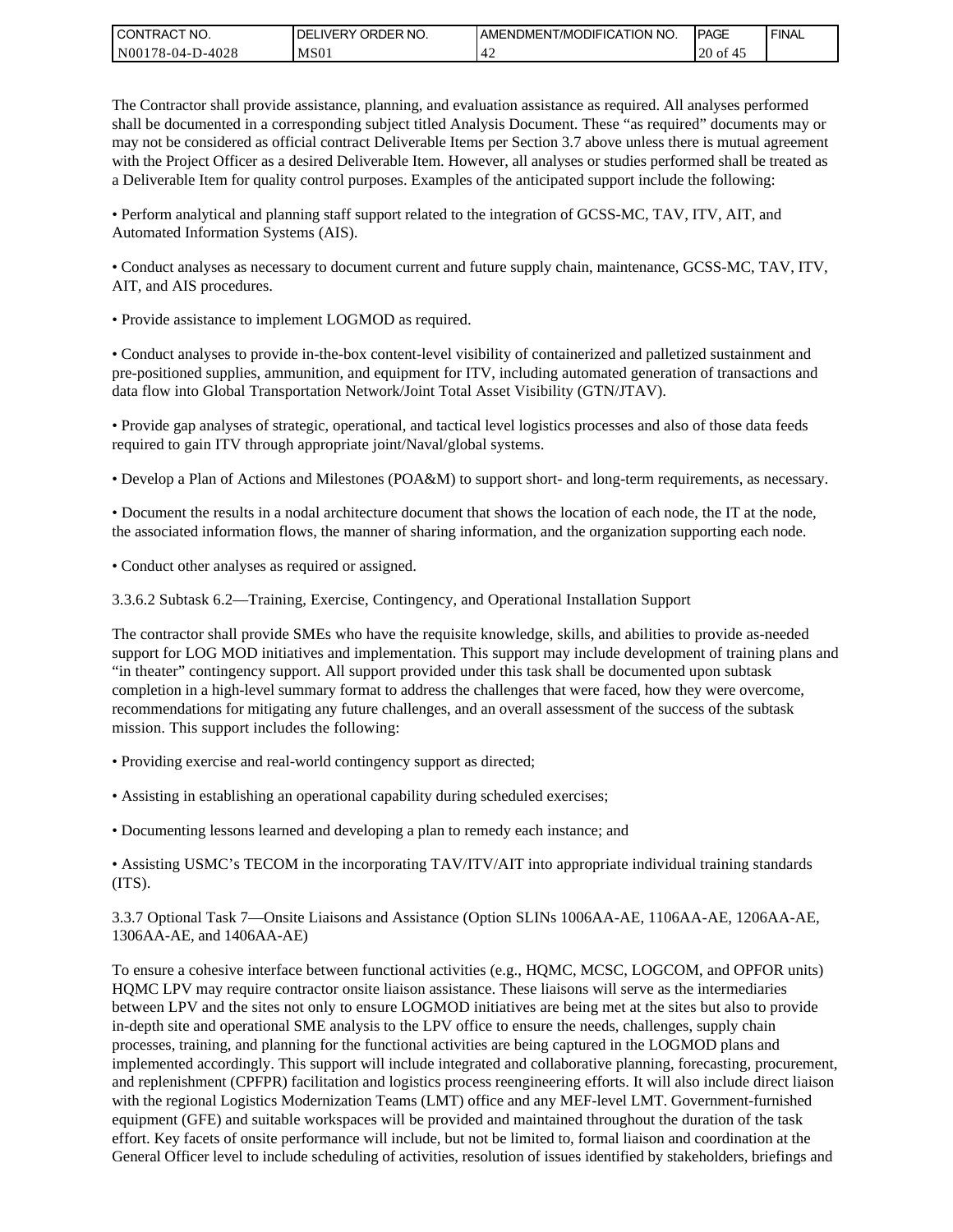| <b>CONTRACT NO.</b> | ' ORDER NO.<br><b>DELIVERY</b> | <b>I AMENDMENT/MODIFICATION NO.</b> | <b>PAGE</b>      | <b>FINAL</b> |
|---------------------|--------------------------------|-------------------------------------|------------------|--------------|
| N00178-04-D-4028    | MS01                           | ⊶<br>т 4                            | 0Ì<br>$\angle$ 1 |              |

formal representation at stakeholder forums, and necessary analysis to support course-of-action determinations by HQMC LPV. Management and reporting requirements will be delineated between the USMC and Contractor and will be included as an element of overall performance.

As required by LPV, the Contractor shall prepare an analysis plan for any of the sites listed below, to define the basic objective for that site (which could be accomplished through having a liaison), to define a management plan for how the liaison will interface between LPV and the site, and to define the basic roles and responsibilities for each liaison. These analyses will assist in establishing the funding profile and in planning to establish the site liaison programs. In addition, monthly status reports shall identify subtask accomplishments for each site.

3.3.7.1 Subtask 7.1—Camp Lejeune, NC (Option SLINs 1006AA, 1106AA, 1206AA, 1306AA, and 1406AA)

3.3.7.2 Subtask 7.2—Camp Pendleton, CA (Option SLINs 1006AB, 1106AB, 1206AB, 1306AB, and 1406AB)

3.3.7.3 Subtask 7.3—Okinawa, Japan (Option SLINs 1006AC, 1106AC, 1206AC, 1306AC, and 1406AC)

3.3.7.4 Subtask 7.4—New Orleans, LA (Option SLINs 1006AD, 1106AD, 1206AD, 1306AD, and 1406AD)

3.3.7.5 Subtask 7.5—Albany, GA (Option SLINs 1006AE, 1106AE, 1206AE, 1306AE, and 1406AE)

3.3.8 Optional Task 8—Marine Corps Logistics Campaign Plan (MCLCP) (Option CLINs 1007, 1107, 1207, 1307, and 1407)

The Contractor shall draft, staff, publish, and maintain the MCLCP. As part of this task, the Contractor shall integrate the MCLCP with LOGMOD activities, identify appropriate metrics, and recommend and support a collection and reporting process that tracks progress toward meeting MCLCP goals and objectives. The Contractor shall analyze the MCLCP document to develop a plan for converting the contents of the plan to a website.

3.3.8.1 Optional Task 9—LOG Information Resource Plan (LOG IR Plan) (Option CLINs 1008, 1108, 1208, 1308, and 1408)

The Contractor shall update, publish, and maintain a web-based LOG IR plan. This task includes integrating the LOG IR plan with the LOGMOD website and the MCLCP. It is anticipated that the LOG IR plan will be a "living document" that may require periodic updates.

3.3.8.2 Optional Task 10—LOGMOD Engineering and Technical Support (Option CLIN 2000)

The Contractor shall provide subject matter expertise as required to meet emerging requirements. Requirements for this task shall be identified in draft format by the Government project office in coordination with the Contractor. The CO shall authorize a final subtask order to be included by reference to this task as a subtask. At a minimum, this subtask order shall identify the type of support required, as well as the objective and purpose; identify any travel or other direct costs anticipated; and define a basic staffing plan, an estimated cost order (in accordance with the CLIN 2000 hourly rate), and a performance milestone and Deliverable Item section. The Project Officer shall provide in writing (e-mail acceptable) acceptance of the completion of each order at its conclusion, to close out the order and performance requirements. The objective of this task is, for the short term (approximately 1 month or less), support. Longer term requirements shall be processed as new tasks under the contract and priced accordingly. In addition, this task shall not be used as an ordering tool for supplies and materials. Only incidental other direct costs may apply (i.e., 10 percent or less of the total value). For the base contract in the base contract in the base contract of the base contract of the base contract of the base contract of the full time one of the full time one of the full time one of the full time of the full ti

### 3.4 PLACE OF PERFORMANCE

As identified in the staffing plan, essential personnel will perform the majority of work onsite at HQ I&L. Accordingly, the Government will provide up to 13 Navy Marine Corps Intranet (NMCI) sites for the base contract, to be modified as necessary for performance of the optional tasks. Liaison support as per task 7 shall be full-time and onsite at the subtask site. The Government customer will provide work areas at USMC sites for essential personnel with access to PCs, telephones, copy machines, and computers for full-time essential personnel. However, the Contractor shall be prepared to provide NMCI-certified computer equipment to support personnel deemed essential, as needed. It is anticipated that between five and seven personnel will be working full time onsite at HQ I&L LPV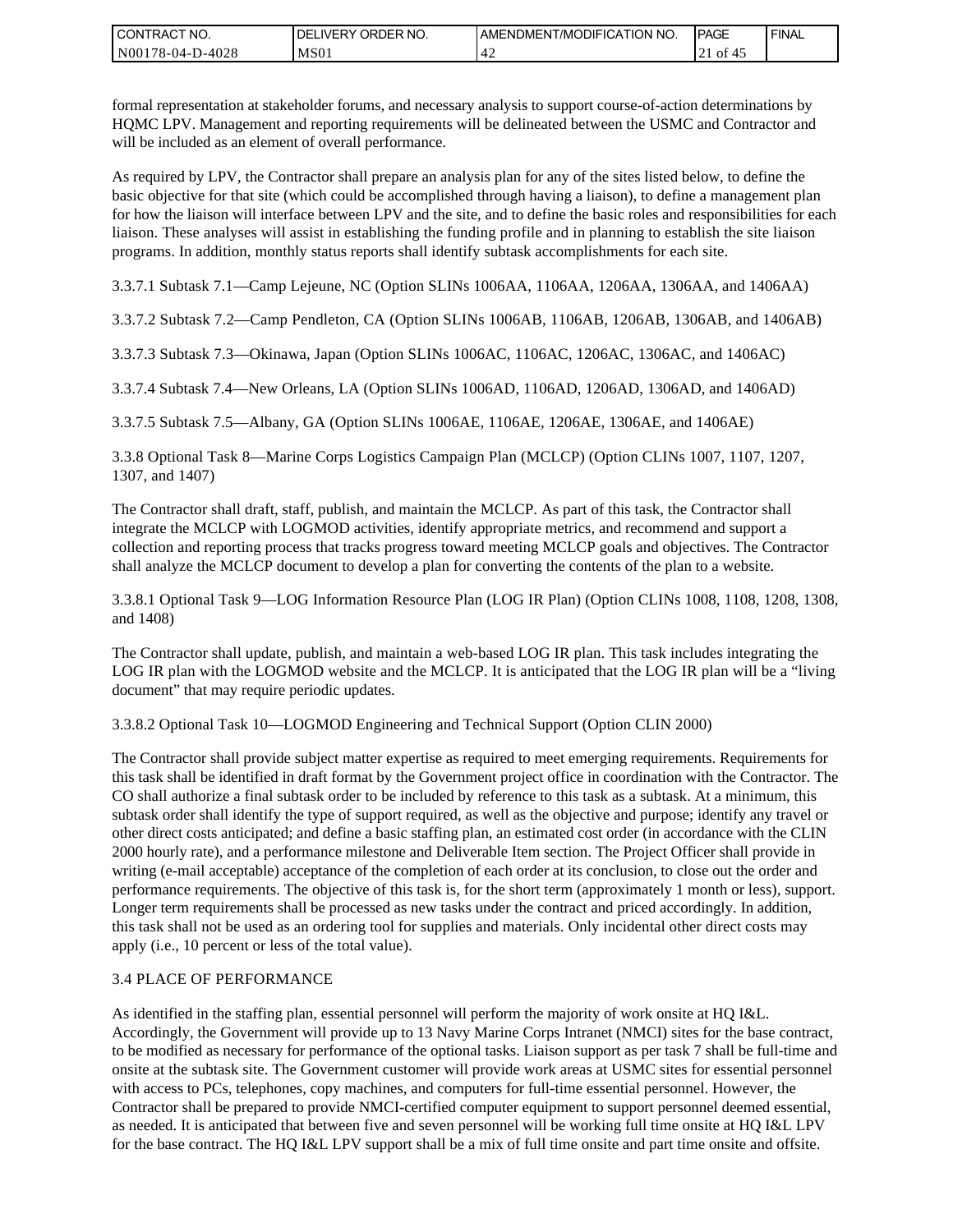| <b>CONTRACT NO.</b> | <b>IDELIVERY ORDER NO.</b> | <b>JAMENDMENT/MODIFICATION NO.</b> | PAGE       | <b>FINAL</b> |
|---------------------|----------------------------|------------------------------------|------------|--------------|
| N00178-04-D-4028    | MS <sub>01</sub>           | ⊶<br>r 2                           | of 45<br>∼ |              |

## 3.5 SECURITY REQUIREMENTS

A Secret facility clearance will be required in performance of this task order for Contractor- hosted meetings. Individual Contractor employees will be required to have Secret security clearances. The Contractor is required to wear site-access badges at all times while on-site.

#### 3.6 POINTS OF CONTACT

The HQ I&L LPV Project Officer and point of contact responsible for approving work performed per this contract will be identified prior to award by the Government.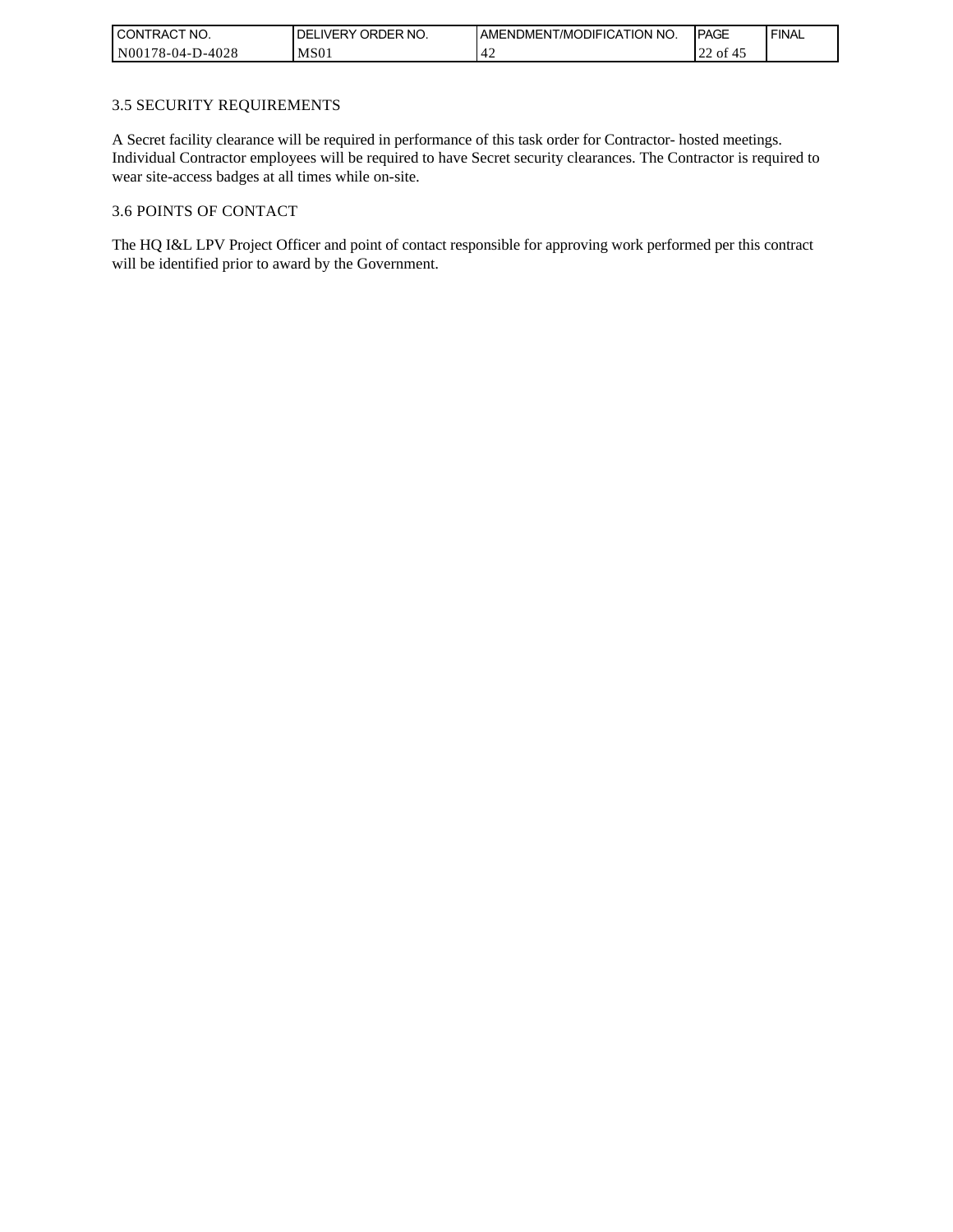| CONTRACT NO.     | NO.<br>ORDER <sup>'</sup><br><b>DELIVERY</b> | AMENDMENT/MODIFICATION NO. | <b>IPAGE</b> | <b>FINAL</b> |
|------------------|----------------------------------------------|----------------------------|--------------|--------------|
| N00178-04-D-4028 | MS <sub>01</sub>                             |                            | ΟĪ<br>رے     |              |

## **SECTION D PACKAGING AND MARKING**

CLIN(S) 1000-1003 and Option CLIN(s) 1005-1008, 1100-1103, 1105-1108, 1200-1203, 1205-1208, 1300-1303, 1305-1308, 1400-1403, 1405-1408, 2000, 3000, 3100, 3200, 3300, and 3400 - Packaging and Marking do not apply.

CLIN 1004 and Option CLIN(s) 1104, 1204, 1304 and 1404 - DATA - Shall be packaged in accordance with the data requirements identified in this solicitation and/or as proposed by the Offeror in response to this solicitation. All data shall be marked for the LPV Program Manager, USMC, HQMC. All unclassified data shall be prepared for shipment in accordance with best commercial practices. Classified reports, data, and documentation shall be prepared for shipment in accordance with National Industrial Security Program Operating Manual (NISPOM), DOD 5220.22-M dated January 1995.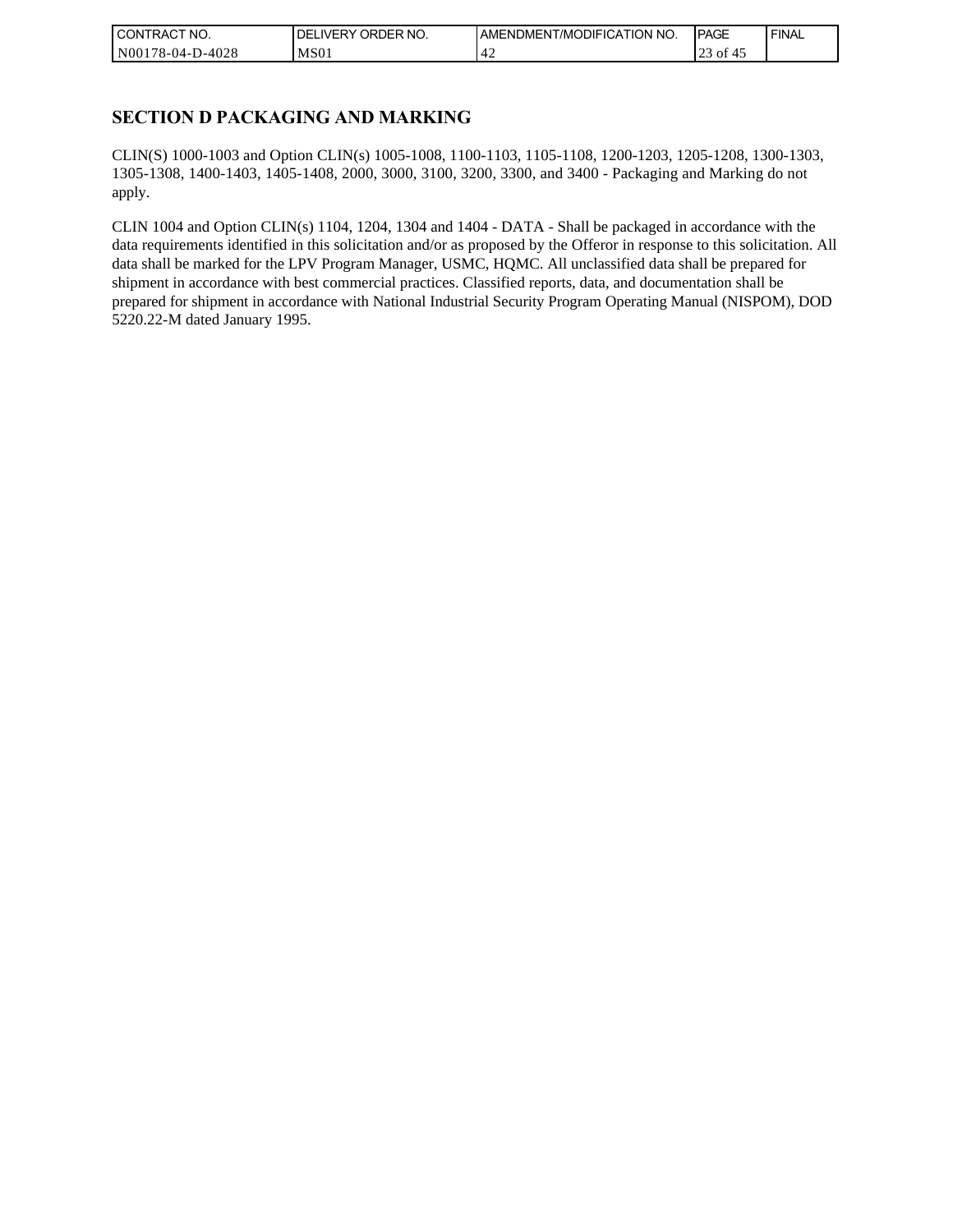| CONTRACT NO.     | ORDER NO.<br><b>IDELIVERY</b> | I AMENDMENT/MODIFICATION NO. | <b>PAGE</b>     | <b>FINAL</b> |
|------------------|-------------------------------|------------------------------|-----------------|--------------|
| N00178-04-D-4028 | MS <sub>01</sub>              | ┱∠                           | 24<br>ΟĪ<br>-41 |              |

## **SECTION E INSPECTION AND ACCEPTANCE**

CLIN(S) 1000-1004 and 3000, and Option CLIN(s) 1005-1008, 1100-1108, 1200-1208, 1300-1308, 1400-1408, 2000, 3100, 3200, 3300, and 3400 - Inspection and Acceptance will occur at destination by a designated Government representative.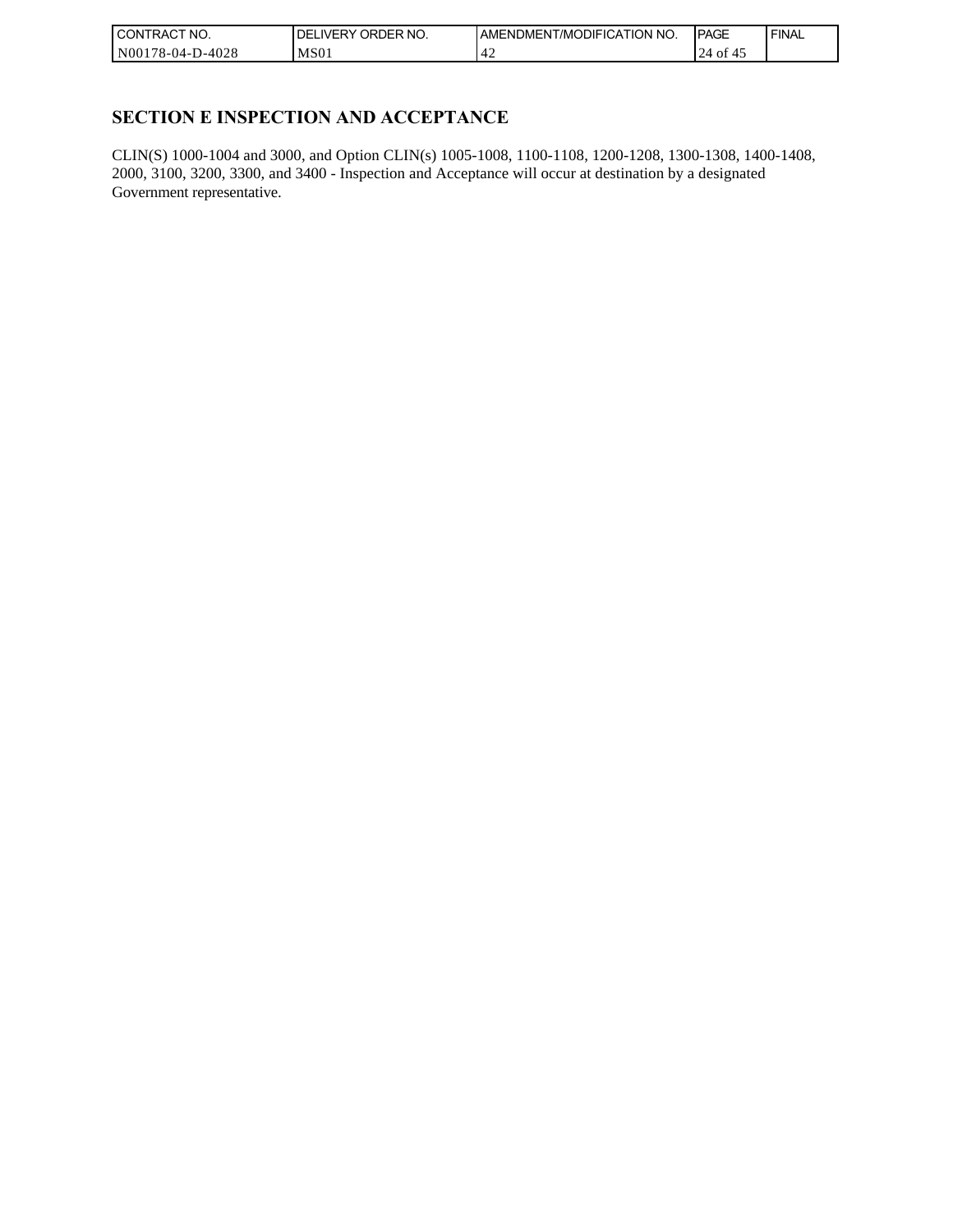| l CON <sup>-</sup><br><b>'TRACT NO.</b> | `NO.<br><b>DELIVERY ORDER</b> | <b>IAMENDMENT/MODIFICATION NO.</b> | <b>PAGE</b> | ' FINAL |
|-----------------------------------------|-------------------------------|------------------------------------|-------------|---------|
| N00178-04-D-4028                        | MS <sub>01</sub>              |                                    | ΟĪ<br>ر_    |         |

# **SECTION F DELIVERABLES OR PERFORMANCE**

| CONTRACT NO.     | DELIVERY ORDER NO.                                                 | AMENDMENT/MODIFICAT     |
|------------------|--------------------------------------------------------------------|-------------------------|
| N00178-04-D-4028 | <b>MS01</b>                                                        | 42                      |
|                  |                                                                    |                         |
|                  |                                                                    |                         |
|                  | SECTION F DELIVERABLES OR PERFORMANCE                              |                         |
|                  | The periods of performance for the following Items are as follows: |                         |
|                  |                                                                    |                         |
|                  |                                                                    |                         |
| 1000             |                                                                    | 1/21/2006 - 1/20/2007   |
| 1001             |                                                                    | 1/21/2006 - 1/20/2007   |
| 1002             |                                                                    | 1/21/2006 - 1/20/2007   |
| 1003             |                                                                    | 1/21/2006 - 1/20/2007   |
| 1007             |                                                                    | $3/13/2006 - 3/13/2007$ |
| 1008             |                                                                    | $3/13/2006 - 3/13/2007$ |
| 1100             |                                                                    | $3/9/2007 - 3/8/2008$   |
| 1101             |                                                                    | $3/9/2007 - 3/8/2008$   |
| 1102             |                                                                    | $3/9/2007 - 3/8/2008$   |
| 1103             |                                                                    | $3/9/2007 - 3/8/2008$   |
| 1107             |                                                                    | $5/9/2007 - 5/8/2008$   |
| 1200             |                                                                    | $3/10/2008 - 3/10/2009$ |
| 1201             |                                                                    | $3/10/2008 - 3/10/2009$ |
| 1202             |                                                                    | $3/10/2008 - 3/10/2009$ |
| 1203             |                                                                    | $3/10/2008 - 3/10/2009$ |
| 1207             |                                                                    | $3/10/2008 - 3/10/2009$ |
| 1300             |                                                                    | $3/11/2009 - 3/10/2010$ |
| 1301             |                                                                    | $3/11/2009 - 3/11/2010$ |
| 1302             |                                                                    | $3/11/2009 - 3/10/2010$ |
| 1303             |                                                                    | $3/11/2009 - 3/10/2010$ |
| 1306AD           |                                                                    | 7/29/2009 - 7/29/2010   |
| 1307             |                                                                    | $3/11/2009 - 3/10/2010$ |
| 1309             |                                                                    | 3/11/2009 - 3/11/2010   |
| 1400             |                                                                    | 3/8/2010 - 3/8/2011     |
| 1401             |                                                                    | $3/8/2010 - 3/8/2011$   |
| 1402             |                                                                    | $3/9/2010 - 3/8/2011$   |
| 1403             |                                                                    | $3/8/2010 - 3/8/2011$   |
| 1407             |                                                                    | $3/8/2010 - 3/8/2011$   |
| 1409AA           |                                                                    | $3/8/2010 - 3/7/2011$   |
| 1409AB           |                                                                    | $3/8/2010 - 3/7/2011$   |
| 1410AA           |                                                                    | $3/11/2010 - 3/10/2011$ |
| 3000             |                                                                    | $3/1/2006 - 2/28/2007$  |
| 3100             |                                                                    | $3/9/2007 - 3/8/2008$   |
| 3200             |                                                                    | $3/10/2008 - 3/10/2009$ |
| 3300             |                                                                    | $3/9/2009 - 3/9/2010$   |
| 3400             |                                                                    | $3/8/2010 - 3/8/2011$   |
| 3500AA           |                                                                    | $3/8/2010 - 3/7/2011$   |
| 3500AB           |                                                                    | $3/8/2010 - 3/7/2011$   |
| 3500AC           |                                                                    | $3/8/2010 - 3/7/2011$   |
| 4000AA           |                                                                    | $3/9/2011 - 6/8/2011$   |
| 4000AB           |                                                                    | $6/9/2011 - 7/8/2011$   |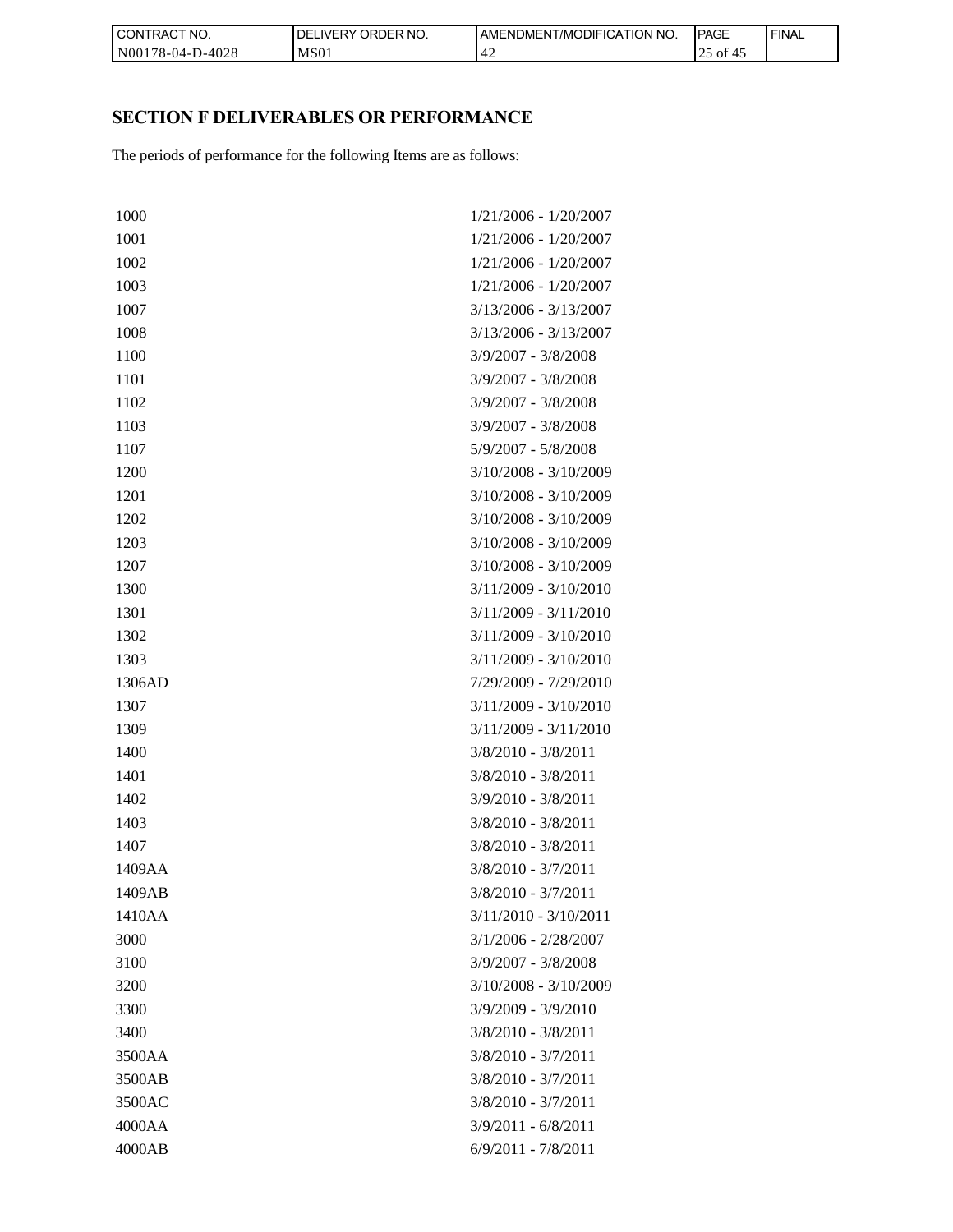| CONTRACT NO.     | DELIVERY ORDER NO. | AMENDMENT/MODIFICATION NO. | <b>PAGE</b> | <b>FINAL</b> |
|------------------|--------------------|----------------------------|-------------|--------------|
| N00178-04-D-4028 | <b>MS01</b>        | 42                         | 26 of 45    |              |
|                  |                    |                            |             |              |
| 4000AC           |                    | $7/9/2011 - 8/8/2011$      |             |              |
| 4000AD           |                    | $8/9/2011 - 9/8/2011$      |             |              |
| 4001AA           |                    | $3/9/2011 - 6/8/2011$      |             |              |
| 4001AB           |                    | $6/9/2011 - 7/8/2011$      |             |              |
| 4001AC           |                    | $7/9/2011 - 8/8/2011$      |             |              |
| 4001AD           |                    | $8/9/2011 - 9/8/2011$      |             |              |
| 4002AA           |                    | $3/9/2011 - 6/8/2011$      |             |              |
| 4002AB           |                    | $6/9/2011 - 7/8/2011$      |             |              |
| 4002AC           |                    | $7/9/2011 - 8/8/2011$      |             |              |
| 4002AD           |                    | $8/9/2011 - 9/8/2011$      |             |              |
| 4003AA           |                    | $3/9/2011 - 6/8/2011$      |             |              |
| 4003AB           |                    | $6/9/2011 - 7/8/2011$      |             |              |
| 4003AC           |                    | $7/9/2011 - 8/8/2011$      |             |              |
| 4003AD           |                    | $8/9/2011 - 9/8/2011$      |             |              |
| 4004AA           |                    | $3/9/2011 - 6/8/2011$      |             |              |
| 4004AB           |                    | $6/9/2011 - 7/8/2011$      |             |              |
| 4004AC           |                    | $7/9/2011 - 8/8/2011$      |             |              |
| 4004AD           |                    | $8/9/2011 - 9/8/2011$      |             |              |
| 4005AA           |                    | $3/9/2010 - 6/8/2011$      |             |              |
| 4006AA           |                    | $3/9/2010 - 6/8/2011$      |             |              |
| 4007AA           |                    | $3/8/2010 - 6/8/2011$      |             |              |
| 6000AA           |                    | $3/9/2011 - 6/8/2011$      |             |              |
| 6000AB           |                    | $6/9/2011 - 7/8/2011$      |             |              |
| 6000AC           |                    | $7/9/2011 - 8/8/2011$      |             |              |
| 6000AD           |                    | $8/9/2011 - 9/8/2011$      |             |              |
| 6000AE           |                    | $8/9/2011 - 9/8/2011$      |             |              |
| 6005AA           |                    | $3/8/2010 - 3/8/2011$      |             |              |

For purposes of preparing an offer in response to this solicitation, the task order award date is estimated at 1 March 2006.

The estimated period of performance for each CLIN and Option CLIN is as follows:

6005AB 3/9/2010 - 3/8/2011

CLIN ESTIMATED START DATE - ESTIMATED COMPLETION DATE 1000 UPON TASK ORDER AWARD - 12 MONTHS AFTER AWARD 1001 UPON TASK ORDER AWARD - 12 MONTHS AFTER AWARD 1002 UPON TASK ORDER AWARD - 12 MONTHS AFTER AWARD 1003 UPON TASK ORDER AWARD - 12 MONTHS AFTER AWARD 1004 UPON TASK ORDER AWARD - 12 MONTHS AFTER AWARD OPTION ESTIMATED START DATE - ESTIMATED COMPLETION DATE 1005 UPON OPTION EXERCISE - 12 MONTHS AFTER OPTION EXERCISE 1006AA UPON OPTION EXERCISE - 12 MONTHS AFTER OPTION EXERCISE 1006AB UPON OPTION EXERCISE - 12 MONTHS AFTER OPTION EXERCISE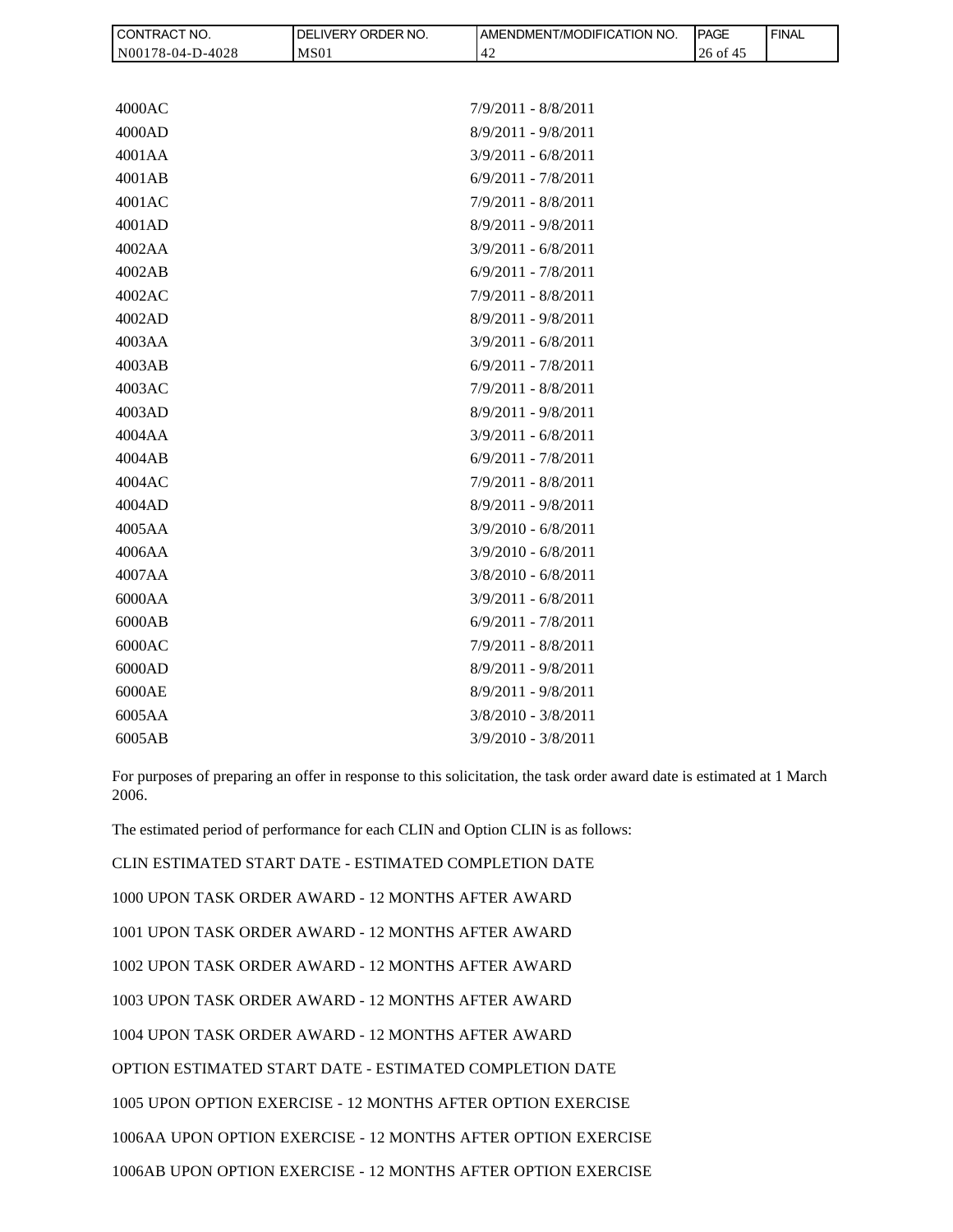| CONTRACT NO.     | NO.<br>' ORDER<br>IDEL.<br>IVERY | <b>IAMENDMENT/MODIFICATION NO.</b> | <b>PAGE</b>  | <b>FINAL</b> |
|------------------|----------------------------------|------------------------------------|--------------|--------------|
| N00178-04-D-4028 | MS <sub>01</sub>                 |                                    | ΟĪ<br>≖<br>∼ |              |

1006AC UPON OPTION EXERCISE - 12 MONTHS AFTER OPTION EXERCISE 1006AD UPON OPTION EXERCISE - 12 MONTHS AFTER OPTION EXERCISE 1006AE UPON OPTION EXERCISE - 12 MONTHS AFTER OPTION EXERCISE 1007 UPON OPTION EXERCISE - 12 MONTHS AFTER OPTION EXERCISE 1008 UPON OPTION EXERCISE - 12 MONTHS AFTER OPTION EXERCISE 1100 UPON OPTION EXERCISE - 12 MONTHS AFTER OPTION EXERCISE 1101 UPON OPTION EXERCISE - 12 MONTHS AFTER OPTION EXERCISE 1102 UPON OPTION EXERCISE - 12 MONTHS AFTER OPTION EXERCISE 1103 UPON OPTION EXERCISE - 12 MONTHS AFTER OPTION EXERCISE 1104 UPON OPTION EXERCISE - 12 MONTHS AFTER OPTION EXERCISE 1105 UPON OPTION EXERCISE - 12 MONTHS AFTER OPTION EXERCISE 1106AA UPON OPTION EXERCISE - 12 MONTHS AFTER OPTION EXERCISE 1106AB UPON OPTION EXERCISE - 12 MONTHS AFTER OPTION EXERCISE 1106AC UPON OPTION EXERCISE - 12 MONTHS AFTER OPTION EXERCISE 1106AD UPON OPTION EXERCISE - 12 MONTHS AFTER OPTION EXERCISE 1106AE UPON OPTION EXERCISE - 12 MONTHS AFTER OPTION EXERCISE 1107 UPON OPTION EXERCISE - 12 MONTHS AFTER OPTION EXERCISE 1108 UPON OPTION EXERCISE - 12 MONTHS AFTER OPTION EXERCISE 1200 UPON OPTION EXERCISE - 12 MONTHS AFTER OPTION EXERCISE 1201 UPON OPTION EXERCISE - 12 MONTHS AFTER OPTION EXERCISE 1202 UPON OPTION EXERCISE - 12 MONTHS AFTER OPTION EXERCISE 1203 UPON OPTION EXERCISE - 12 MONTHS AFTER OPTION EXERCISE 1204 UPON OPTION EXERCISE - 12 MONTHS AFTER OPTION EXERCISE 1205 UPON OPTION EXERCISE - 12 MONTHS AFTER OPTION EXERCISE 1206AA UPON OPTION EXERCISE - 12 MONTHS AFTER OPTION EXERCISE 1206AB UPON OPTION EXERCISE - 12 MONTHS AFTER OPTION EXERCISE 1206AC UPON OPTION EXERCISE - 12 MONTHS AFTER OPTION EXERCISE 1206AD UPON OPTION EXERCISE - 12 MONTHS AFTER OPTION EXERCISE 1206AE UPON OPTION EXERCISE - 12 MONTHS AFTER OPTION EXERCISE 1207 UPON OPTION EXERCISE - 12 MONTHS AFTER OPTION EXERCISE 1208 UPON OPTION EXERCISE - 12 MONTHS AFTER OPTION EXERCISE 1300 UPON OPTION EXERCISE - 12 MONTHS AFTER OPTION EXERCISE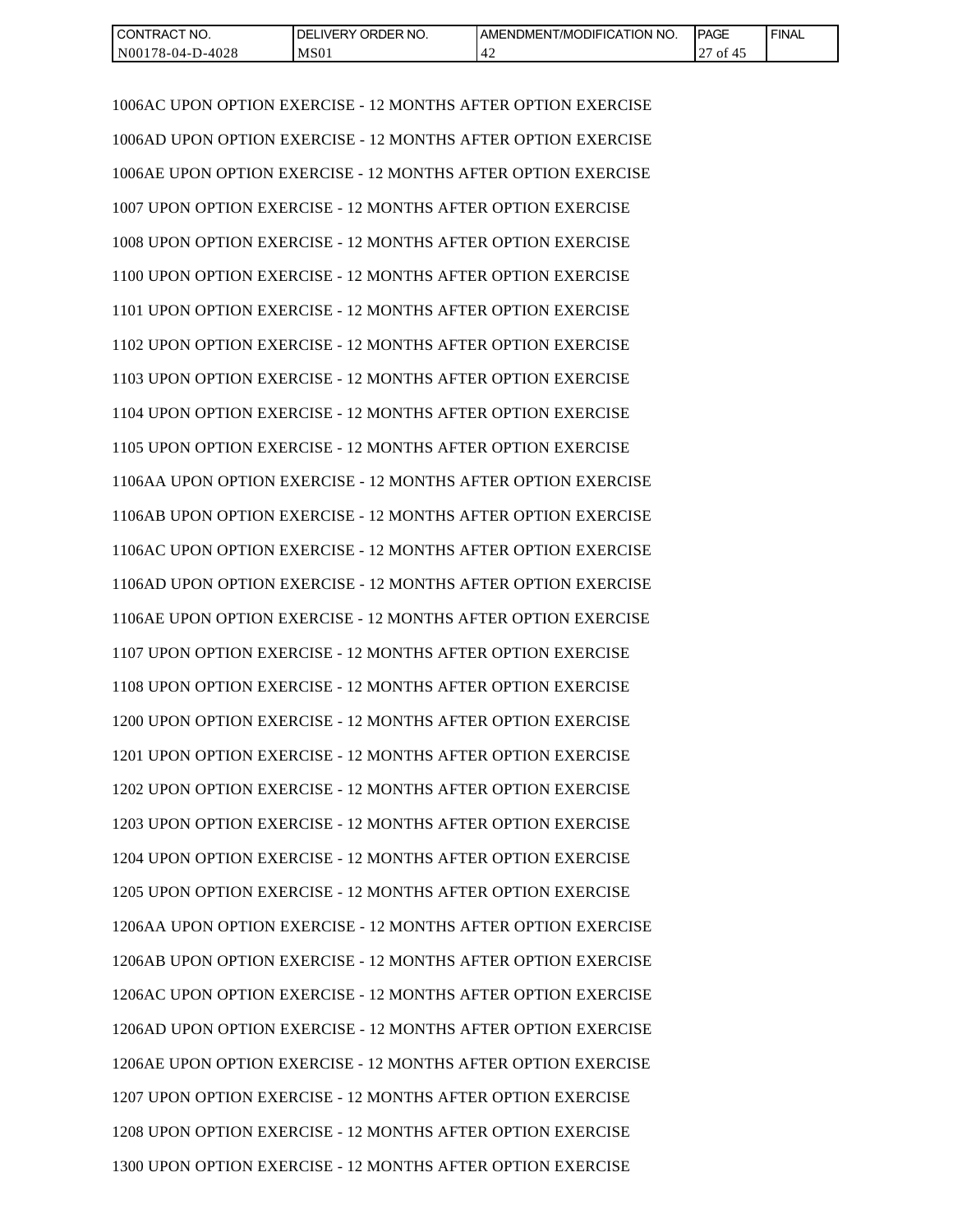| CONTRACT NO.     | NO.<br>' ORDER<br><b>IVERY</b><br>DELI | T/MODIFICATION<br>'NO.<br>I AMENDMENT | <b>PAGE</b>     | <b>FINAL</b> |
|------------------|----------------------------------------|---------------------------------------|-----------------|--------------|
| N00178-04-D-4028 | MS01                                   | $\Lambda$<br>. 4∠                     | $28$ of<br>ົ 4ພ |              |

1301 UPON OPTION EXERCISE - 12 MONTHS AFTER OPTION EXERCISE 1302 UPON OPTION EXERCISE - 12 MONTHS AFTER OPTION EXERCISE 1303 UPON OPTION EXERCISE - 12 MONTHS AFTER OPTION EXERCISE 1304 UPON OPTION EXERCISE - 12 MONTHS AFTER OPTION EXERCISE 1305 UPON OPTION EXERCISE - 12 MONTHS AFTER OPTION EXERCISE 1306AA UPON OPTION EXERCISE - 12 MONTHS AFTER OPTION EXERCISE 1306AB UPON OPTION EXERCISE - 12 MONTHS AFTER OPTION EXERCISE 1306AC UPON OPTION EXERCISE - 12 MONTHS AFTER OPTION EXERCISE 1306AD UPON OPTION EXERCISE - 12 MONTHS AFTER OPTION EXERCISE 1306AE UPON OPTION EXERCISE - 12 MONTHS AFTER OPTION EXERCISE 1307 UPON OPTION EXERCISE - 12 MONTHS AFTER OPTION EXERCISE 1308 UPON OPTION EXERCISE - 12 MONTHS AFTER OPTION EXERCISE 1400 UPON OPTION EXERCISE - 12 MONTHS AFTER OPTION EXERCISE 1401 UPON OPTION EXERCISE - 12 MONTHS AFTER OPTION EXERCISE 1402 UPON OPTION EXERCISE - 12 MONTHS AFTER OPTION EXERCISE 1403 UPON OPTION EXERCISE - 12 MONTHS AFTER OPTION EXERCISE 1404 UPON OPTION EXERCISE - 12 MONTHS AFTER OPTION EXERCISE 1405 UPON OPTION EXERCISE - 12 MONTHS AFTER OPTION EXERCISE 1406AA UPON OPTION EXERCISE - 12 MONTHS AFTER OPTION EXERCISE 1406AB UPON OPTION EXERCISE - 12 MONTHS AFTER OPTION EXERCISE 1406AC UPON OPTION EXERCISE - 12 MONTHS AFTER OPTION EXERCISE 1406AD UPON OPTION EXERCISE - 12 MONTHS AFTER OPTION EXERCISE 1406AE UPON OPTION EXERCISE - 12 MONTHS AFTER OPTION EXERCISE 1407 UPON OPTION EXERCISE - 12 MONTHS AFTER OPTION EXERCISE 1408 UPON OPTION EXERCISE - 12 MONTHS AFTER OPTION EXERCISE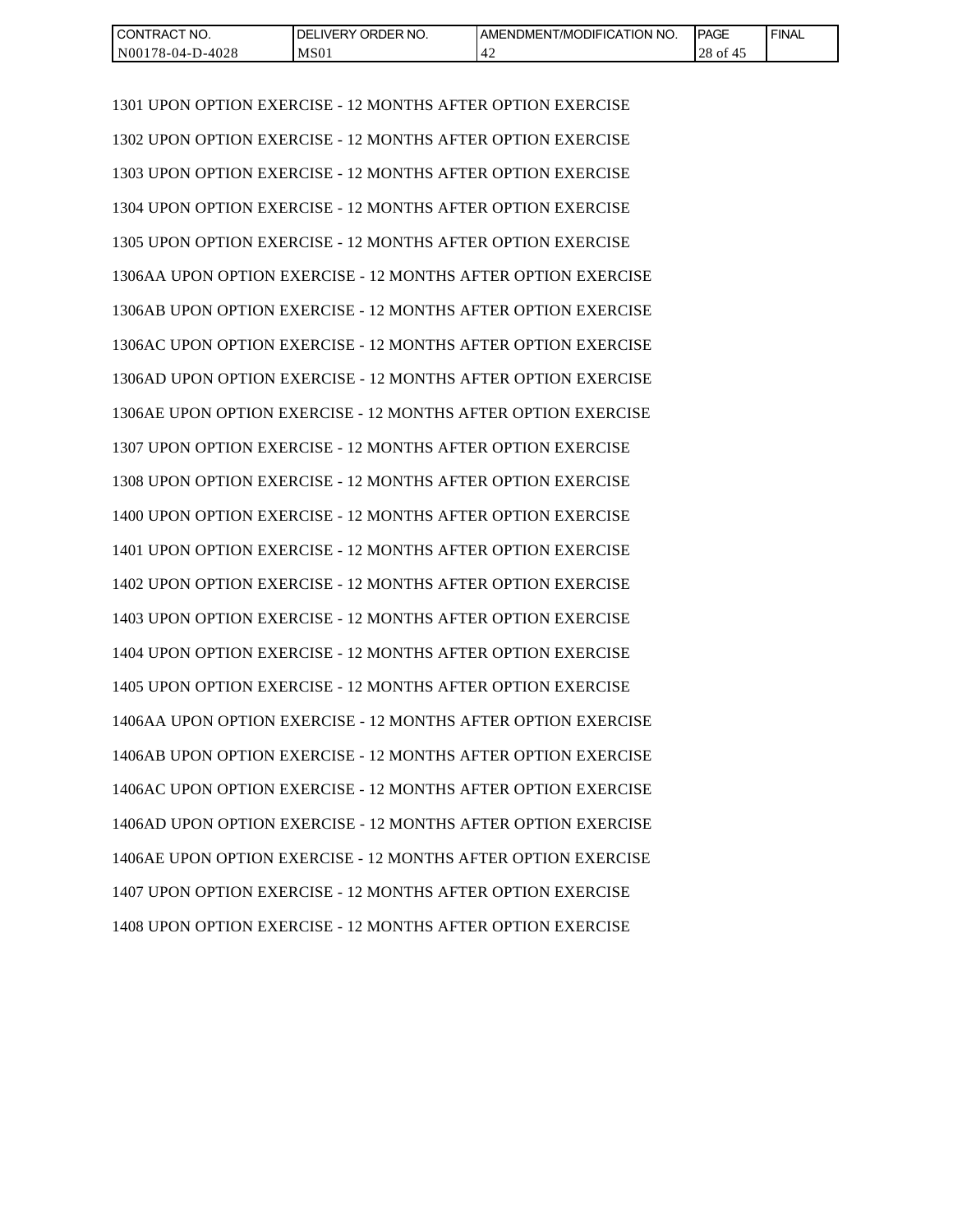| CONTRACT NO.     | ORDER NO.<br><b>IDELIVERY</b> | I AMENDMENT/MODIFICATION NO. | <b>PAGE</b>               | <b>FINAL</b> |
|------------------|-------------------------------|------------------------------|---------------------------|--------------|
| N00178-04-D-4028 | MS <sub>01</sub>              | ┱∠                           | $\sim$ $\sim$<br>29<br>οt |              |

## **SECTION G CONTRACT ADMINISTRATION DATA**

Any task order awarded as a result of this solicitation will include the ALLOTMENT OF FUNDS clause in its entirety upon award and the following financial accounting data information will be incorporated/allotted as appropriate:

TASK ORDER MANAGER:

Erick Lermo, LPV

2 Navy Annex

Washington, DC 20380-1775

erick.lermo@usmc.mil

Phone 703-614-1801

### PURCHASE OFFICE REPRESENTATIVE:

Tammy D. Lopez, RCO

3250 Catlin Ave

Quantico, VA 22134

tammy.lopez@usmc.mil

Phone 703-784-1931

### INVOICING INSTRUCTIONS FOR THIS TASK ORDER:

Submit invoice(s) in accordance with the following:

In compliance with DFARS 252.232-7003, "Electronic Submission of Payment Requests (January 2004)", the United States Marine Corps (USMC) utilizes Wide Area Workflow-Receipts and Acceptance (WAWF-RA) to electronically process vendor requests for payment. The Contractor shall utilize WAWF-RA when processing invoices and receiving reports under this order/contract unless the provision at DFARS 252.232-7003(c) applies. DFAS will return/reject all non-WAWF invoices submitted to vendor pay.

The Contractor shall register to use WAWF-RA at https://rmb.ogden.disa.mil and ensure an Electronic Business Point of Contact is designated in the Central Contractor Registration at http://www.ccr.gov within ten (10) days after award of this order/contract.

The Headquarters Marine Corps point of contact for WAWF-RA is Mr. Scott Bishop at bishopsp@hqmc.usmc.mil or the vendor may contact the WAWF-RA Help Desk at 703-221-6911.

The HQMC WAWF-RA point of contact for this order/contract is Sarah Ward at (703) 695-6590 and wardsh@hqmc.usmc.mil.

Data entry information for WAWF:

Payment Office DoDAAC: M67443

Issue by DoDAAC: M00027

Admin Office DoDAAC: M00027

Service Acceptor DoDAAC:M00027 Extension LPV

Contract Number: TBD upon task order award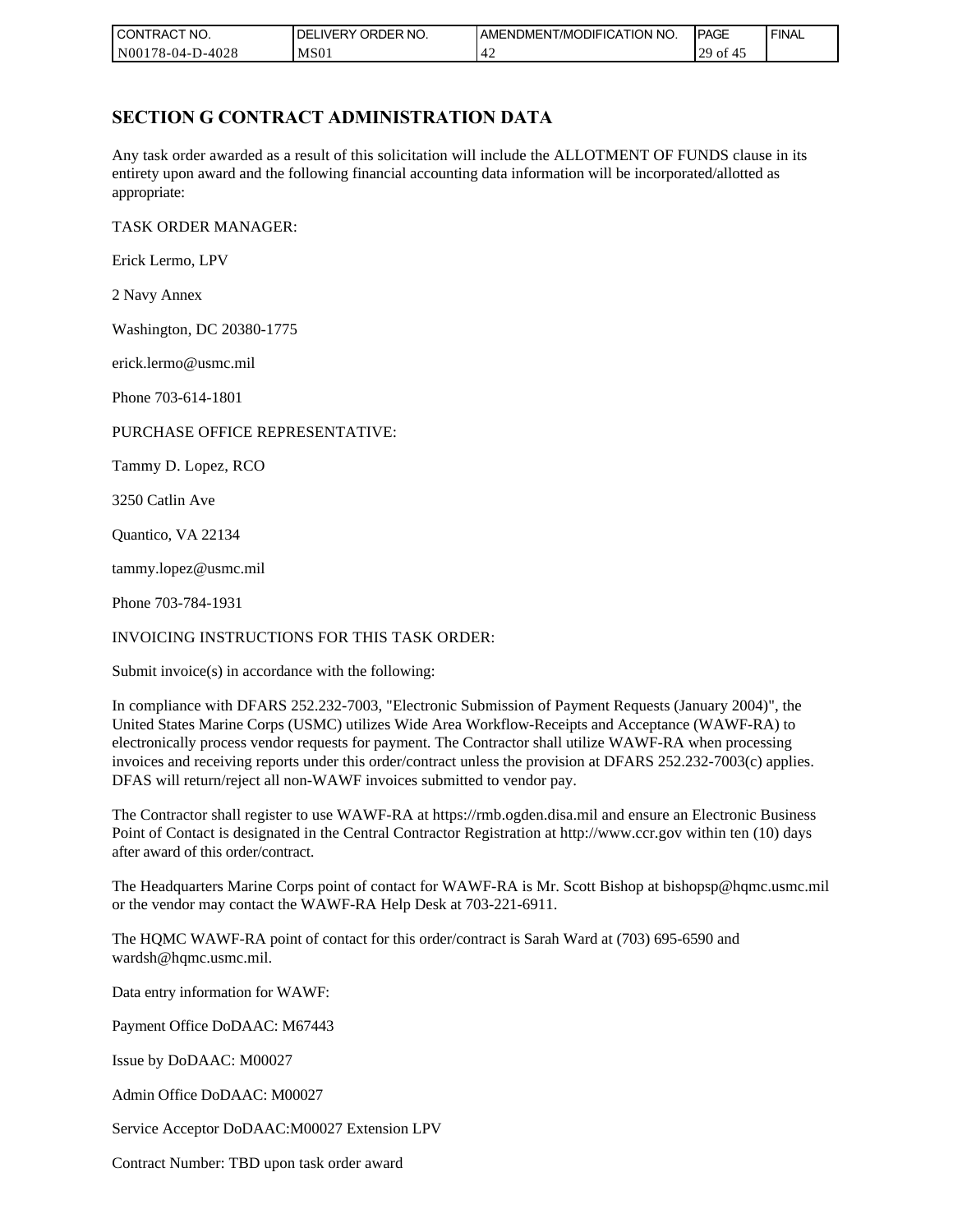| I CONTRACT NO.   | <b>IDELIVERY ORDER NO.</b> | I AMENDMENT/MODIFICATION NO. | <b>IPAGE</b> | <b>FINAL</b> |
|------------------|----------------------------|------------------------------|--------------|--------------|
| N00178-04-D-4028 | MS <sub>01</sub>           |                              | $30$ of<br>⊶ |              |

Order Number: TBD upon task order award

Additional email notification of invoices submitted via WAWF:

Task Order Manager: erick.lermo@usmc.mil

#### CLAUSES INCORPORATED BY REFERENCE:

#### 252.232-7003 ELECTRONIC SUBMISSION OF PAYMENT REQUESTS (JAN 2004)

Accounting Data

SLINID PR Number Amount -------- ---------------------- --------------------- 1000 460045.00 LLA : AA 1761106 27A0 000 00027 067443 2D 000000 08806RCPV276 1001 429751.00 LLA : AA 1761106 27A0 000 00027 067443 2D 000000 08806RCPV276 1002 447739.00 LLA : AA 1761106 27A0 000 00027 067443 2D 000000 08806RCPV276 1003 585991.00 LLA : AA 1761106 27A0 000 00027 067443 2D 000000 08806RCPV276 BASE Funding 1923526.00 Cumulative Funding 1923526.00 MOD 01 1000 (100.00) LLA : AA 1761106 27A0 000 00027 067443 2D 000000 08806RCPV276 1007 38149.00 LLA : AA 1761106 27A0 000 00027 067443 2D 000000 08806RCPV276 Standard Number: M0008806RCPV276 1008 15746.00 LLA : AA 1761106 27A0 000 00027 067443 2D 000000 08806RCPV276 Standard Number: M0008806RCPV276 MOD 01 Funding 53795.00 Cumulative Funding 1977321.00 MOD 02 1000 15002.88  $T.T.A$  : AA 1761106 27A0 000 00027 067443 2D 000000 08806RCPV276 1001 10221.00 LLA : AA 1761106 27A0 000 00027 067443 2D 000000 08806RCPV276 1002 12626.79 LLA : AA 1761106 27A0 000 00027 067443 2D 000000 08806RCPV276 1003 13938.00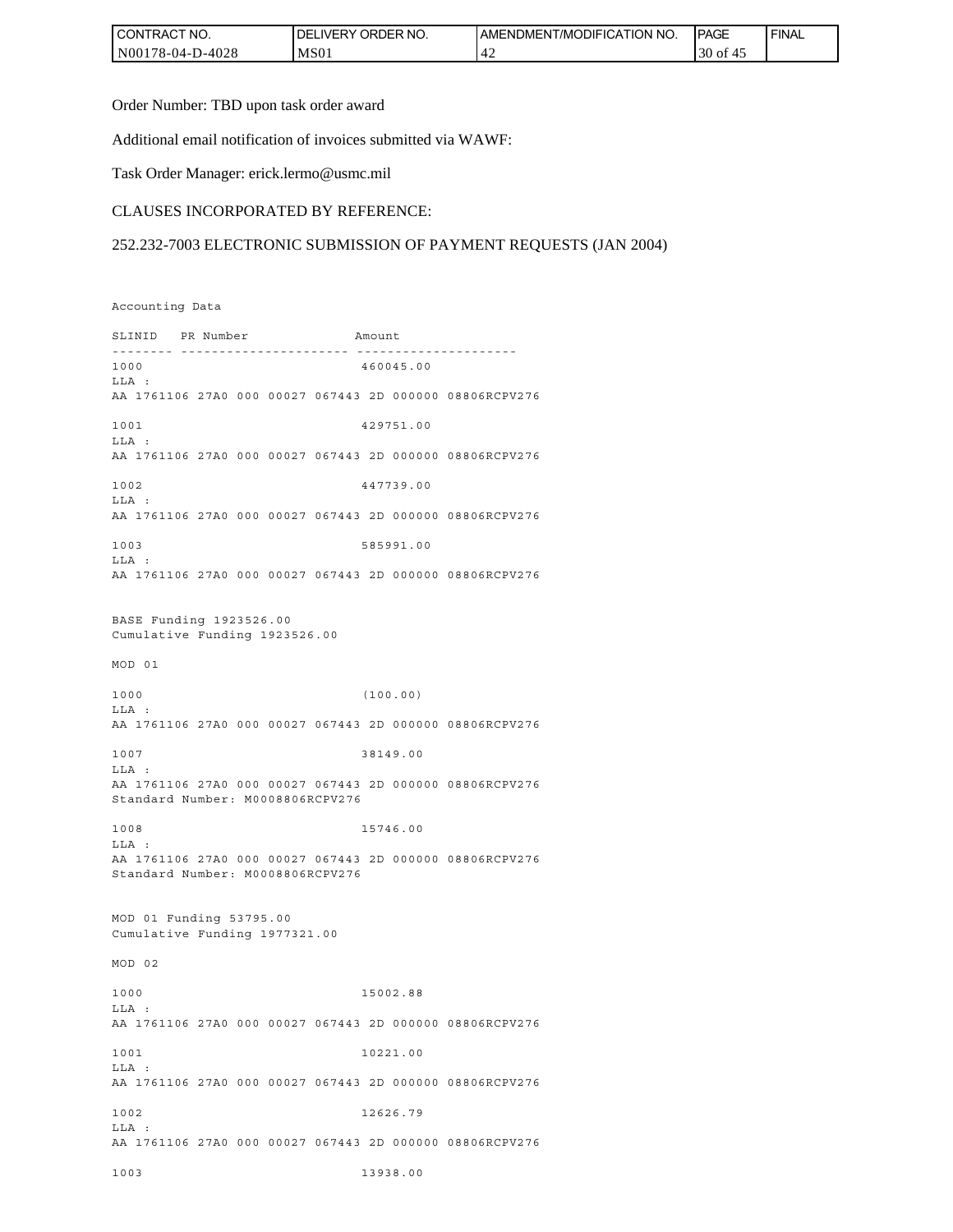LLA : AA 1761106 27A0 000 00027 067443 2D 000000 08806RCPV276 MOD 02 Funding 51788.67 Cumulative Funding 2029109.67 MOD 03 1000 15190.42 LLA : AA 1761106 27A0 000 00027 067443 2D 000000 08806RCPV276 1001 18983.00 LLA : AA 1761106 27A0 000 00027 067443 2D 000000 08806RCPV276 1002 15031.43 LLA : AA 1761106 27A0 000 00027 067443 2D 000000 08806RCPV276 1003 21401.92 LLA : AA 1761106 27A0 000 00027 067443 2D 000000 08806RCPV276 1100 M0008807SUPV658 475231.00 LLA : AB 177110627A0 250 00027 067443 2D 000000 08807SUPV658 Standard Number: M0008807SUPV658 1101 M0008807SUPV658 444020.00  $T.T.A$  : AB 177110627A0 250 00027 067443 2D 1A2A 08807SUPV658 Standard Number: M0008807SUPV658 1102 M0008807SUPV658 462936.00  $T.T.A$  : AB 177110627A0 250 00027 067443 2D 000000 08807SUPV658 Standard Number: M0008807SUPV658 1103 M0008807SUPV658 605975.00 LLA : AB 177110627A0 250 00027 067443 2D 000000 08807SUPV658 Standard Number: M0008807SUPV658 3000 12000.00 LLA : AA 1761106 27A0 000 00027 067443 2D 000000 08806RCPV276 3100 M0008807SUPV658 10000.00 LLA : AB 177110627A0 250 00027 067443 2D 1A2A 08807SUPV658 Standard Number: M0008807SUPV658 MOD 03 Funding 2080768.77 Cumulative Funding 4109878.44 MOD 04 1007 2319.04 LLA : AA 1761106 27A0 000 00027 067443 2D 000000 08806RCPV276 Standard Number: M0008806RCPV276 1008 956.58 LLA : AA 1761106 27A0 000 00027 067443 2D 000000 08806RCPV276 Standard Number: M0008806RCPV276 N00178-04-D-4028 MS01 42 31 of 45

AMENDMENT/MODIFICATION NO.

**IPAGE** 

FINAL

CONTRACT NO.

DELIVERY ORDER NO.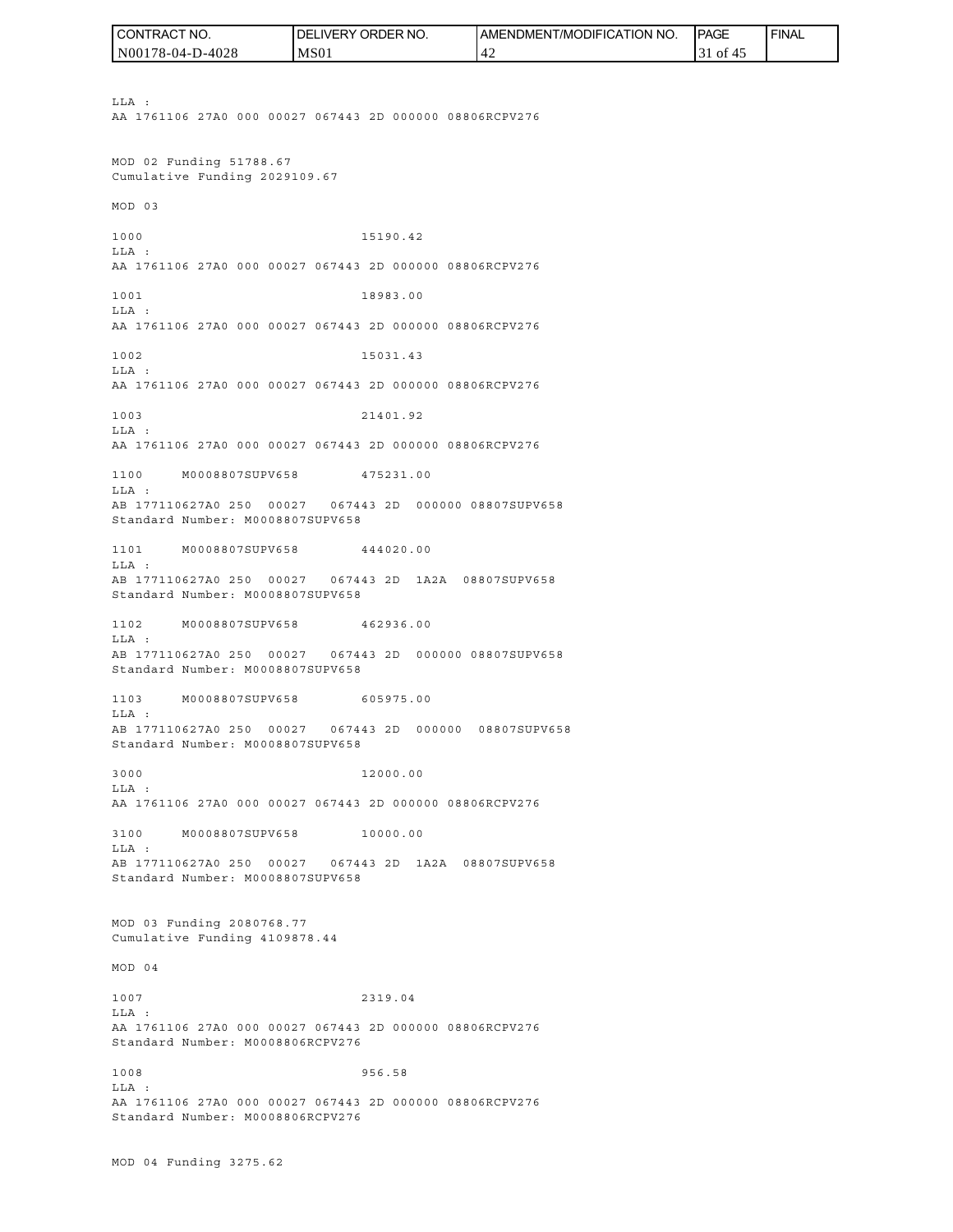| CONTRACT NO.     | <b>IDELIVERY ORDER NO.</b> | AMENDMENT/MODIFICATION NO. | <b>IPAGE</b> | <b>FINAL</b> |
|------------------|----------------------------|----------------------------|--------------|--------------|
| N00178-04-D-4028 | MS <sub>01</sub>           | ' 42                       | 32 of 45     |              |

Cumulative Funding 4113154.06 MOD 05 1101 M0008807SUPV658 257510.00 LLA : AB 177110627A0 250 00027 067443 2D 000000 08807SUPV658 Standard Number: M0008807SUPV658 1103 M0008807SUPV658 265376.00 LLA : AB 177110627A0 250 00027 067443 2D 000000 08807SUPV658 Standard Number: M0008807SUPV658 1107 M0008807SUPV658 120269.00 LLA : AB 177110627A0 250 00027 067443 2D 000000 08807SUPV658 Standard Number: M0008807SUPV658 3100 M0008807SUPV658 56000.00  $T.T.A$  : AB 177110627A0 250 00027 067443 2D 1A2A 08807SUPV658 Standard Number: M0008807SUPV658 MOD 05 Funding 699155.00 Cumulative Funding 4812309.06 MOD 06 1100 M0008807SUPV658 15628.00  $T.T.A$  : AB 177110627A0 250 00027 067443 2D 000000 08807SUPV658 Standard Number: M0008807SUPV658 1101 M0008807SUPV658 18983.00  $T.T.A$  : AB 177110627A0 250 00027 067443 2D 000000 08807SUPV658 Standard Number: M0008807SUPV658 1102 M0008807SUPV658 14970.58 LLA : AB 177110627A0 250 00027 067443 2D 000000 08807SUPV658 Standard Number: M0008807SUPV658 1103 M0008807SUPV658 22768.00 LLA : AB 177110627A0 250 00027 067443 2D 000000 08807SUPV658 Standard Number: M0008807SUPV658 MOD 06 Funding 72349.58 Cumulative Funding 4884658.64 MOD 07 1200 M0008808SUPV280 491531.00 LLA : AC 178110627A0 250 00027 067443 2D 000000 8SUPV280LPCH Standard Number: M0008808SUPV280 1201 M0008808SUPV280 459203.00 LLA : AC 178110627A0 250 00027 067443 2D 000000 8SUPV280LPCH Standard Number: M0008808SUPV280 1207 M0008808SUPV280 40866.00  $T.T.A$  : AC 178110627A0 250 00027 067443 2D 000000 8SUPV280LPCH

Standard Number: M0008808SUPV280

3200 M0008808SUPV280 10000.00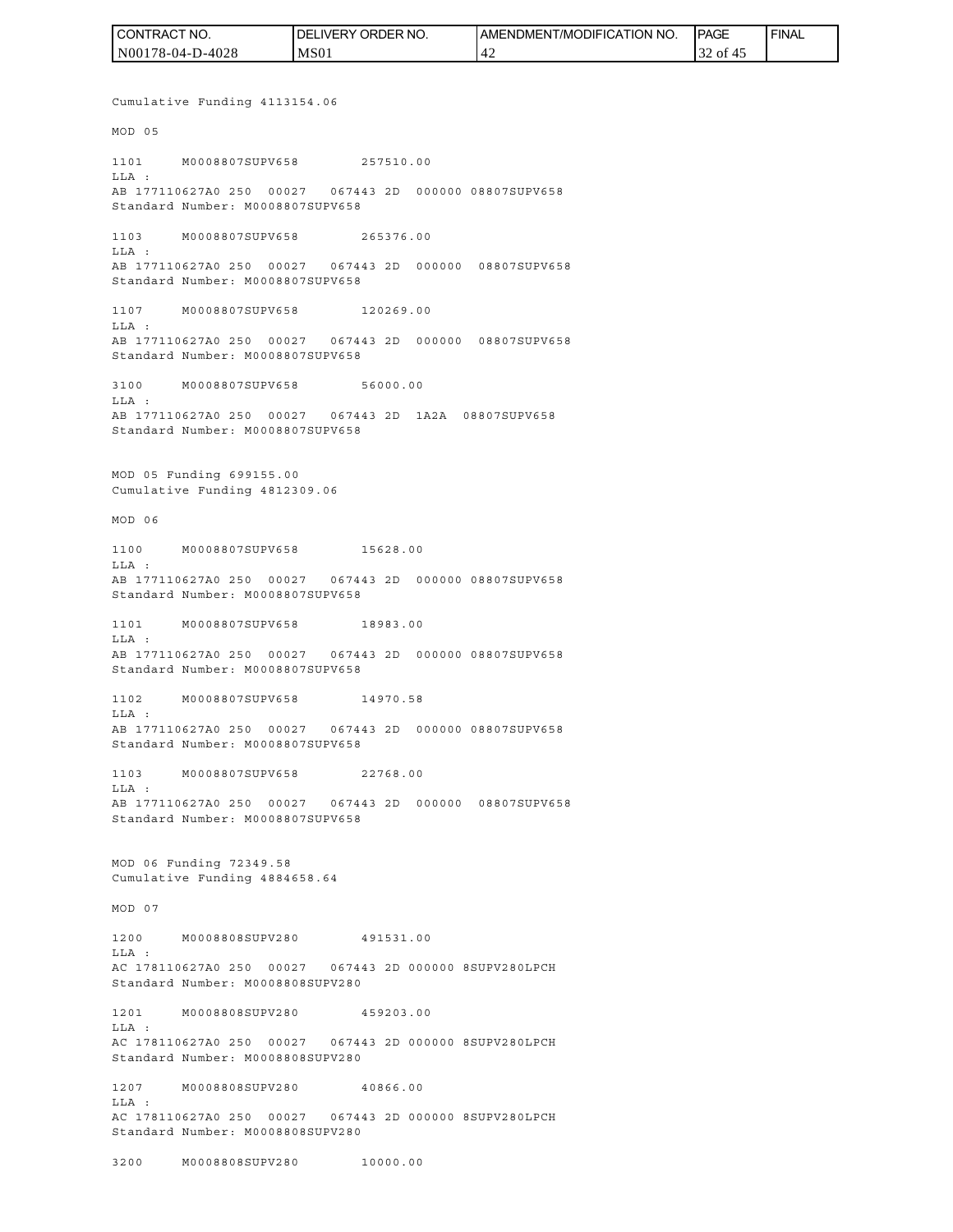N00178-04-D-4028 DELIVERY ORDER NO. MS01 AMENDMENT/MODIFICATION NO. 42 **IPAGE**  33 of 45 FINAL

LLA : AC 178110627A0 250 00027 067443 2D 000000 8SUPV280LPCH Standard Number: M0008808SUPV280 MOD 07 Funding 1001600.00 Cumulative Funding 5886258.64 MOD 08 120201 M00088-08-SU-PV280 478918.00 LLA : AC 178110627A0 250 00027 067443 2D 000000 8SUPV280LPCH Standard Number: M00088-08-SU-PV280 120202 M0008808SUCU248 180000.00 LLA : AD 1781106 27T0 250 00027 067443 2D 000000 8SUCU248ILEQ Standard Number: M0008808SUCU248 MOD 08 Funding 658918.00 Cumulative Funding 6545176.64 MOD 09 1200 M0008808SUPV280 327740.00 LLA : AC 178110627A0 250 00027 067443 2D 000000 8SUPV280LPCH Standard Number: M0008808SUPV280 1201 M0008808SUPV280 242326.27  $T.T.A$  : AC 178110627A0 250 00027 067443 2D 000000 8SUPV280LPCH Standard Number: M0008808SUPV280 120201 M0008808SUPV280 35372.00 LLA : AC 178110627A0 250 00027 067443 2D 000000 8SUPV280LPCH Standard Number: M0008808SUPV280 1207 M0008808SUPV280 79403.91  $T.T.A$  : AC 178110627A0 250 00027 067443 2D 000000 8SUPV280LPCH Standard Number: M0008808SUPV280 3200 M0008808SUPV280 56000.00 LLA : AC 178110627A0 250 00027 067443 2D 000000 8SUPV280LPCH Standard Number: M0008808SUPV280 MOD 09 Funding 740842.18 Cumulative Funding 7286018.82 MOD 10 1100 M0008807SUPV658 16148.50 LLA : AB 177110627A0 250 00027 067443 2D 000000 08807SUPV658 Standard Number: M0008807SUPV658 1101 M0008807SUPV658 23833.00 LLA : AB 177110627A0 250 00027 067443 2D 000000 08807SUPV658 Standard Number: M0008807SUPV658 1102 M0008807SUPV658 15731.00 LLA : AB 177110627A0 250 00027 067443 2D 000000 08807SUPV658 CONTRACT NO.<br>
IMA :<br>
IMA :<br>
IMA :<br>
IMA :<br>
IMA :<br>
ELA :<br>
ELA :<br>
ELA :<br>
ELA :<br>
ELA :<br>
ELA :<br>
ELA :<br>
ELA :<br>
ELA :<br>
ELA :<br>
ELA :<br>
ELA :<br>
MOD 07 Funding 1001600.00<br>
CCULTA:<br>
IMA :<br>
MOD 08<br>
CCULTA:<br>
MOD 08<br>
20201 MO0088-08-5U-PV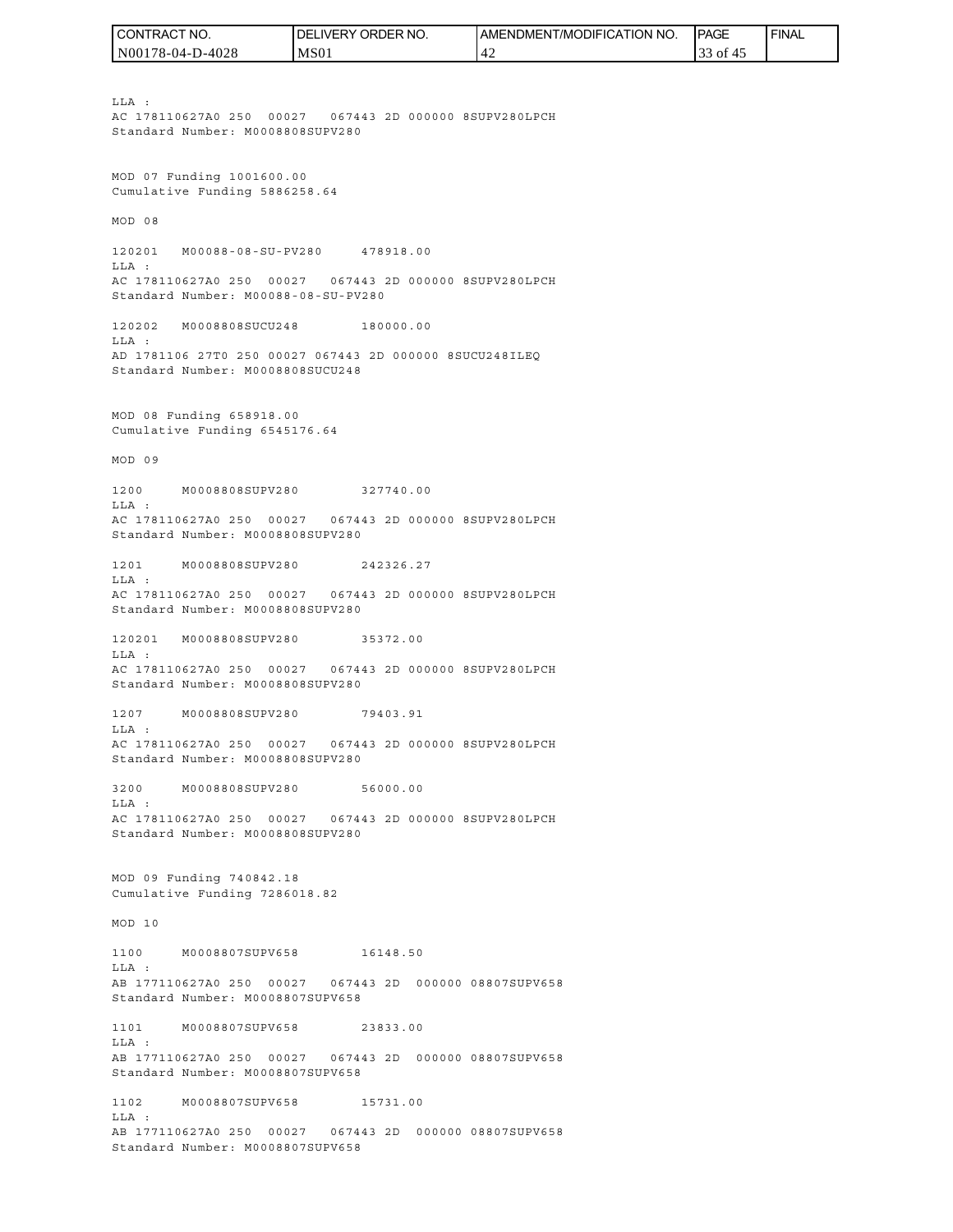1103 M0008807SUPV658 29603.50 LLA : AB 177110627A0 250 00027 067443 2D 000000 08807SUPV658 Standard Number: M0008807SUPV658 1107 M0008807SUPV658 4085.50 LLA : AB 177110627A0 250 00027 067443 2D 000000 08807SUPV658 Standard Number: M0008807SUPV658 MOD 10 Funding 89401.50 Cumulative Funding 7375420.32 MOD 11 120301 M0008808SUPV280 914380.13 LLA : AC 178110627A0 250 00027 067443 2D 000000 8SUPV280LPCH Standard Number: M0008808SUPV280 120302 M0008808SUPV287 130200.00 LLA : AE 1781106 27A0 250 00027 067443 2D M00088 08808SUPV287 Standard Number: M0008808SUPV287 MOD 11 Funding 1044580.13 Cumulative Funding 8420000.45 MOD 12 1200 M0008808SUPV280 27832.50 LLA : AC 178110627A0 250 00027 067443 2D 000000 8SUPV280LPCH Standard Number: M0008808SUPV280 1201 M0008808SUPV280 23833.37 LLA : AC 178110627A0 250 00027 067443 2D 000000 8SUPV280LPCH Standard Number: M0008808SUPV280 120201 M0008808SUPV280 23116.24 LLA : AC 178110627A0 250 00027 067443 2D 000000 8SUPV280LPCH Standard Number: M0008808SUPV280 Award fee funding for CLIN 1202 of \$23,116.24 is added to this SLIN. 120301 M0008808SUPV280 35525.44 LLA : AC 178110627A0 250 00027 067443 2D 000000 8SUPV280LPCH Standard Number: M0008808SUPV280 Award fee funding of \$35,525.44 is added for CLIN 1203. 1207 M0008808SUPV280 3594.84 LLA : AC 178110627A0 250 00027 067443 2D 000000 8SUPV280LPCH Standard Number: M0008808SUPV280 MOD 12 Funding 113902.39 Cumulative Funding 8533902.84 MOD 13 130001 M0008809RCLL282 741202.00 LLA : AD 179110627A0 250 00027 067443 2D M00088 08809RCLL282 Standard Number: M0008809RCLL282 1301 M0008809ECLL282 798179.00 LLA : CONTRACT NO. N00178-04-D-4028 DELIVERY ORDER NO. MS01 AMENDMENT/MODIFICATION NO. 42 **IPAGE**  34 of 45 FINAL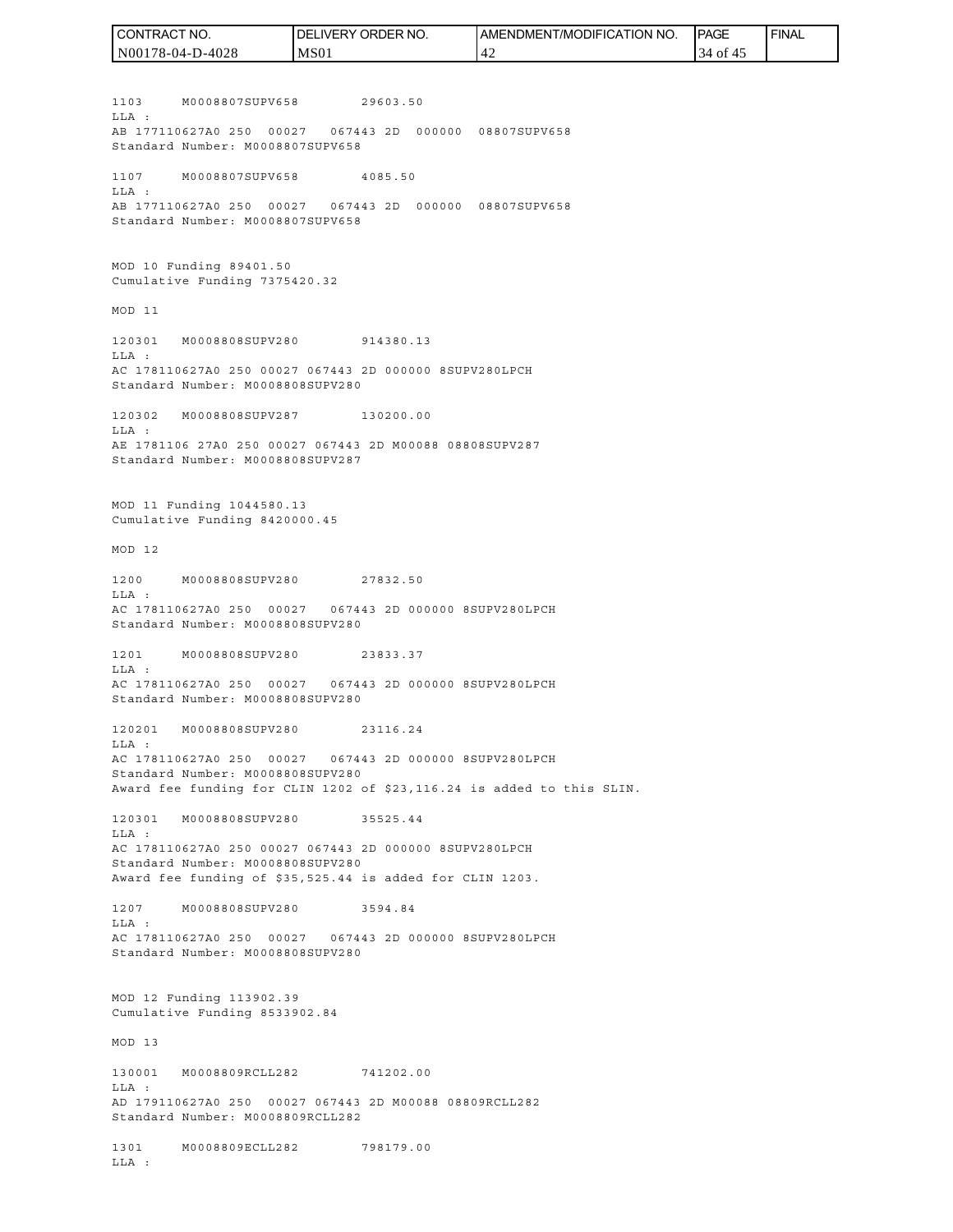AD 179110627A0 250 00027 067443 2D M00088 08809RCLL282 Standard Number: M0008809ECLL282 3300 M0008809RCLL282 66000.00 LLA : AD 179110627A0 250 00027 067443 2D M00088 08809RCLL282 Standard Number: M0008809RCLL282 MOD 13 Funding 1605381.00 Cumulative Funding 10139283.84 MOD 14 130002 M9545009RCAF931 250000.00 LLA : AF 179110627A0 250 67854 067443 2D M95450 00009RCAF931 Standard Number: M9545009RCAF931 MOD 14 Funding 250000.00 Cumulative Funding 10389283.84 MOD 15 1301 M0008809ECLL282 (798179.00) LLA : AD 179110627A0 250 00027 067443 2D M00088 08809RCLL282 Standard Number: M0008809ECLL282 130901 M0008809RCLL282 772411.00  $T.T.A$  : AD 179110627A0 250 00027 067443 2D M00088 08809RCLL282 Standard Number: M0008809RCLL282 130902 M6785409RCPG806 80000.00  $T.T.A$  : AG 179110627A0 250 67854 067443 2D M67854 9RCPG80616CH Standard Number: M6785409RCPG806 MOD 15 Funding 54232.00 Cumulative Funding 10443515.84 MOD 16 1200 M0008808SUPV280 27832.50 LLA : AC 178110627A0 250 00027 067443 2D 000000 8SUPV280LPCH Standard Number: M0008808SUPV280 1201 M0008808SUPV280 23833.36 LLA : AC 178110627A0 250 00027 067443 2D 000000 8SUPV280LPCH Standard Number: M0008808SUPV280 120203 M0008808SUPV280 23588.00 LLA : AC 178110627A0 250 00027 067443 2D 000000 8SUPV280LPCH Standard Number: M0008808SUPV280 \$23,588.00 Award Fee Applied To This SLIN 120303 M0008808SUPV280 35525.44 LLA : AC 178110627A0 250 00027 067443 2D 000000 8SUPV280LPCH Standard Number: M0008808SUPV280 Award Fee of \$35,525.44 Added to this SLIN 1207 M0008808SUPV280 4085.35 LLA : AC 178110627A0 250 00027 067443 2D 000000 8SUPV280LPCH Standard Number: M0008808SUPV280 N00178-04-D-4028 MS01 42 35 of 45

CONTRACT NO.

DELIVERY ORDER NO.

AMENDMENT/MODIFICATION NO.

**IPAGE** 

FINAL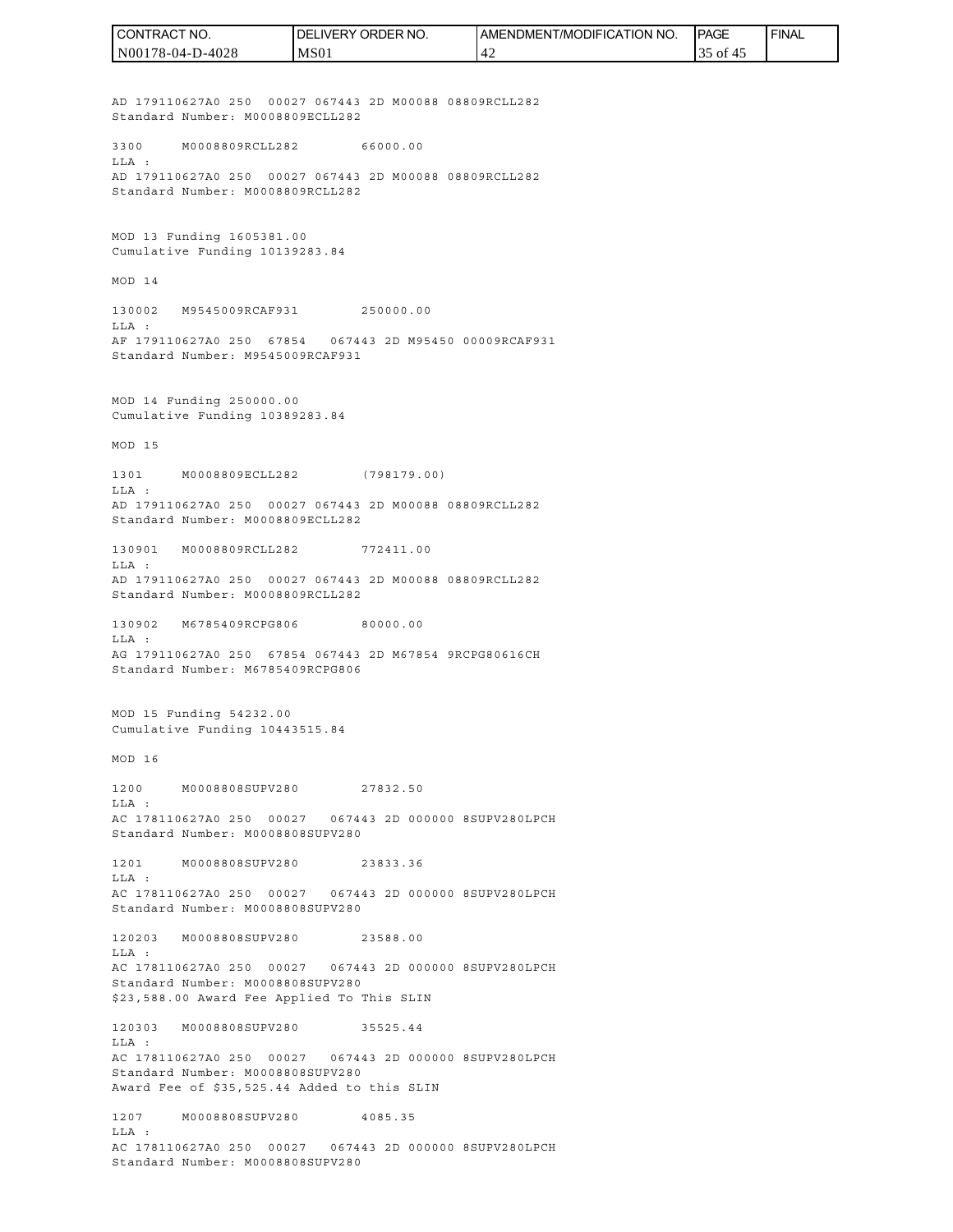| ' CONTRACT NO.   | NO.<br>' ORDER<br><b>DELIVERY</b> | <b>NO</b><br>AMENDMENT/MODIFICATION | <b>PAGE</b>  | <b>FINAL</b> |
|------------------|-----------------------------------|-------------------------------------|--------------|--------------|
| N00178-04-D-4028 | MS <sub>01</sub>                  |                                     | 36 of<br>-45 |              |

MOD 16 Funding 114864.65 Cumulative Funding 10558380.49 MOD 19 Funding 0.00 Cumulative Funding 10558380.49 MOD 20 130201 M0008809RCLL282 604244.00 LLA : AH 177110627A0 250 00027 067443 2D 000000 08807SUPV658 Standard Number: M0008809RCLL282 130202 M0008809RCLL288 99761.00 LLA : AJ 179110627A0 250 00027 067443 2D 000000 08809RCLL288 Standard Number: M0008809RCLL288 130301 M0008809RCLL282 894443.00 LLA : AH 179110627A0 250 00027 067443 2D M00088 08809RCLL282 Standard Number: M0008809RCLL282 130302 M0008809RCLL286 93403.00 LLA : AK 179110627A0 250 00027 067443 2D 000000 08809RCLL286 Standard Number: M0008809RCLL286 130701 M0008809RCLL282 93638.00  $T.T.A$  : AH 179110627A0 250 00027 067443 2D M00088 08809RCLL282 Standard Number: M0008809RCLL282 130702 M0008809RCLL287 186940.00  $T.T.A$  : AL 179110627A0 250 00027 067443 2D 000000 08809RCLL287 Standard Number: M0008809RCLL287 MOD 20 Funding 1972429.00 Cumulative Funding 12530809.49 MOD 21 1400 M0008810RCLL293 822580.00 LLA : AM 170110627T0 251 00027 067443 2D M00088 08810RCLL293 Standard Number: M0008810RCLL293 1401 M0008810RCLL293 973599.00 LLA : AM 170110627T0 251 00027 067443 2D M00088 08810RCLL293 Standard Number: M0008810RCLL293 140201 M0008810RCLL293 131751.00 LLA : AM 170110627T0 251 00027 067443 2D M00088 08810RCLL293 Standard Number: M0008810RCLL293 140202 M0008810RCLL292 554959.00 LLA : AN 170110627A0 251 00027 067443 2D M00088 08810RCLL292 Standard Number: M0008810RCLL292 1403 M0008810RCLL292 796845.00  $T.T.A$  : AN 170110627A0 251 00027 067443 2D M00088 08810RCLL292 Standard Number: M0008810RCLL292

1407 M0008810RCLL292 156064.00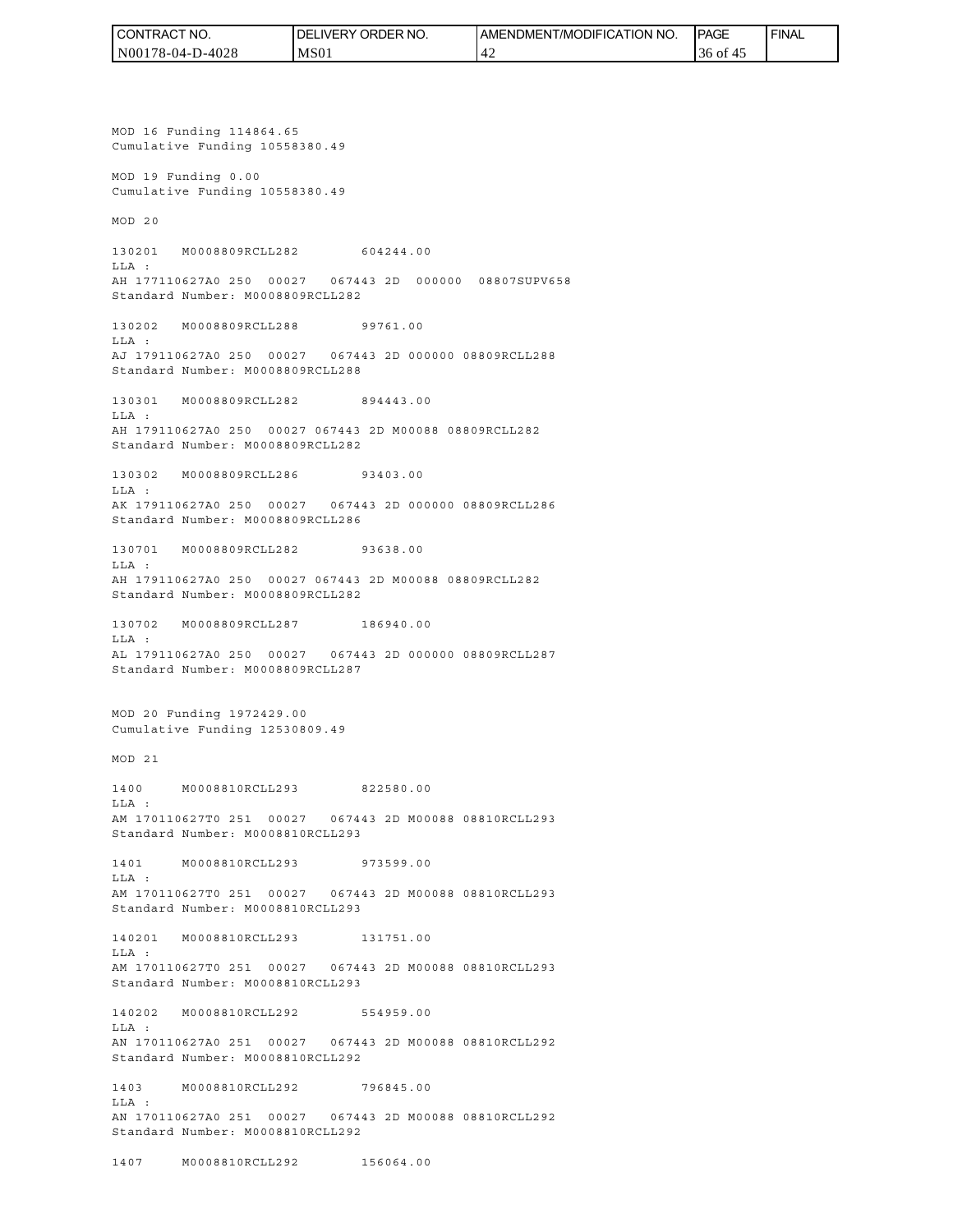| I CONTRACT NO.   | <b>IDELIVERY ORDER NO.</b> | <b>IAMENDMENT/MODIFICATION NO.</b> | <b>PAGE</b>         | <b>FINAL</b> |
|------------------|----------------------------|------------------------------------|---------------------|--------------|
| N00178-04-D-4028 | MS <sub>01</sub>           | $\overline{4}$                     | ΟĪ<br>$\Delta$<br>◡ |              |

LLA : AN 170110627A0 251 00027 067443 2D M00088 08810RCLL292 Standard Number: M0008810RCLL292 3400 08810RCLL292 50000.00 LLA : AN 170110627A0 251 00027 067443 2D M00088 Standard Number: M0008810RCLL292 MOD 21 Funding 3485798.00 Cumulative Funding 16016607.49 MOD 22 1400 M0008810RCLL293 55903.00 LLA : AM 170110627T0 251 00027 067443 2D M00088 08810RCLL293 Standard Number: M0008810RCLL293 1401 M0008810RCLL293 66167.00 LLA : AM 170110627T0 251 00027 067443 2D M00088 08810RCLL293 Standard Number: M0008810RCLL293 140202 M0008810RCLL292 46670.00 LLA : AN 170110627A0 251 00027 067443 2D M00088 08810RCLL292 Standard Number: M0008810RCLL292 Award Fee Funding 1403 M0008810RCLL292 54155.00 LLA : AN 170110627A0 251 00027 067443 2D M00088 08810RCLL292 Standard Number: M0008810RCLL292 1407 M0008810RCLL292 10606.00 LLA : AN 170110627A0 251 00027 067443 2D M00088 08810RCLL292 Standard Number: M0008810RCLL292 MOD 22 Funding 233501.00 Cumulative Funding 16250108.49 MOD 23 Funding 0.00 Cumulative Funding 16250108.49 MOD 24 Funding 0.00 Cumulative Funding 16250108.49 MOD 25 140203 M0008810RCLL292 17000.00 LLA : AN 170110627A0 251 00027 067443 2D M00088 08810RCLL292 Standard Number: M0008810RCLL292 MOD 25 Funding 17000.00 Cumulative Funding 16267108.49 MOD 26 1409AA M0008810RCLL300 49500.00 LLA : AR 170110627A0 251 00027 067443 2D M00088 08810RCLL300 Standard Number: M0008810RCLL300 3500AA M0008810RCLL301 33738.00 LLA :

AP 170110627A0 251 00027 067443 2D M00088 08810RCLL301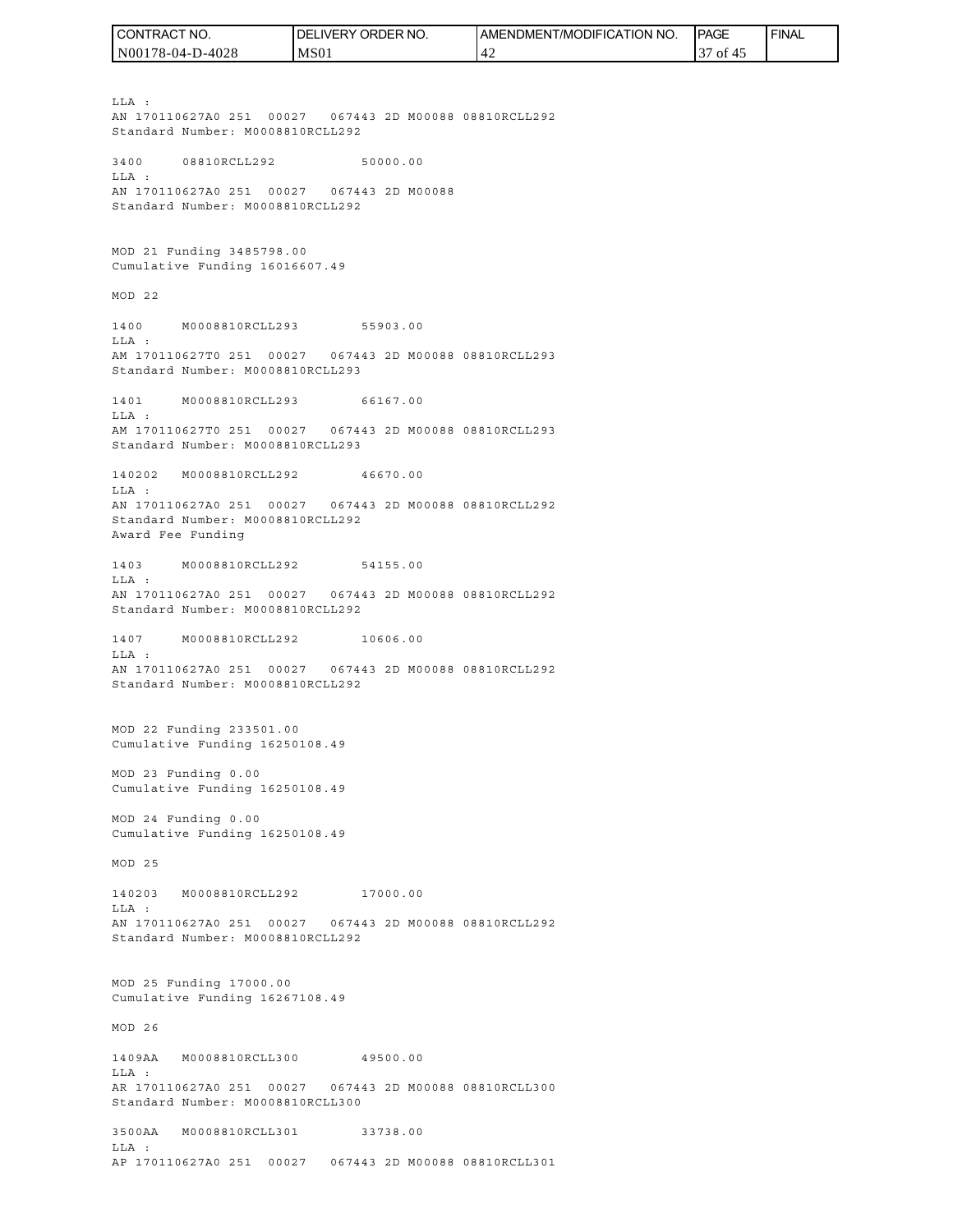| I CONTRACT NO.   | <b>IDELIVERY ORDER NO.</b> | <b>IAMENDMENT/MODIFICATION NO.</b> | <b>IPAGE</b> | <b>FINAL</b> |
|------------------|----------------------------|------------------------------------|--------------|--------------|
| N00178-04-D-4028 | MS <sub>01</sub>           | '42                                | 38 of 45     |              |

Standard Number: M0008810RCLL301

3500AB M0008810RCCU109 23000.00 LLA : AQ 170110627A0 251 00027 067443 2D M00088 08810RCCU109 Standard Number: M0008810RCCU109

MOD 26 Funding 106238.00 Cumulative Funding 16373346.49

MOD 27

130201 M0008809RCLL282 (604244.00) LLA : AH 177110627A0 250 00027 067443 2D 000000 08807SUPV658 Standard Number: M0008809RCLL282

130301 M0008809RCLL282 (894443.00) LLA :

AH 179110627A0 250 00027 067443 2D M00088 08809RCLL282 Standard Number: M0008809RCLL282

130701 M0008809RCLL282 (93638.00) LLA : AH 179110627A0 250 00027 067443 2D M00088 08809RCLL282 Standard Number: M0008809RCLL282

130902 M6785409RCPG806 (80000.00) LLA : AG 179110627A0 250 67854 067443 2D M67854 9RCPG80616CH Standard Number: M6785409RCPG806

MOD 27 Funding -1672325.00 Cumulative Funding 14701021.49

MOD 28

1409AB M0008810RCLL304 39801.96 LLA : AS 170110627T0 251 00027 067443 2D M00088 08810RCLL304 Standard Number: M0008810RCLL304

1410AA M0008810RCCU313 93000.00 LLA : AT 170110627T0 251 00027 067443 2D M00088 08810RCCU313 Standard Number: M0008810RCCU313

3500AC M0008810RCLL304 25000.00 LLA : AS 170110627T0 251 00027 067443 2D M00088 08810RCLL304 Standard Number: M0008810RCLL304

MOD 28 Funding 157801.96 Cumulative Funding 14858823.45

MOD 29

130201 M0008809RCLL282 604244.00 LLA : AH 177110627A0 250 00027 067443 2D 000000 08807SUPV658 Standard Number: M0008809RCLL282

130301 M0008809RCLL282 894443.00 LLA : AH 179110627A0 250 00027 067443 2D M00088 08809RCLL282 Standard Number: M0008809RCLL282

130701 M0008809RCLL282 93638.00 LLA :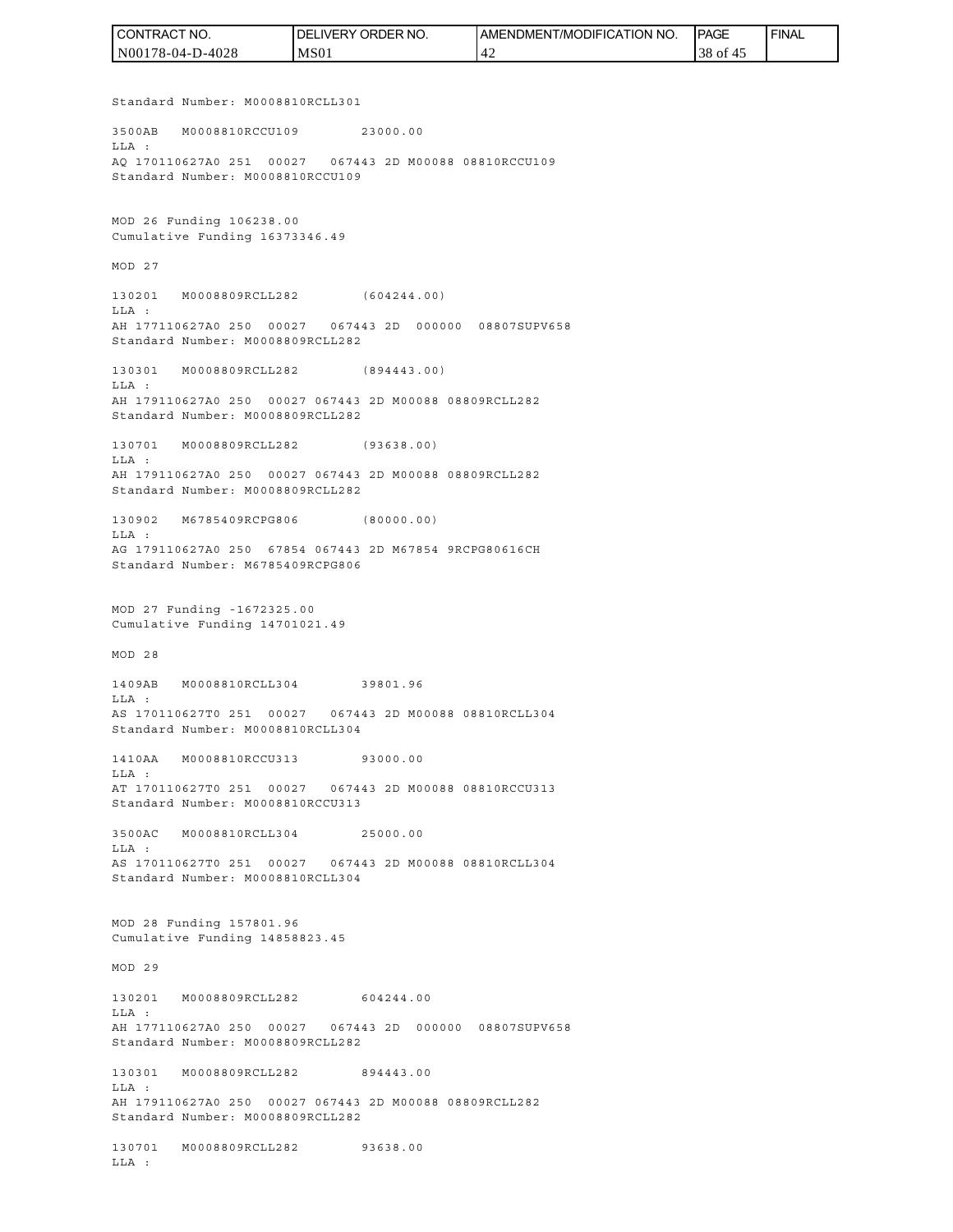AH 179110627A0 250 00027 067443 2D M00088 08809RCLL282 Standard Number: M0008809RCLL282 130902 M6785409RCPG806 80000.00 LLA : AG 179110627A0 250 67854 067443 2D M67854 9RCPG80616CH Standard Number: M6785409RCPG806 MOD 29 Funding 1672325.00 Cumulative Funding 16531148.45 MOD 30 4000AA M0008811RCLL252 259902.46 LLA : AU 17111061A2A 251 00027 067443 2D 1A2A 08911RCLL252 Standard Number: M0008811RCLL252 4001AA M0008811RCLL252 255599.54  $T.T.A$  : AU 17111061A2A 251 00027 067443 2D 1A2A 08911RCLL252 Standard Number: M0008811RCLL252 4002AA M0008811RCLL252 208912.62  $T.T.A$  : AU 17111061A2A 251 00027 067443 2D 1A2A 08911RCLL252 Standard Number: M0008811RCLL252 4003AA M0008811RCLL252 156892.04 LLA : AU 17111061A2A 251 00027 067443 2D 1A2A 08911RCLL252 Standard Number: M0008811RCLL252 4004AA M0008811RCLL252 46298.27 LLA : AU 17111061A2A 251 00027 067443 2D 1A2A 08911RCLL252 Standard Number: M0008811RCLL252 6000AA M0008811RCLL252 20092.00 LLA : AU 17111061A2A 251 00027 067443 2D 1A2A 08911RCLL252 Standard Number: M0008811RCLL252 MOD 30 Funding 947696.93 Cumulative Funding 17478845.38 MOD 31 4005AA M0008811RCLL251 12753.00 LLA : AV 17111061A2A 251 00027 067443 2D 1A2A 08811RCLL251 Standard Number: M0008811RCLL251 4006AA M0008811RCLL251 19459.00  $T.T.A$  : AV 17111061A2A 251 00027 067443 2D 1A2A 08811RCLL251 Standard Number: M0008811RCLL251 4007AA M0008811RCLL251 14936.00 LLA : AV 17111061A2A 251 00027 067443 2D 1A2A 08811RCLL251 Standard Number: M0008811RCLL251 6005AA M0008811RCLL251 52988.00 LLA : AV 17111061A2A 251 00027 067443 2D 1A2A 08811RCLL251 Standard Number: M0008811RCLL251 6005AB M0008811RCLL253 33738.00 LLA : N00178-04-D-4028 MS01 42 39 of 45

CONTRACT NO.

DELIVERY ORDER NO.

AMENDMENT/MODIFICATION NO.

**IPAGE** 

**FINAL**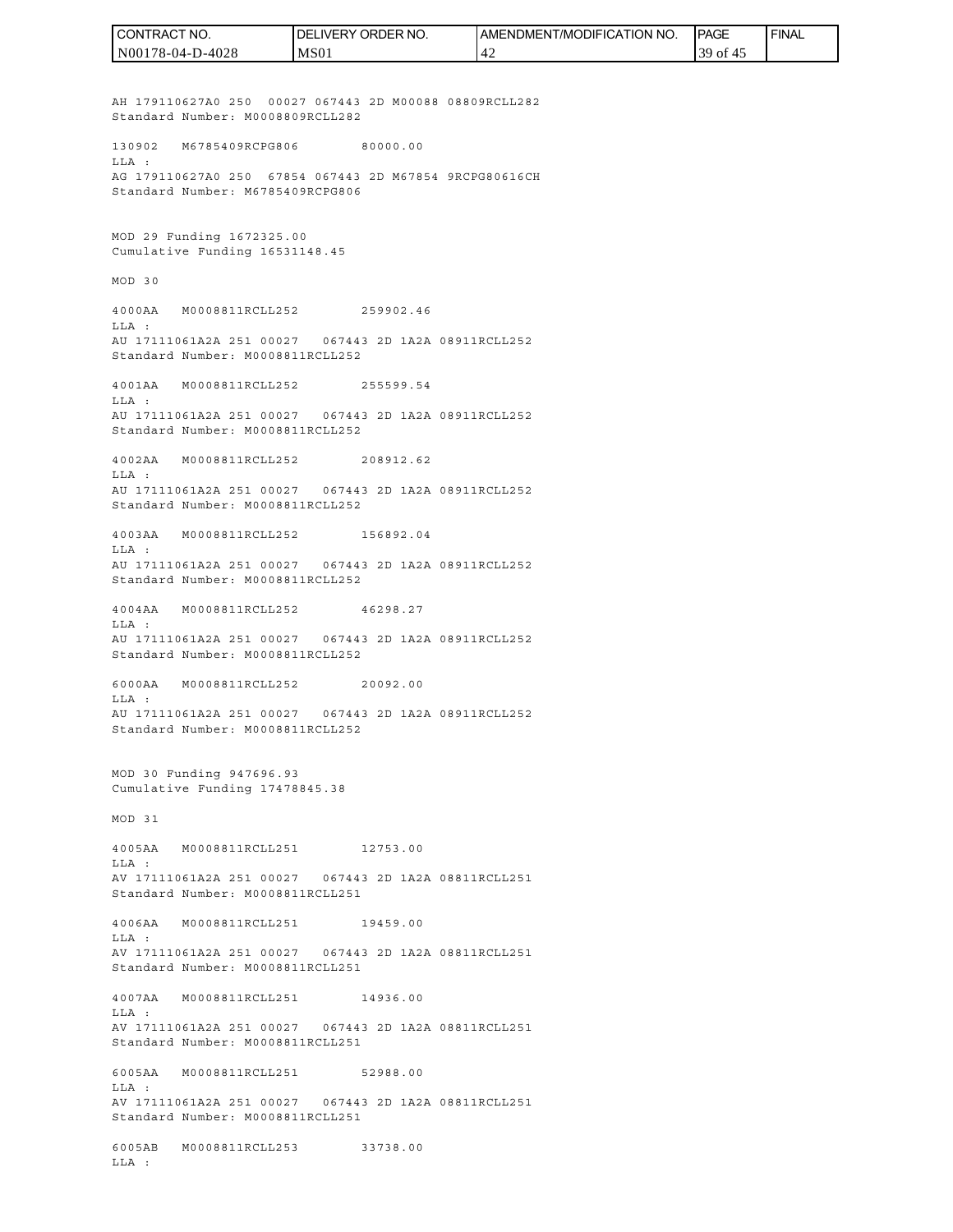AW 17111061A2A 251 00027 067443 2D 1A2A 08811RCLL253 Standard Number: M0008811RCLL253 MOD 31 Funding 133874.00 Cumulative Funding 17612719.38 MOD 32 130201 M0008809RCLL282 46674.70 LLA : AH 177110627A0 250 00027 067443 2D 000000 08807SUPV658 Standard Number: M0008809RCLL282 130301 M0008809RCLL282 49080.77 LLA : AH 179110627A0 250 00027 067443 2D M00088 08809RCLL282 Standard Number: M0008809RCLL282 130302 M0008809RCLL286 14787.00  $T.T.A$  : AK 179110627A0 250 00027 067443 2D 000000 08809RCLL286 Standard Number: M0008809RCLL286 130701 M0008809RCLL282 4431.13  $T.T.A$  : AH 179110627A0 250 00027 067443 2D M00088 08809RCLL282 Standard Number: M0008809RCLL282 130702 M0008809RCLL287 12706.00 LLA : AL 179110627A0 250 00027 067443 2D 000000 08809RCLL287 Standard Number: M0008809RCLL287 MOD 32 Funding 127679.60 Cumulative Funding 17740398.98 MOD 33 Funding 0.00 Cumulative Funding 17740398.98 MOD 34 4000AB M0008811RCLL258 88217.72 LLA : AX 17111061A2A 251 00027 067443 2D 1A2A 08811RCLL258 Standard Number: M0008811RCLL258 4001AB M0008811RCLL258 85982.92 LLA : AX 17111061A2A 251 00027 067443 2D 1A2A 08811RCLL258 Standard Number: M0008811RCLL258 4002AB M0008811RCLL258 69637.54 LLA : AX 17111061A2A 251 00027 067443 2D 1A2A 08811RCLL258 Standard Number: M0008811RCLL258 4003AB M0008811RCLL258 51219.69 LLA : AX 17111061A2A 251 00027 067443 2D 1A2A 08811RCLL258 Standard Number: M0008811RCLL258 4004AB M0008811RCLL258 15432.75 LLA : AX 17111061A2A 251 00027 067443 2D 1A2A 08811RCLL258 Standard Number: M0008811RCLL258 6000AB M0008811RCLL258 6697.33 LLA : AX 17111061A2A 251 00027 067443 2D 1A2A 08811RCLL258 Standard Number: M0008811RCLL258 N00178-04-D-4028 MS01 42 40 of 45

CONTRACT NO.

DELIVERY ORDER NO.

AMENDMENT/MODIFICATION NO.

**IPAGE** 

**FINAL**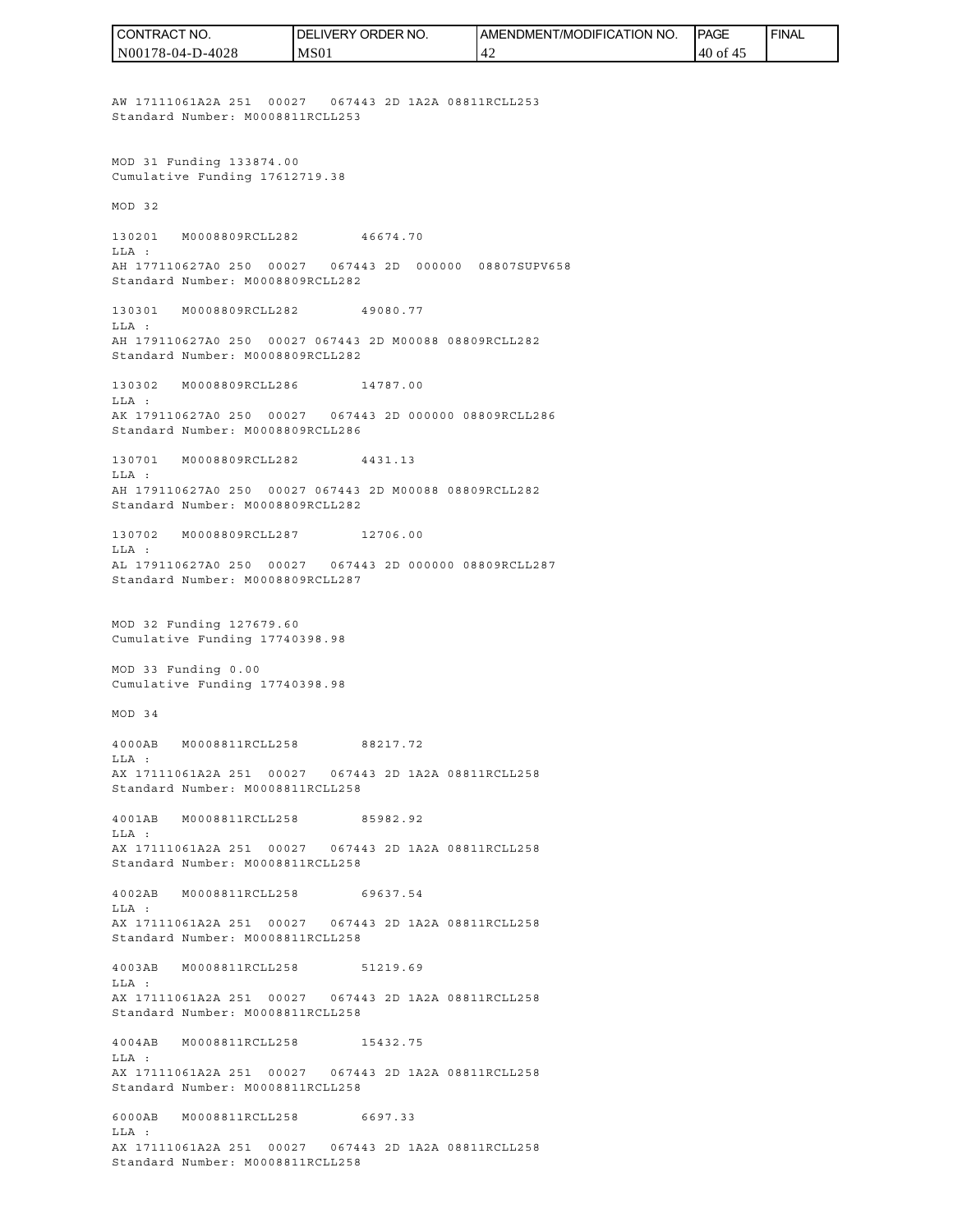| CONTRACT NO.     | NO.<br>' ORDER<br>DELI<br><b>IVERY</b> | I AMENDMENT/MODIFICATION I<br><b>NO</b> | <b>PAGE</b>             | <b>FINAL</b> |
|------------------|----------------------------------------|-----------------------------------------|-------------------------|--------------|
| N00178-04-D-4028 | MS <sub>01</sub>                       |                                         | of<br>$\mathbf{A}$<br>4 |              |

MOD 34 Funding 317187.95 Cumulative Funding 18057586.93 MOD 35 4000AC M0008811RCLL258 84299.89 LLA : AX 17111061A2A 251 00027 067443 2D 1A2A 08811RCLL258 Standard Number: M0008811RCLL258 4001AC M0008811RCLL258 81429.80 LLA : AX 17111061A2A 251 00027 067443 2D 1A2A 08811RCLL258 Standard Number: M0008811RCLL258 4002AC M0008811RCLL258 69637.54 LLA : AX 17111061A2A 251 00027 067443 2D 1A2A 08811RCLL258 Standard Number: M0008811RCLL258 4003AC M0008811RCLL258 50003.57 LLA : AX 17111061A2A 251 00027 067443 2D 1A2A 08811RCLL258 Standard Number: M0008811RCLL258 4004AC M0008811RCLL258 15432.75 LLA : AX 17111061A2A 251 00027 067443 2D 1A2A 08811RCLL258 Standard Number: M0008811RCLL258 6000AC M0008811RCLL258 6697.33 LLA : AX 17111061A2A 251 00027 067443 2D 1A2A 08811RCLL258 Standard Number: M0008811RCLL258 MOD 35 Funding 307500.88 Cumulative Funding 18365087.81 MOD 36 4000AD M0008811RCLL258 88191.96 LLA : AX 17111061A2A 251 00027 067443 2D 1A2A 08811RCLL258 Standard Number: M0008811RCLL258 4001AD M0008811RCLL258 87798.65 LLA : AX 17111061A2A 251 00027 067443 2D 1A2A 08811RCLL258 Standard Number: M0008811RCLL258 4002AD M0008811RCLL258 69637.54 LLA : AX 17111061A2A 251 00027 067443 2D 1A2A 08811RCLL258 Standard Number: M0008811RCLL258 4003AD M0008811RCLL258 51902.94 LLA : AX 17111061A2A 251 00027 067443 2D 1A2A 08811RCLL258 Standard Number: M0008811RCLL258 4004AD M0008811RCLL258 15432.75 LLA : AX 17111061A2A 251 00027 067443 2D 1A2A 08811RCLL258 Standard Number: M0008811RCLL258 6000AD M0008811RCLL258 6697.33 LLA : AX 17111061A2A 251 00027 067443 2D 1A2A 08811RCLL258 Standard Number: M0008811RCLL258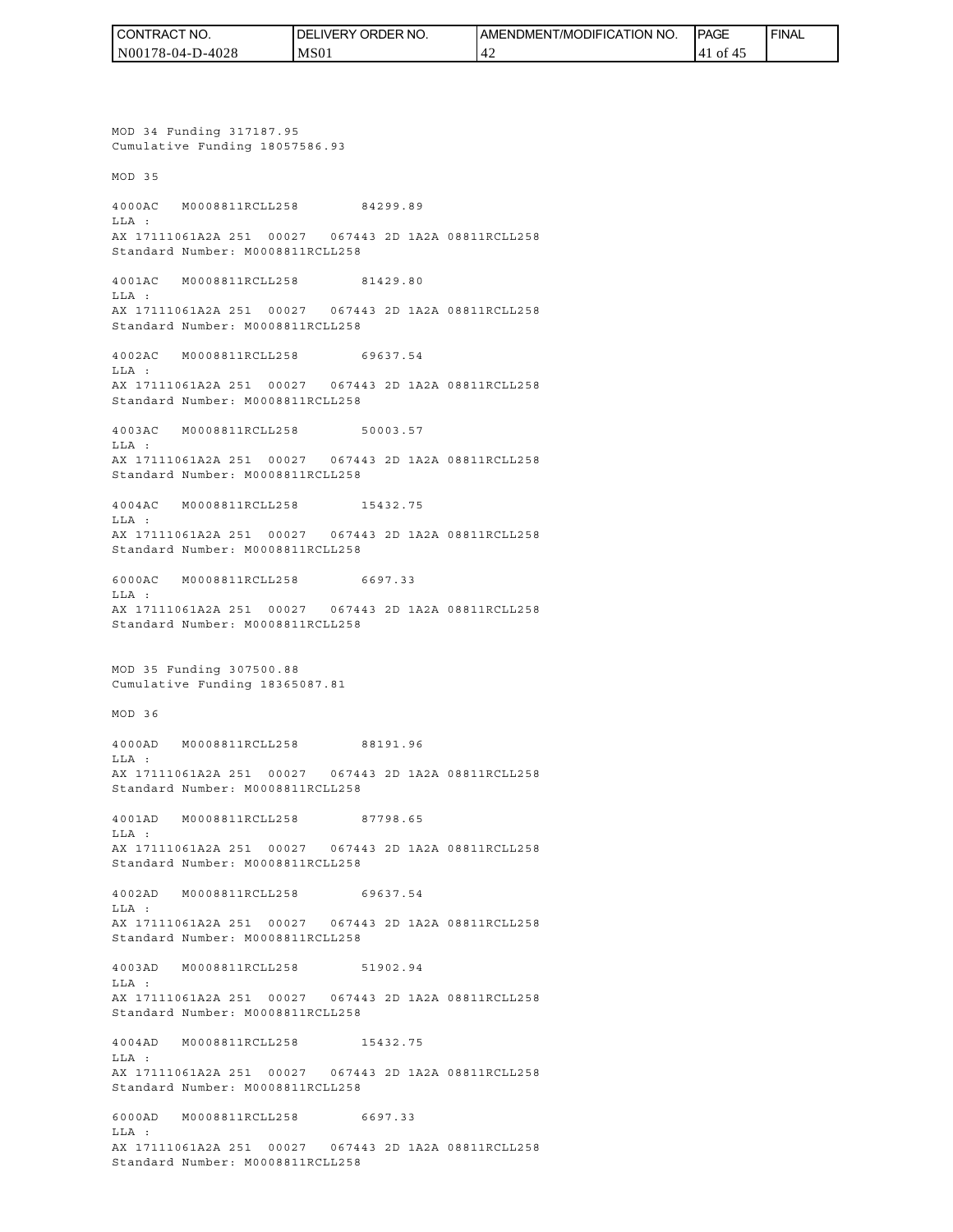| CONTRACT NO.     | <b>IDELIVERY ORDER NO.</b> | AMENDMENT/MODIFICATION NO. | <b>PAGE</b> | <b>FINAL</b> |
|------------------|----------------------------|----------------------------|-------------|--------------|
| N00178-04-D-4028 | MS <sub>01</sub>           |                            | '42 of 45   |              |

MOD 36 Funding 319661.17 Cumulative Funding 18684748.98 MOD 37 Funding 0.00 Cumulative Funding 18684748.98 MOD 38 4000AA M0008811RCLL252 (33000.00) LLA : AU 17111061A2A 251 00027 067443 2D 1A2A 08911RCLL252 Standard Number: M0008811RCLL252 4000AB M0008811RCLL258 (41000.00) LLA : AX 17111061A2A 251 00027 067443 2D 1A2A 08811RCLL258 Standard Number: M0008811RCLL258 4000AD M0008811RCLL258 67000.00 LLA : AX 17111061A2A 251 00027 067443 2D 1A2A 08811RCLL258 Standard Number: M0008811RCLL258 4001AA M0008811RCLL252 (53000.00) LLA : AU 17111061A2A 251 00027 067443 2D 1A2A 08911RCLL252 Standard Number: M0008811RCLL252 4001AB M0008811RCLL258 (26000.00)  $T.T.A$  : AX 17111061A2A 251 00027 067443 2D 1A2A 08811RCLL258 Standard Number: M0008811RCLL258 6000AE M0008811RCLL252 86000.00 LLA : AU 17111061A2A 251 00027 067443 2D 1A2A 08911RCLL252 Standard Number: M0008811RCLL252 MOD 38 Funding 0.00 Cumulative Funding 18684748.98 MOD 39 Funding 0.00 Cumulative Funding 18684748.98 MOD 40 Funding 0.00 Cumulative Funding 18684748.98 MOD 41 Funding 0.00 Cumulative Funding 18684748.98 MOD 42 Funding 0.00 Cumulative Funding 18684748.98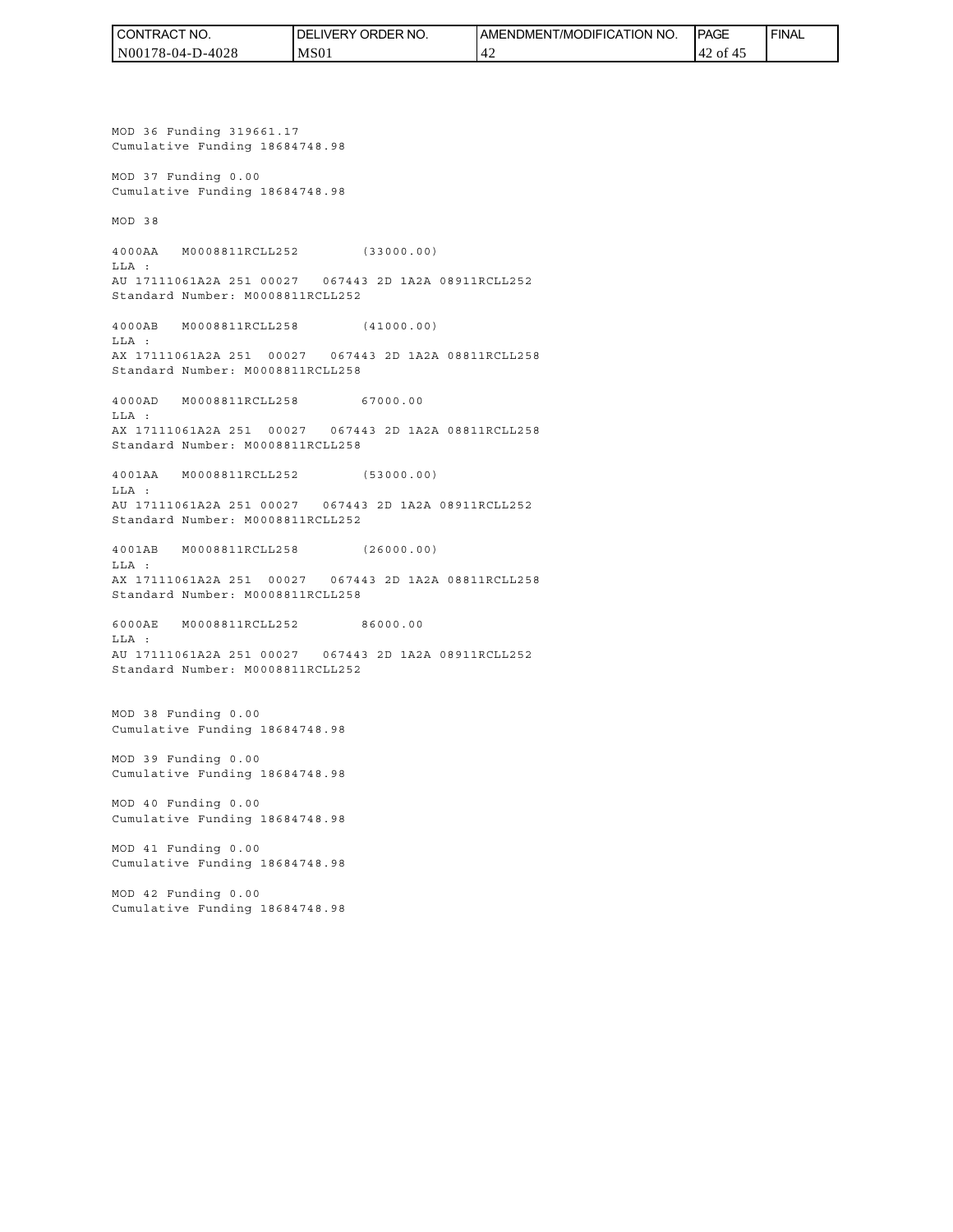| CONTRACT NO.     | <b>IDELIVERY ORDER NO.</b> | <b>IAMENDMENT/MODIFICATION NO.</b> | <b>IPAGE</b> | <b>FINAL</b> |
|------------------|----------------------------|------------------------------------|--------------|--------------|
| N00178-04-D-4028 | MS01                       | '42                                | 143 of 45    |              |

## **SECTION H SPECIAL CONTRACT REQUIREMENTS**

### NOTIFICATION CONCERNING DETERMINATION OF SMALL BUSINESS SIZE STATUS

For the purpose of FAR clause 52.219-6 NOTICE OF TOTAL SMALL BUSINESS SET-ASIDE, the determination of whether a small business concern is independently owned and operated, not dominant in the field of operation in which it is bidding on Government contracts, and qualified as a small business under the size standards in this solicitation, and further, meets the definition of a HUBZone small business concern, a small business concern certified by the SBA for participation in the SBA's 8(a) program, or a service disabled veteran-owned small business concern, as applicable, shall be based on the status of said concern at the time of award of the SeaPort-e MACs and as further determined in accordance with Special Contract Requirement H-19 (of the SeaPort-e MAC).

This task order is set-aside for small business under FAR 52.219-6, Notice of Total Small Business Set-Aside. The North American Industry Classification (NAIC) System code and small business size standard for this task order shall be based upon the status of the Offeror at the time of initial offer under the SeaPort-e MAC Solicitation N00178-04-R-4000 and as defined in H-5, Paragraph C(1) and supplemented by Special Contract Requirement H-19 of said solicitation.

Clause HQ C-2-0037 Organizational Conflict of Interest (NAVSEA) JUL 2000 as used in the successful Offeror's basic contract is hereby invoked in this task order.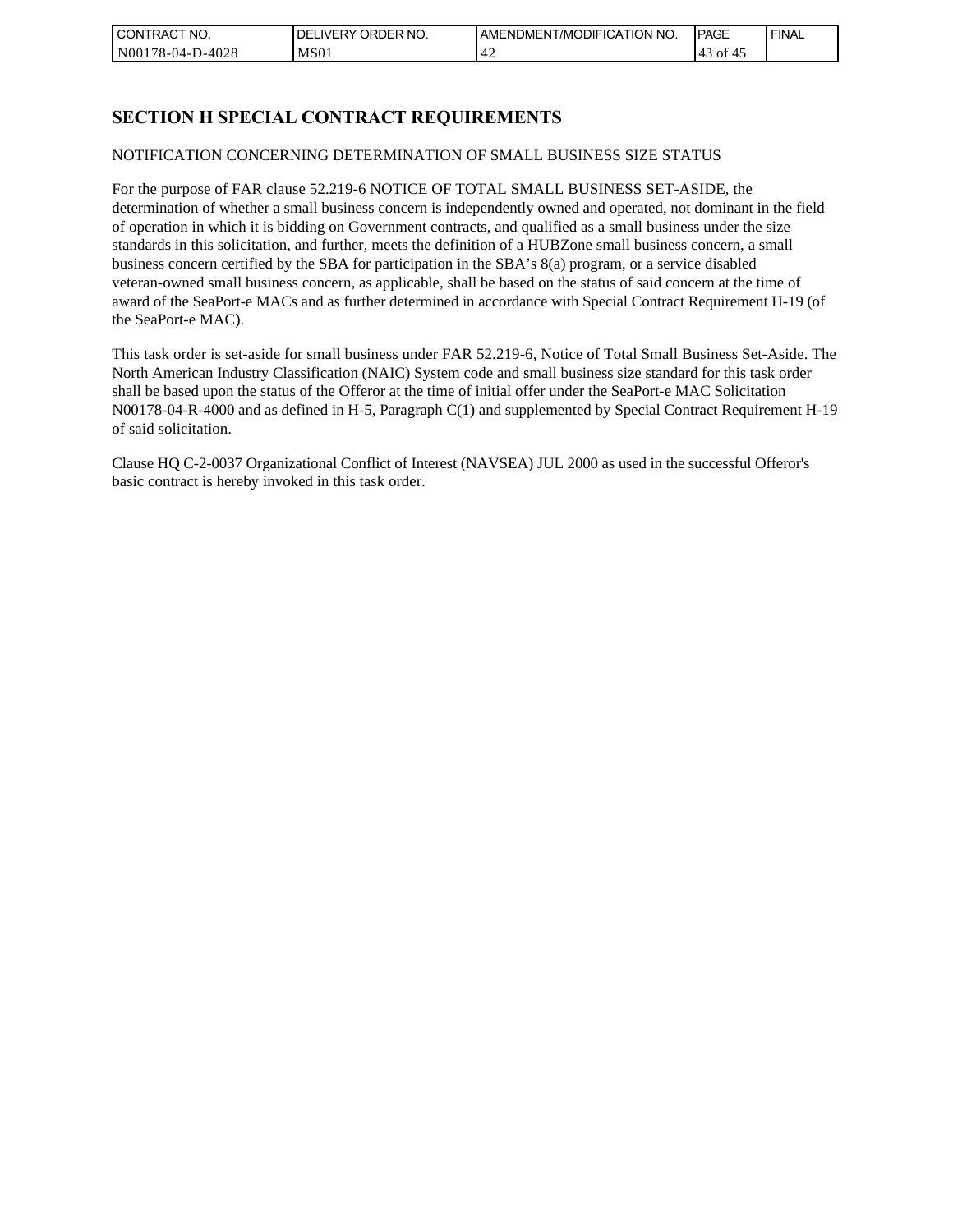| l CON<br>'TRACT NO. | 'NO.<br><b>ORDER</b><br>DELI'<br>IVERY | AMENDMENT/MODIFICATION NO. | <b>IPAGE</b> | <b>FINAL</b> |
|---------------------|----------------------------------------|----------------------------|--------------|--------------|
| N00178-04-D-4028    | MS <sub>01</sub>                       | ГД                         | .44 of       |              |

## **SECTION I CONTRACT CLAUSES**

All terms and conditions found in the successful Offeror's basic contract are hereby incorporated in the resultant Order by reference with the same force and effect as if they were provided in full text.

52.216-1 TYPE OF CONTRACT (APR 1984)

The Government contemplates award of a cost reimbursable task order resulting from this solicitation.